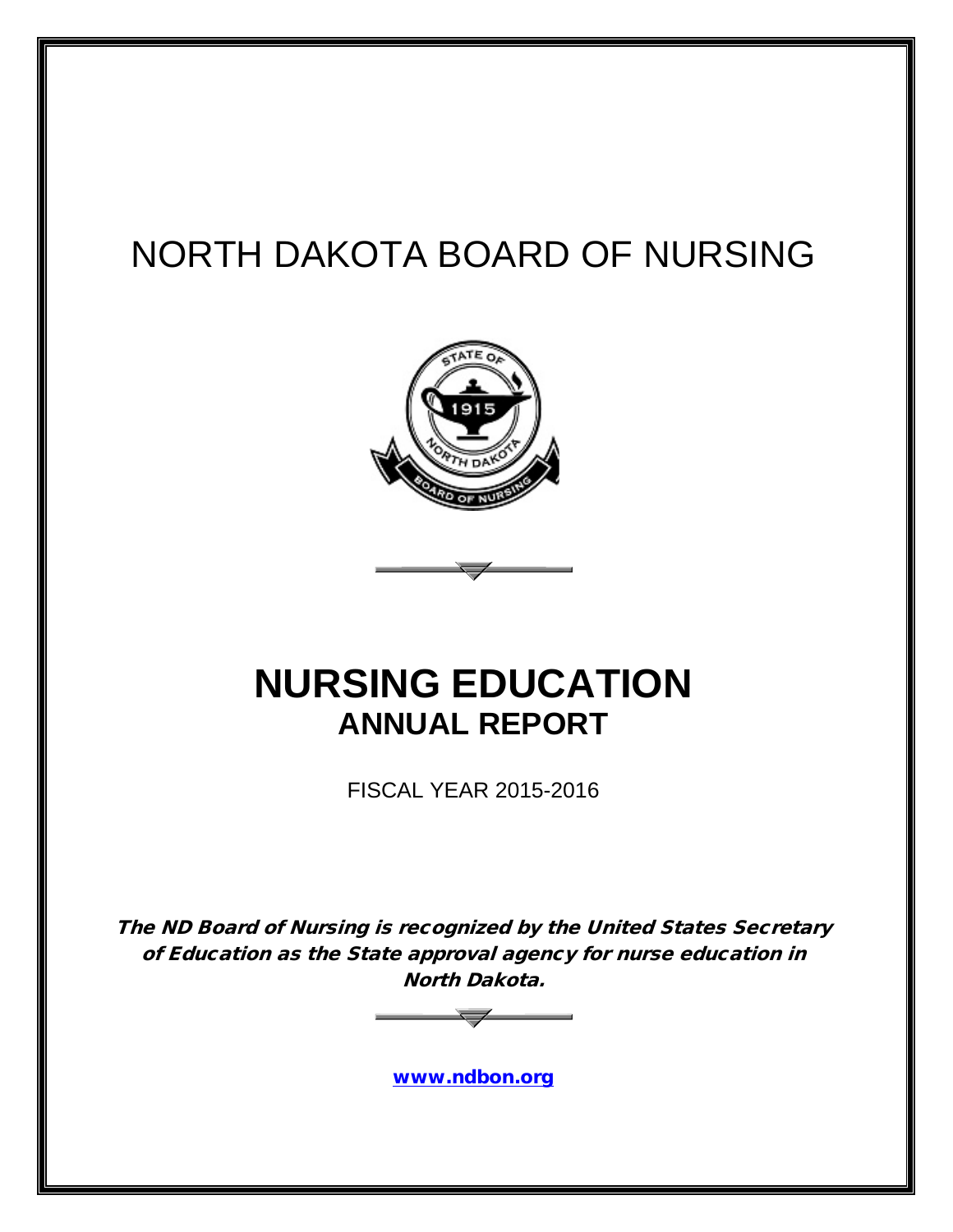#### **FY 2015-2016 ANNUAL REPORT OF NORTH DAKOTA BOARD OF NURSING APPROVED NURSING EDUCATION PROGRAMS**

(Page 3)

#### **Section 1 Overall Nursing Program Statistics**

• **Nursing Program Approval and Accreditation Status**

#### • **Admissions Data**

- Practical Nursing Program Application and Admissions
- Practical Nursing Program Admission Trends
- Associate Degree Nursing Program Application and Admissions
- Associate Degree Nursing Program Admission Trends
- Baccalaureate Nursing Program Applications and Admissions
- Baccalaureate Nursing Program Admission Trends

#### • **Enrollment History Data**

- Practical Nursing Program Enrollment History
- Registered Nursing Program Enrollment History
- Master's Nursing Program Enrollment History
- Doctorate Level Nursing Program Enrollment History

#### • **Detailed Enrollment for ND Nursing Programs**

- Ladder Enrollment
- Detailed Certificate PN Program Enrollment
- Detailed Associate Degree PN Program Enrollment
- Detailed Baccalaureate Degree Nursing Program Enrollment
- Detailed Associate Degree Nursing Program Enrollment
- Detailed Master's Degree Program Enrollment
- Detailed Doctoral Degree Program Enrollment

#### • **Graduates**

- Certificate Practical Nurse Graduates
	- Graduation Trends
- Associate Degree Practical Nurse Program
	- Basic & LPN to AASPN
	- **Five Year Graduation Trends**
- Associate Degree Graduates for RN Licensure
	- LPN/AASPN-ASN
	- LPN/PN-AASN
	- Graduation Trends
- Baccalaureate Degree Graduates for RN Licensure
	- Basic
	- LPN to BSN
	- Diploma to BSN
	- ADN to BSN
	- Five Year Graduation Trends
- Age Trends of Graduates of Undergraduate Programs
- Graduate Level Program Graduates
	- 2013-2014 Masters' Graduates per Specialty
	- Master's Program Graduation Trends
	- Doctorate Program Graduation Trends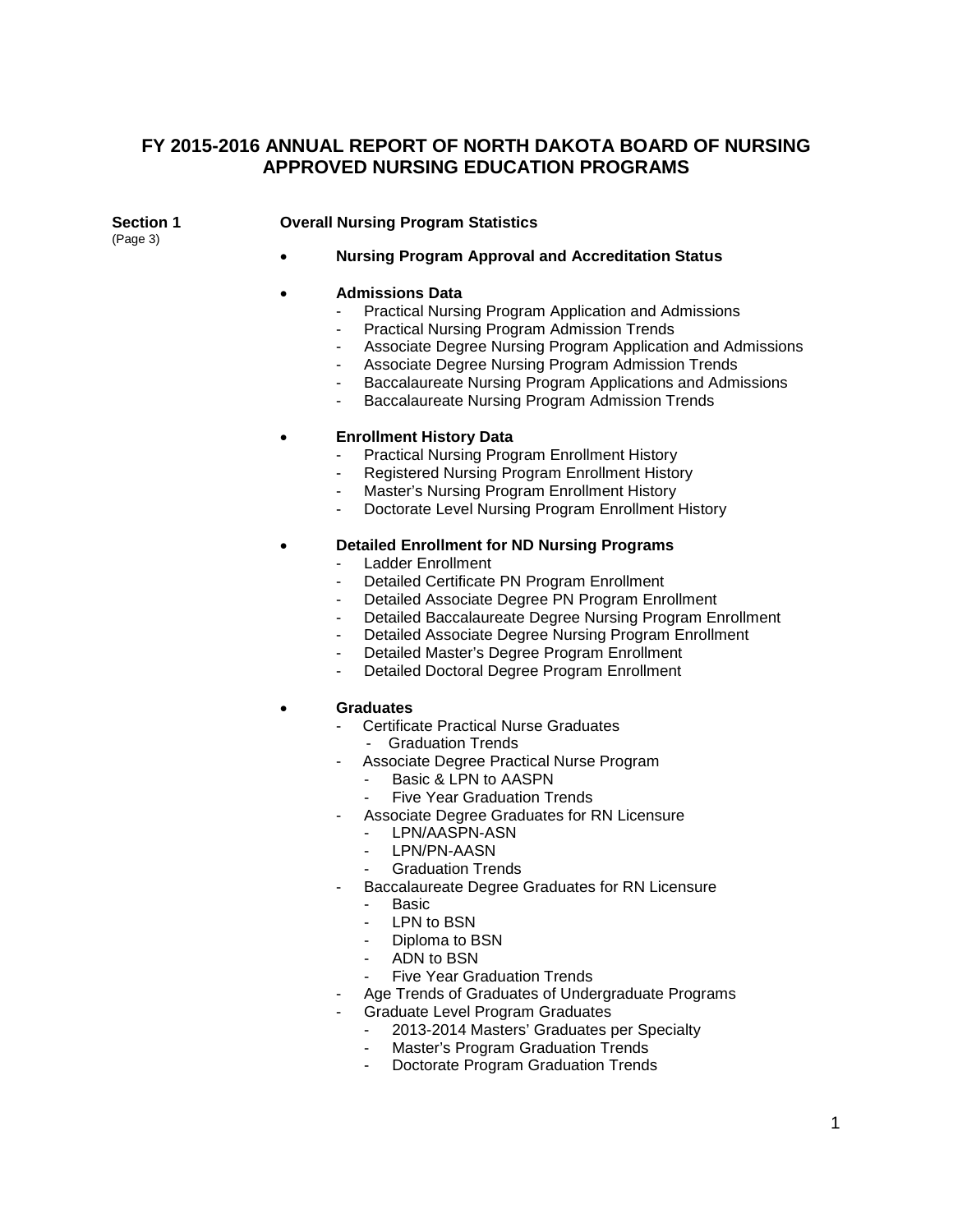|                               | <b>Program NCLEX® Pass Rates</b><br>Fiscal Year PN Program First Time Candidate Pass Rates<br>Fiscal Year RN Program First Time Candidate Pass Rates                                                                                                                                                                                                                     |
|-------------------------------|--------------------------------------------------------------------------------------------------------------------------------------------------------------------------------------------------------------------------------------------------------------------------------------------------------------------------------------------------------------------------|
|                               | <b>Nursing Faculty Data Summary</b><br><b>Highest Level of Faculty Preparation</b><br><b>Faculty Position Openings</b><br>Faculty Demographic Information                                                                                                                                                                                                                |
|                               | <b>Clinical Practice Sites</b>                                                                                                                                                                                                                                                                                                                                           |
| <b>Section 2</b>              | <b>Practical Nursing Programs</b>                                                                                                                                                                                                                                                                                                                                        |
| (Page 34)                     | Summary of Clinical Course Faculty/Student Ratio<br>$\bullet$<br>Summary of Major Practice Facilities for Year<br>$\bullet$<br>Update on Unqualified Faculty<br>$\bullet$<br>Notification of Major Programmatic Change<br>Methods of Maintaining Student Health<br><b>Budget Statement</b><br><b>Program Evaluation Summary</b><br><b>Curriculum Design</b><br>$\bullet$ |
| <b>Section 3</b><br>(Page 39) | <b>Registered Nursing Programs</b>                                                                                                                                                                                                                                                                                                                                       |
|                               | Summary of Clinical Course Faculty/Student Ratio<br>Summary of Major Practice Facilities for Year<br><b>Update on Unqualified Faculty</b><br>٠<br>Notification of Major Programmatic Change<br>Methods of Maintaining Student Health<br><b>Budget Statement</b><br><b>Program Evaluation Summary</b><br><b>Curriculum Design</b>                                         |
| <b>Section 4</b><br>(Page 44) | <b>Graduate Level Nursing Programs</b>                                                                                                                                                                                                                                                                                                                                   |
|                               | <b>Lists of Specialty Tracks</b><br>Number of Graduates from Each Track<br><b>Graduation Trends</b><br>Summary of Clinical Course Faculty/Student Ratio<br>Summary of Major Practice Facilities for Year<br>Notification of Major Programmatic Change<br>Methods of Maintaining Student Health<br><b>Program Evaluation Summary</b><br>Curriculum Design                 |
| <b>Section 5</b>              | <b>Distance Nursing Education Programs</b>                                                                                                                                                                                                                                                                                                                               |

(Page 46)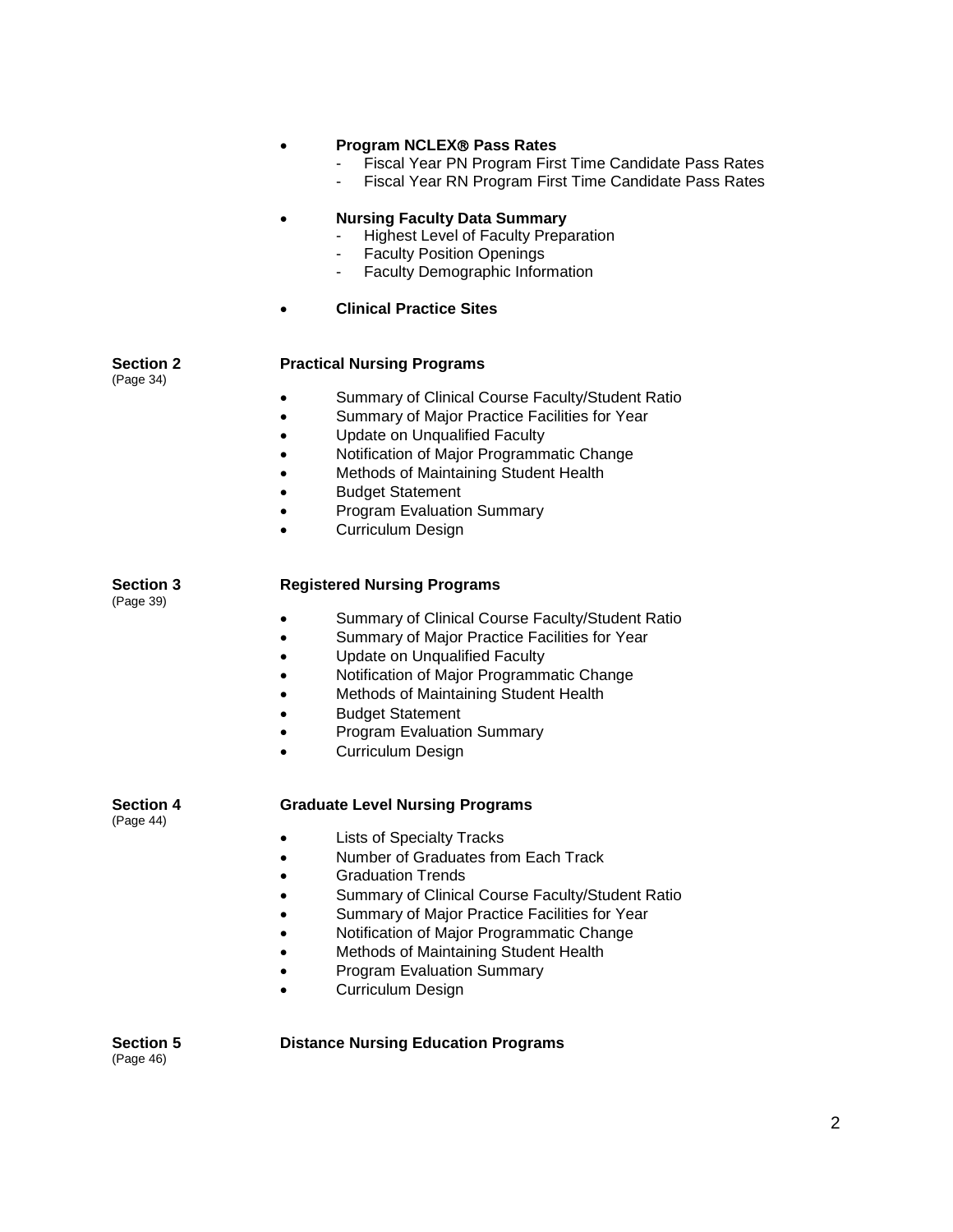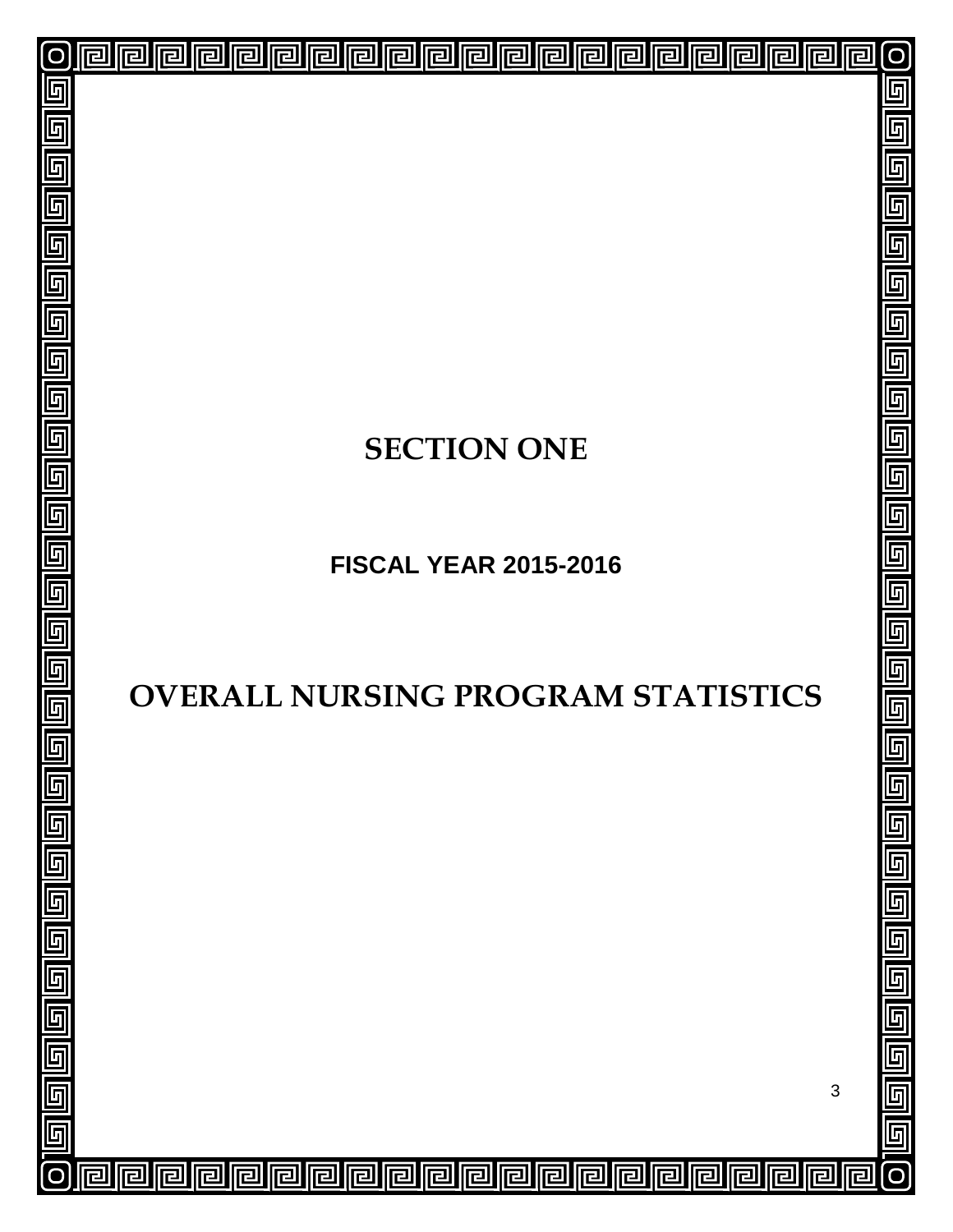|  | <b>Nursing Program Approval and Accreditation Status</b> |
|--|----------------------------------------------------------|
|--|----------------------------------------------------------|

| Program                                                                 | <b>ND Board of</b><br><b>Nursing Approval</b><br><b>Term</b>   | <b>CCNE</b><br><b>Accreditation</b> | <b>ACEN</b><br><b>Accreditation</b> | <b>Year of Initial</b><br><b>Accreditation</b> | <b>Most</b><br>Recent<br><b>Action</b> | <b>Next National</b><br><b>Accreditation</b><br><b>Evaluation</b> |
|-------------------------------------------------------------------------|----------------------------------------------------------------|-------------------------------------|-------------------------------------|------------------------------------------------|----------------------------------------|-------------------------------------------------------------------|
| Concordia (BAN)                                                         | January 2015-2020                                              | X                                   |                                     | 2006                                           | 2006                                   | <b>Fall 2015</b>                                                  |
| Dakota Nursing Program<br>(Certificate PN) WSC,<br>LRSC, DCB, BSC       | March 2014-2019                                                |                                     |                                     |                                                |                                        |                                                                   |
| Dakota Nursing Program<br>(ADN) WSC, LRSC, DCB,<br><b>BSC</b>           | March 2014-2019                                                |                                     | LRSC X<br><b>BSC X</b>              | 2015<br>2015                                   | 2016<br>2016                           | <b>Fall 2020</b><br><b>Fall 2020</b>                              |
| Dickinson State University<br>(AASPN)                                   | November 2011-2016                                             |                                     | X                                   | 1995                                           | 2016                                   | <b>Fall 2023</b><br>Conditions<br>Follow-up<br>Report-Fall 2017   |
| Dickinson State University<br>(BSN)                                     | November 2011-2016                                             |                                     | X                                   | 1989                                           | 2013                                   | Spring 2021                                                       |
| <b>Minot State University</b><br>(BSN)                                  | March 2016-2021                                                |                                     | $\mathsf{X}$                        | 1981                                           | 2014                                   | Spring 2022<br>Conditions<br>Follow-up<br>Report-Fall 2016        |
| North Dakota State College<br>of Science (AASPN)                        | May 2016-May 2021                                              |                                     | X                                   | 1991                                           | 2016                                   | <b>Fall 2019</b>                                                  |
| North Dakota State College<br>of Science (ASN)                          | May 2016-May 2021                                              |                                     |                                     |                                                |                                        |                                                                   |
| North Dakota State<br>University (BSN)                                  | May 2011-2017                                                  | X                                   |                                     | 2006                                           | 2015                                   | <b>Fall 2025</b>                                                  |
| North Dakota State<br>University (DNP)                                  | May 2011-2017                                                  | X                                   |                                     | 2011                                           | 2015                                   | <b>Fall 2025</b>                                                  |
| Sitting Bull College (ASPN)                                             | November 2015-2020                                             |                                     |                                     |                                                |                                        |                                                                   |
| <b>Turtle Mountain</b><br><b>Community Technical</b><br>College (AASPN) | January 2016-<br>September 2016<br><b>Conditional Approval</b> |                                     |                                     |                                                |                                        |                                                                   |
| <b>United Tribes Technical</b><br>College (AASPN)                       | November 2011-2016                                             |                                     | X                                   | 1995                                           | 2016                                   | Spring 2024<br>Conditions<br>Follow-up<br>Report-Spring<br>2018   |
| University of Jamestown<br>(BSN)                                        | November 2014-2019                                             |                                     | $\pmb{\times}$                      | 1971                                           | 2013                                   | <b>Fall 2020</b>                                                  |
| University of Mary (BSN)                                                | May 2012-November<br>2016                                      | $\pmb{\times}$                      |                                     | 2003                                           | 2008                                   | Spring 2018                                                       |
| University of Mary (DNP)                                                | May 2012-November<br>2016                                      | $\pmb{\times}$                      |                                     | 2015                                           | 2015                                   | Spring 2020                                                       |
| University of North Dakota<br>(BSN)                                     | November 2015-2020                                             | X                                   |                                     | 2001                                           | 2010                                   | <b>Fall 2020</b>                                                  |
| University of North Dakota<br>(DNP)                                     | November 2015-2020                                             | $\boldsymbol{\mathsf{X}}$           |                                     | 2015                                           | 2015                                   | Spring 2020                                                       |

Information obtained fro[m http://www.aacn.nche.edu/ccne-accreditation](http://www.aacn.nche.edu/ccne-accreditation) and<http://acenursing.org/> and program catalogs and handbooks. This information does not include candidacy status.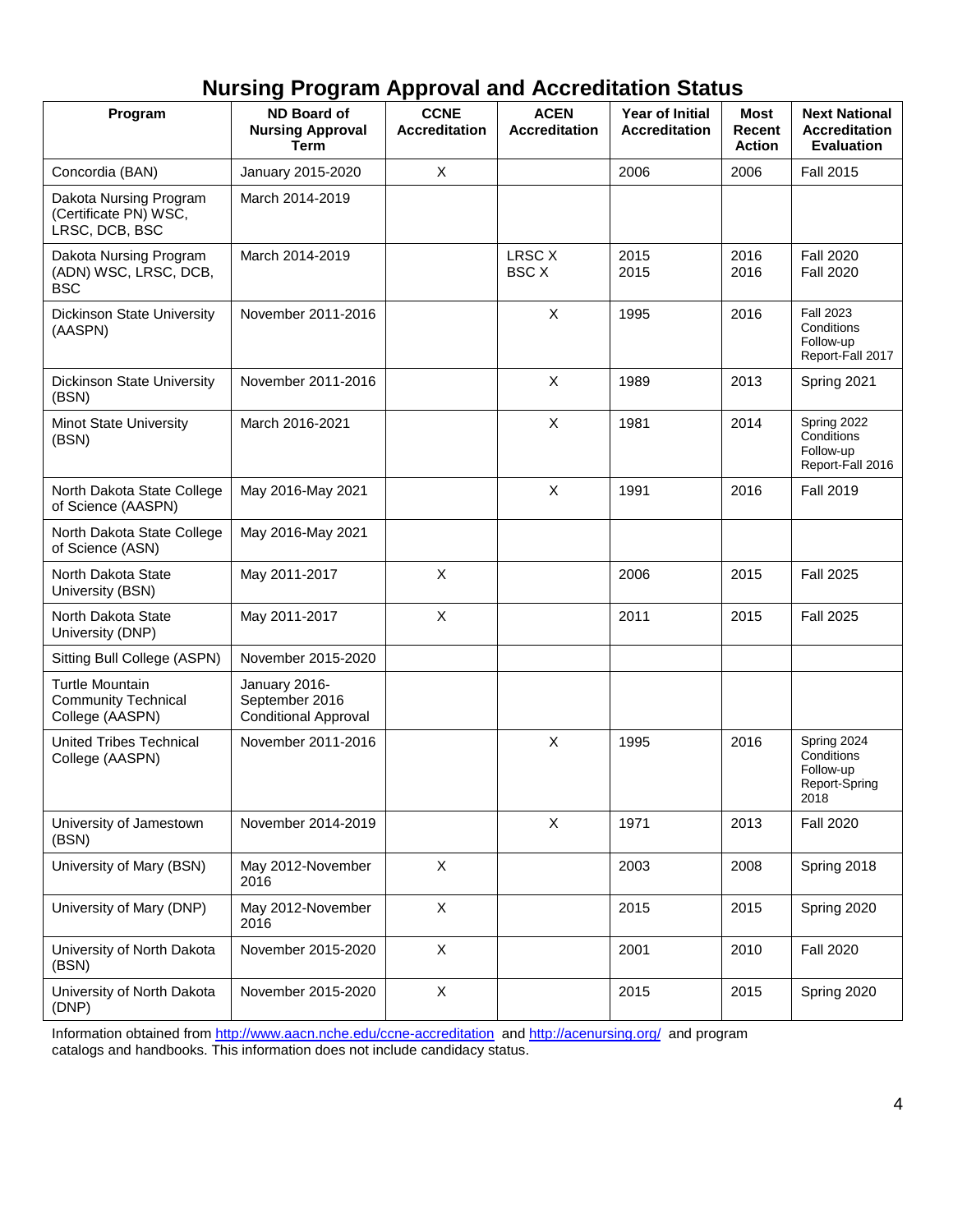# **ADMISSIONS DATA**

### **PRACTICAL NURSING PROGRAM APPLICATIONS AND ADMISSIONS**

| <b>PRACTICAL NURSING</b><br><b>PROGRAM</b><br><b>APPLICATIONS AND</b><br><b>ADMISSIONS</b>                     | Dickinson State<br>University | ND State<br>College of<br>Science | Sitting Bull<br>College | Turtle Mountain<br>Community<br>College | United Tribes<br>Technical<br>College | Dakota Nursing<br>PN Program<br>BSC | -DCB<br>$\mathop{\underline{\mathsf{Z}}}\nolimits$<br>Dakota<br>Nursing F<br>Program - | Dakota Nursing<br>PN Program-<br>LRSC | Dakota<br>Nursing PN<br>Program WSC | Totals           |
|----------------------------------------------------------------------------------------------------------------|-------------------------------|-----------------------------------|-------------------------|-----------------------------------------|---------------------------------------|-------------------------------------|----------------------------------------------------------------------------------------|---------------------------------------|-------------------------------------|------------------|
| Total number of admission<br>slots                                                                             | 43                            | 108                               | 10                      | 12                                      | 18                                    | 40                                  | 46                                                                                     | 48                                    | 32                                  | 345              |
| Basic applications received                                                                                    | 92                            | 235                               | 6                       | 9                                       | 13                                    | 71                                  | 46                                                                                     | 59                                    | 51                                  | 573              |
| Total number of qualified<br>Applicants                                                                        | 63                            | 154                               | 6                       | $\sqrt{5}$                              | 11                                    | 35                                  | 28                                                                                     | 41                                    | 31                                  | 303              |
| Basic qualified applicants<br>accepted                                                                         | 63                            | 88                                | 6                       | 5                                       | 11                                    | 35                                  | 28                                                                                     | 41                                    | 31                                  | 303              |
| Basic qualified applicants not<br>accepted                                                                     | $\pmb{0}$                     | 59                                | 0                       | $\pmb{0}$                               | $\overline{c}$                        | $\overline{7}$                      | 5                                                                                      | 1                                     | $\overline{\mathbf{4}}$             | 78               |
| Qualified applicants<br>accepted but declined<br>admission                                                     | 29                            | $\overline{7}$                    | 0                       | $\mathbf 0$                             | 0                                     | 2                                   | $\overline{\mathbf{4}}$                                                                | $\overline{7}$                        | 3                                   | 52               |
| Total number of qualified<br>applicants who were<br>accepted enrolled in the<br>program                        | 34                            | 88                                | 6                       | 5                                       | 11                                    | 33                                  | 24                                                                                     | 34                                    | 28                                  | 258              |
| Number of Qualified<br><b>Advanced Standing</b><br>Applicants (paramedic to<br>certificate PN)                 | 0                             | 0                                 | 0                       | $\mathbf 0$                             | 0                                     | 0                                   | 0                                                                                      | 4                                     | 0                                   | 0                |
| <b>Total Number of Qualified</b><br><b>Advanced Standing</b><br>Applicants to be admitted                      | $\mathbf 0$                   | 0                                 | 0                       | $\mathbf 0$                             | 0                                     | 0                                   | 0                                                                                      | 4                                     | 0                                   | 0                |
| <b>Total Number of Qualified</b><br><b>Advanced Standing</b><br>Applicants Accepted                            | $\mathbf 0$                   | 0                                 | 0                       | $\pmb{0}$                               | 0                                     | 0                                   | $\pmb{0}$                                                                              | 4                                     | 0                                   | $\boldsymbol{0}$ |
| <b>Total Number of Qualified</b><br><b>Advanced Standing</b><br><b>Applicants Not Accepted</b>                 | 0                             | 0                                 | 0                       | $\mathbf 0$                             | 0                                     | $\pmb{0}$                           | 0                                                                                      | 0                                     | 0                                   | $\pmb{0}$        |
| <b>Total Number of Qualified</b><br><b>Advanced Standing</b><br>Applicants Accepted, but<br>declined admission | 0                             | 0                                 | 0                       | $\pmb{0}$                               | $\pmb{0}$                             | $\pmb{0}$                           | $\pmb{0}$                                                                              | 0                                     | $\pmb{0}$                           | $\pmb{0}$        |
| <b>Total Number of Qualified</b><br>Applicants Accepted for<br><b>Advanced Standing Enrolled</b>               | 0                             | $\mathbf 0$                       | $\pmb{0}$               | $\pmb{0}$                               | $\pmb{0}$                             | $\pmb{0}$                           | $\pmb{0}$                                                                              | 4                                     | $\pmb{0}$                           | $\pmb{0}$        |
| <b>Total Admissions</b>                                                                                        | 34                            | 88                                | $6\phantom{1}$          | $\sqrt{5}$                              | 11                                    | 33                                  | 24                                                                                     | 38                                    | 28                                  | 263              |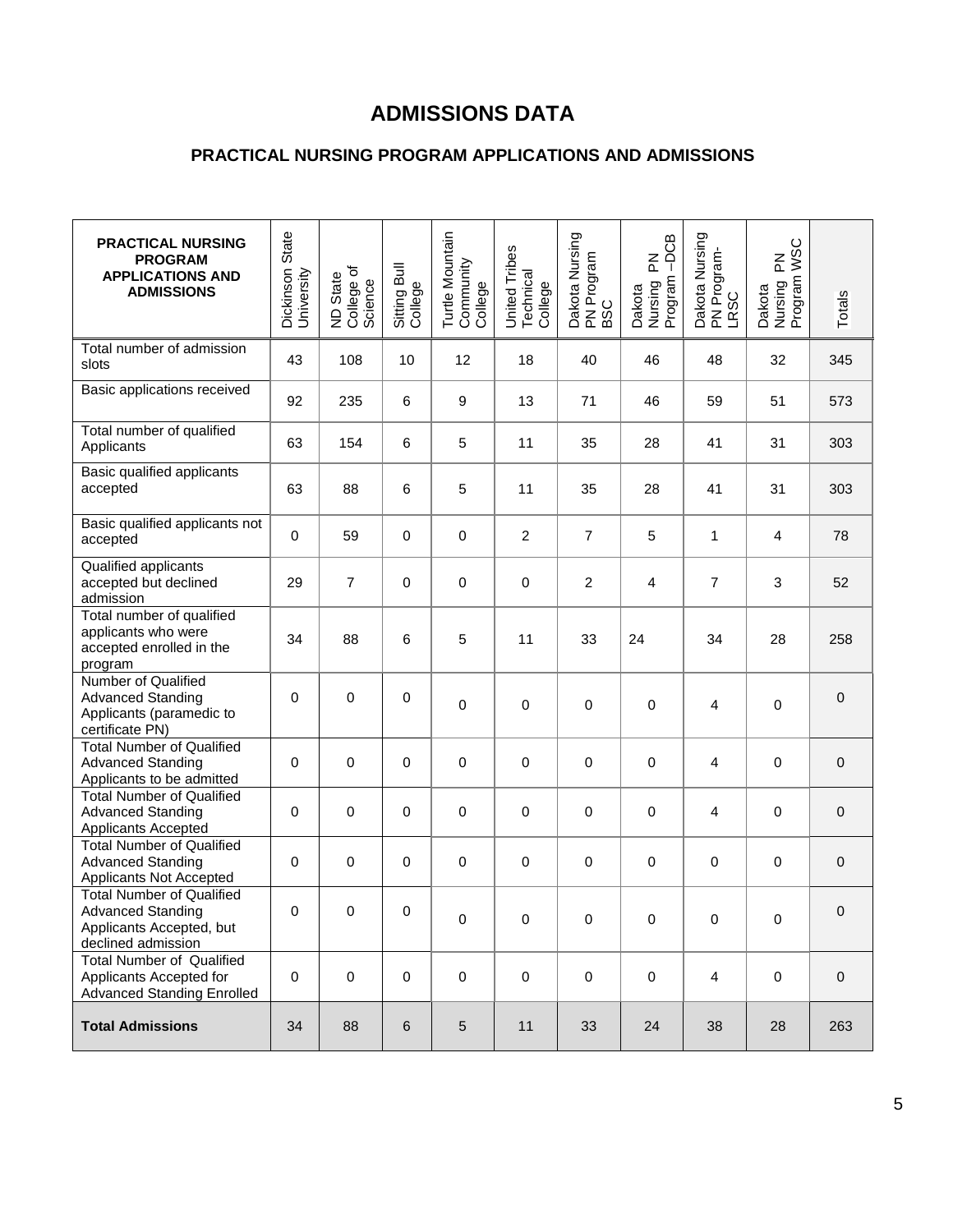| <b>PRACTICAL NURSING PROGRAM</b><br><b>ADMISSION TRENDS</b> | FY 2010-<br>2011 | FY 2011-<br>2012 | FY 2012-<br>2013 | FY 2013-<br>2014 | FY 2014-<br>2015 | FY 2015-<br>2016 |
|-------------------------------------------------------------|------------------|------------------|------------------|------------------|------------------|------------------|
| <b>Dickinson State University</b>                           | 41               | 44               | 41               | 29               | 41               | 34               |
| ND State College of Science                                 | 86               | 60               | 58               | 81               | 51               | 88               |
| Sitting Bull College (ASPN)                                 | 3                | 5                | 5                | 5                | 9                | 6                |
| Turtle Mountain Community College                           | 12##             | 11               | 6                | 9                | 5                | 5                |
| United Tribes Technical College                             | 16               | 11               | 17               | 16               | 4                | 11               |
| Dakota Nursing PN Program - BSC                             | 27               | 36               | 26               | 42               | 24               | 33               |
| Dakota Nursing PN Program-DCB                               | 22               | 26               | 20               | 24               | 16               | 24               |
| Dakota Nursing PN Program - FBCC                            | 10               | 9                | $\overline{2}$   | $0 *$            | $0^*$            | $0^*$            |
| Dakota Nursing PN Program-LRSC                              | 20               | 26               | 27               | 23               | 39               | $38-$            |
| Dakota Nursing PN Program - WSC                             | 31               | 38               | 39               | 37               | 34               | 28               |
| <b>TOTAL</b>                                                | 268              | 266              | 241              | 266              | 223              | 267              |

### **PRACTICAL NURSING PROGRAM ADMISSION TRENDS**

\* Program closed.

## Initial Approval granted November 2011.

~Includes paramedic to nurse bridge program students beginning 2015.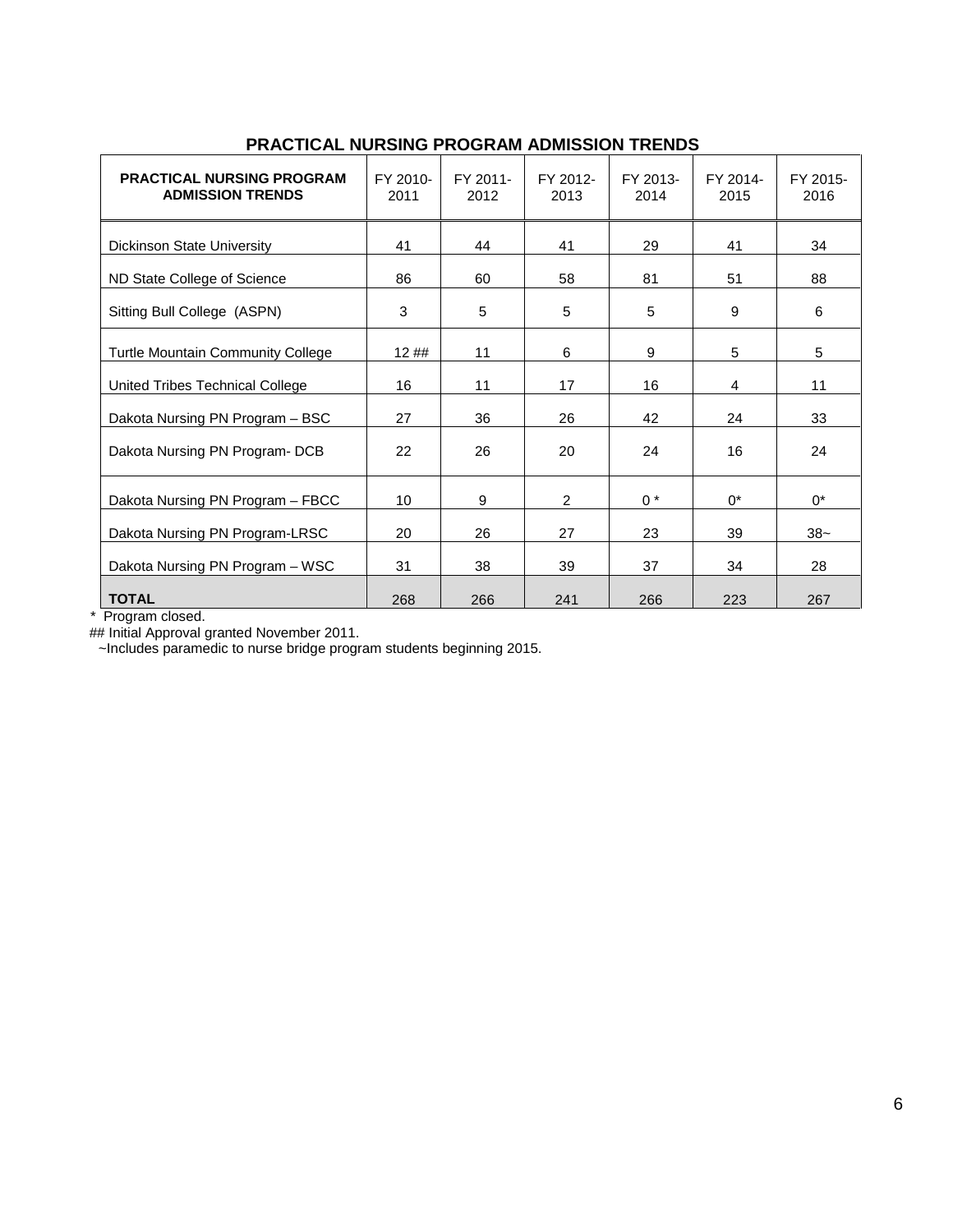|  | ASSOCIATE DEGREE RN NURSING PROGRAM APPLICATIONS AND ADMISSIONS |  |  |  |  |
|--|-----------------------------------------------------------------|--|--|--|--|
|--|-----------------------------------------------------------------|--|--|--|--|

| <b>ASSOCIATE DEGREE</b><br><b>REGISTERED NURSING</b><br>PROGRAM APPLICATIONS AND<br><b>ADMISSIONS</b>       | Dakota Nursing<br>Program - BSC | Dakota Nursing<br>Program -DCB | Dakota Nursing<br>Program-LRSC | Dakota Nursing<br>Program- WSC | ৳<br>College o<br>ND State (<br>Science | <b>TOTAL</b> |
|-------------------------------------------------------------------------------------------------------------|---------------------------------|--------------------------------|--------------------------------|--------------------------------|-----------------------------------------|--------------|
| <b>Total Number of Admission Slots</b>                                                                      | 24                              | 40                             | 40                             | 24                             | 0                                       | 128          |
| <b>Total Number of Basic</b><br>Applications                                                                | 15                              | 25                             | 29                             | 17                             | $\mathbf 0$                             | 86           |
| <b>Total Number of Qualified Basic</b><br>Applicants                                                        | 15                              | 22                             | 24                             | 15                             | 0                                       | 76           |
| <b>Total Number of Qualified Basic</b><br>Applicants Accepted                                               | 15                              | 22                             | 23                             | 15                             | 0                                       | 75           |
| <b>Basic Qualified Applications Not</b><br>Accepted                                                         | 0                               | 0                              | 0                              | 0                              | 0                                       | 0            |
| <b>Total Basic Qualified Applicants</b><br>Who Were Accepted, declined<br>admission                         | 0                               | $\overline{c}$                 | $\overline{c}$                 | $\overline{c}$                 | 0                                       | 6            |
| <b>Total Basic Qualified Applicants</b><br>Who Were Accepted Enrolled in<br>the Program                     | 15                              | 20                             | 21                             | 13                             | $\mathbf 0$                             | 69           |
| Total Number of Applicants for<br><b>Advanced Standing</b>                                                  | 11                              | 12                             | 19                             | 11                             | $\mathbf 0$                             | 53           |
| Number of Qualified Advanced<br>Standing Applicants to be admitted                                          | 6                               | 5                              | 10                             | 9                              | 25                                      | 55           |
| <b>Total Number of Qualified</b><br><b>Advanced Standing Applicants</b><br>Accepted                         | 6                               | 5                              | 9                              | 9                              | 23                                      | 52           |
| <b>Total Number of Qualified</b><br>Advanced Standing Applicants Not<br>Accepted                            | 0                               | 0                              | 1.                             | 0                              | $\overline{2}$                          | 3            |
| <b>Total Number of Qualified</b><br><b>Advanced Standing Applicants</b><br>Accepted, but declined admission | 3                               | 2                              | 0                              | 2                              | $\mathbf{1}$                            | 8            |
| <b>Total Number of Qualified</b><br>Applicants Accepted for Advanced<br><b>Standing Enrolled</b>            | 3                               | 3                              | 9                              | $\overline{7}$                 | 23                                      | 45           |
| <b>Total Admissions</b>                                                                                     | 18                              | 23                             | 30                             | 20                             | 23                                      | 114          |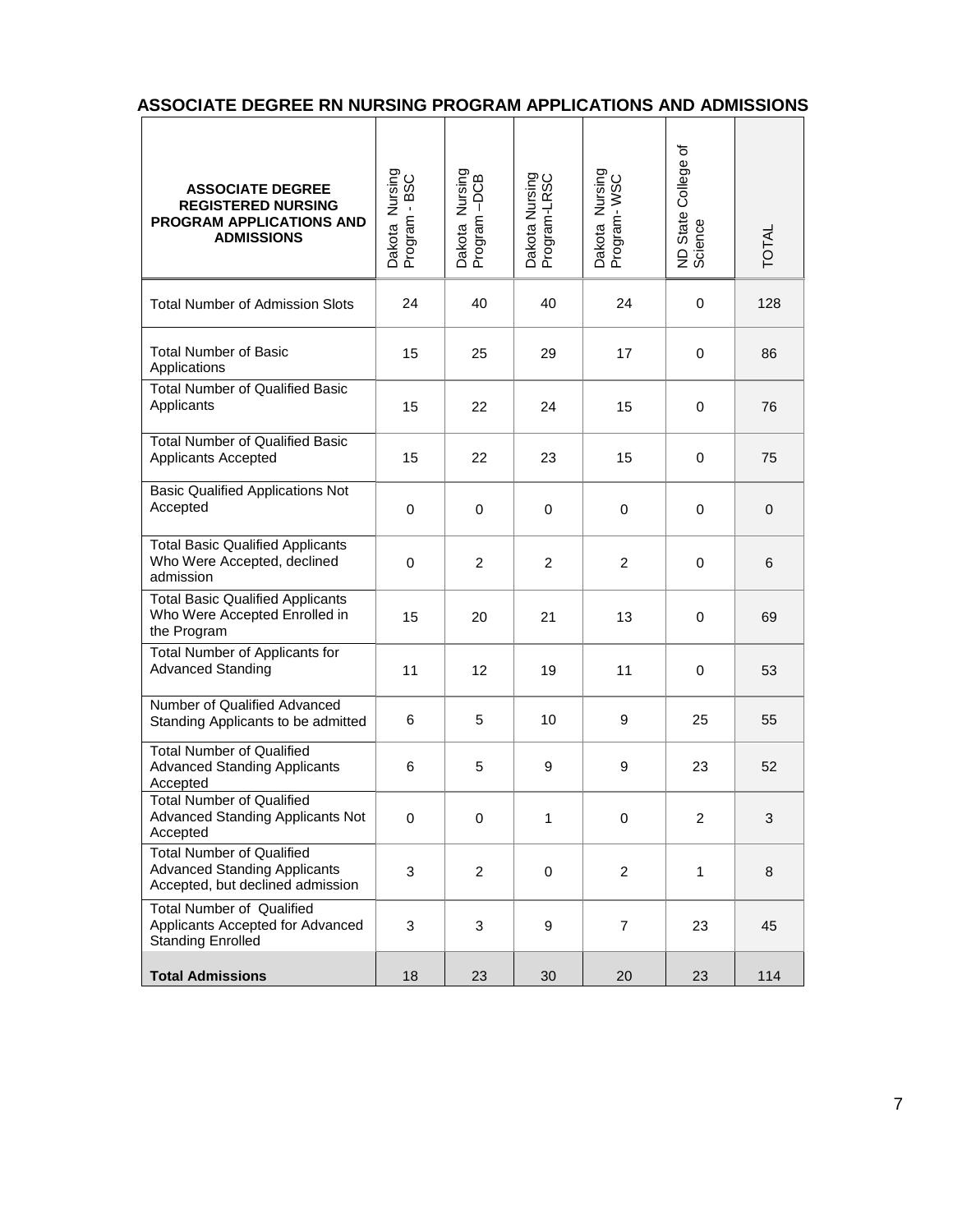| <b>ASSOCIATE DEGREE</b><br><b>REGISTERED NURSING</b><br><b>PROGRAMS ADMISSION</b><br><b>TRENDS</b> | FY.<br>2011-12 | FY.<br>2012-13 | FY.<br>2013-14 | FY.<br>2014-15 | FY.<br>2015-16 |
|----------------------------------------------------------------------------------------------------|----------------|----------------|----------------|----------------|----------------|
| Dakota Nursing Program -BSC                                                                        | 18             | 21             | 22             | 25             | 18             |
| Dakota Nursing Program - DCB                                                                       | 14             | 20             | 19             | 19             | 23             |
| Dakota Nursing Program - FBCC                                                                      | 8              | 5              | $0^*$          | $0^*$          | $0^*$          |
| Dakota Nursing Program-LRSC                                                                        | 21             | 13             | 24             | 20             | 30             |
| Dakota Nursing Program - WSC                                                                       | 28             | 31             | 34             | 38             | 20             |
| ND State College of Science                                                                        | 25             | 25             | 24             | 20             | 23             |
| <b>TOTAL</b>                                                                                       | 114            | 115            | 123            | 122            | 114            |

#### **ASSOCIATE DEGREE RN NURSING PROGRAM ADMISSION TRENDS**

\* Program closed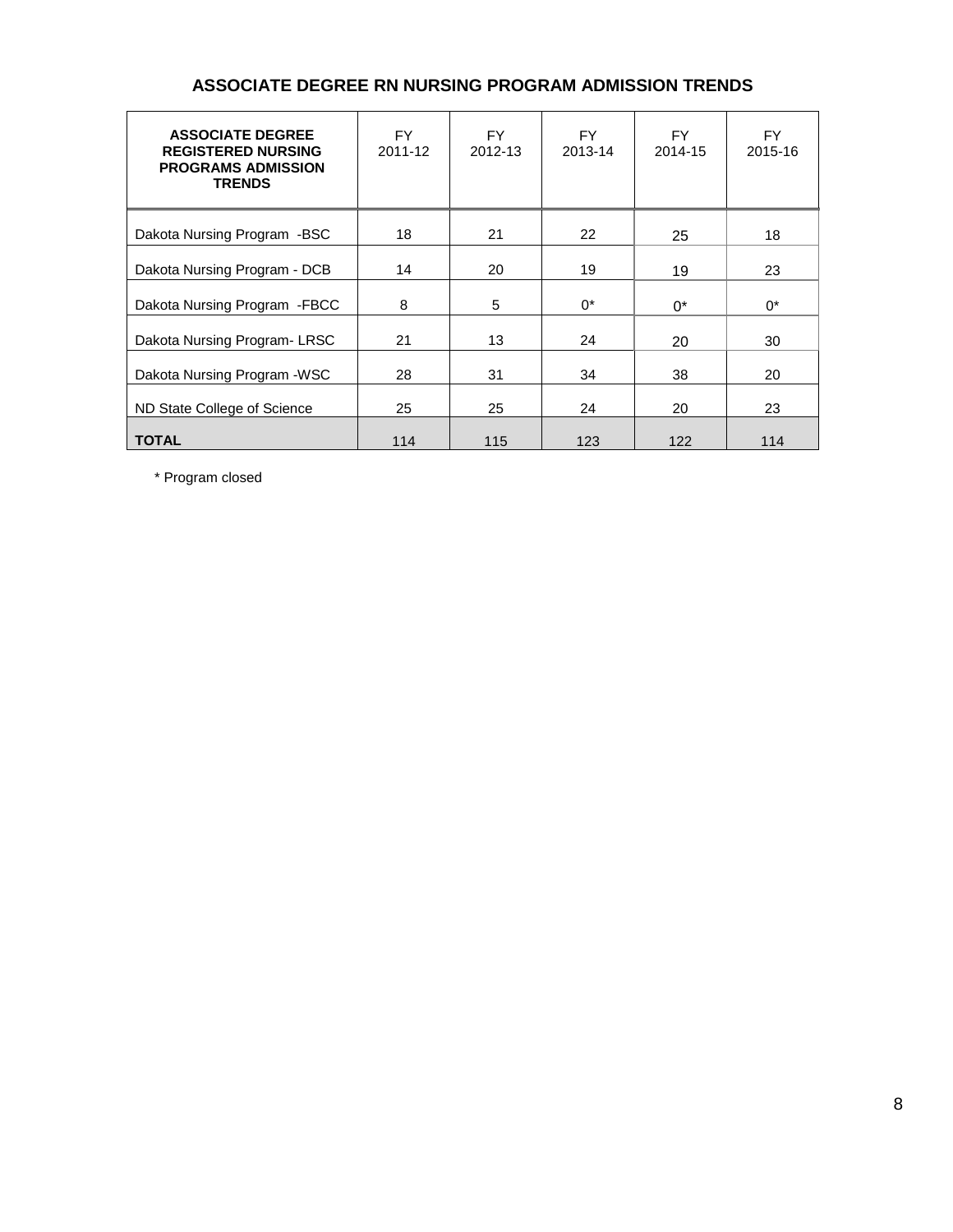#### **BACCALAUREATE DEGREE NURSING PROGRAM APPLICATIONS AND ADMISSIONS**

| <b>BACCALAUREATE DEGREE</b><br><b>REGISTERED NURSING PROGRAM</b><br><b>APPLICATIONS AND ADMISSIONS</b> | College<br>Concordia | State<br>Dickinson<br>University | University of<br>Jamestown | Minot State University | State University<br>$\frac{1}{2}$ | University of Mary | University of North<br>Dakota | TOTAL |
|--------------------------------------------------------------------------------------------------------|----------------------|----------------------------------|----------------------------|------------------------|-----------------------------------|--------------------|-------------------------------|-------|
| <b>Total Number of Admission Slots</b>                                                                 | 42                   | 32                               | 42                         | 36                     | 208                               | 119                | 128                           | 607   |
| <b>Total Number of Basic Applications</b>                                                              | 42                   | 0                                | 40                         | 56                     | 324                               | 57                 | 379                           | 898   |
| <b>Total Number of Qualified Basic</b><br>Applicants                                                   | 34                   | 0                                | 37                         | 52                     | 312                               | 49                 | 337                           | 821   |
| <b>Total Number of Qualified Basic</b><br>Applicants Accepted                                          | 34                   | 0                                | 36                         | 36                     | 172                               | 49                 | 134                           | 461   |
| <b>Basic Qualified Applications Not Accepted</b>                                                       | $\mathbf 0$          | 0                                | $\mathbf 0$                | 20                     | 140                               | $\mathbf 0$        | 203                           | 363   |
| <b>Total Basic Qualified Applicants Who</b><br>Were Accepted, declined admission                       | 1                    | 0                                | 1                          | $\mathbf 0$            | 3                                 | 2                  | 11                            | 18    |
| <b>Total Basic Qualified Applicants Who</b><br>Were Accepted Enrolled in the Program                   | 33                   | 0                                | 36                         | 36                     | 169                               | 47                 | 123                           | 444   |
| Total Number of Applicants for Advanced<br>Standing                                                    | $\pmb{0}$            | 28                               | 0                          | 32                     | 36                                | 66                 | 24                            | 186   |
| Number of Qualified Advanced Standing<br>Applicants to be admitted                                     | $\mathbf 0$          | 23                               | 0                          | 32                     | 33                                | 62                 | 15                            | 165   |
| <b>Total Number of Qualified Advanced</b><br><b>Standing Applicants Accepted</b>                       | 0                    | 23                               | $\mathbf 0$                | 32                     | 30                                | 59                 | 15                            | 159   |
| Total Number of Qualified Advanced<br><b>Standing Applicants Not Accepted</b>                          | 0                    | 0                                | 0                          | 0                      | 3                                 | 3                  | 0                             | 6     |
| <b>Total Number of Qualified Advanced</b><br>Standing Applicants Accepted, but<br>declined admission   | 0                    | 4                                | $\mathbf 0$                | 0                      | $\mathbf 0$                       | 9                  | $\mathbf 0$                   | 13    |
| <b>Total Number of Qualified Applicants</b><br>Accepted for Advanced Standing Enrolled                 | $\pmb{0}$            | 19                               | $\mathbf 0$                | 32                     | 30                                | 50                 | 15                            | 146   |
| <b>Total Admissions</b>                                                                                | 33                   | 19                               | 36                         | 68                     | 199                               | 97                 | 138                           | 590   |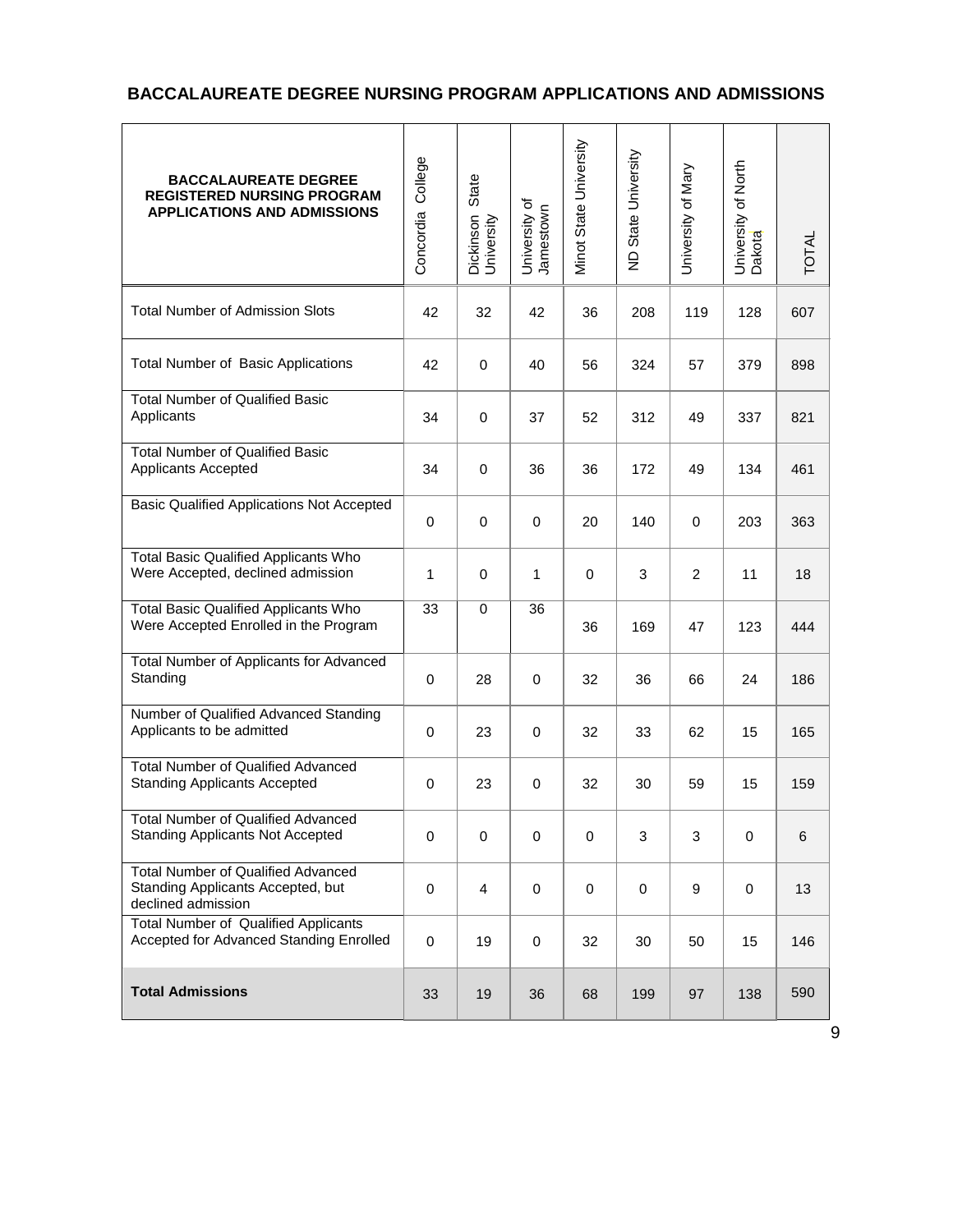| <b>BACCALAUREATE DEGREE</b><br><b>REGISTERED NURSING</b><br><b>PROGRAM ADMISSION</b><br><b>TRENDS</b> | <b>FY</b><br>2011-12 | <b>FY</b><br>2012-13 | <b>FY</b><br>2013-14 | <b>FY</b><br>2014-15 | <b>FY</b><br>2015-16 |
|-------------------------------------------------------------------------------------------------------|----------------------|----------------------|----------------------|----------------------|----------------------|
| Concordia College                                                                                     | 42                   | 42                   | 36                   | 36                   | 33                   |
| Dickinson State University                                                                            | 14                   | 24                   | 19                   | 17                   | 19                   |
| University of Jamestown                                                                               | 39                   | 38                   | 33                   | 42                   | 36                   |
| Sanford College of Nursing                                                                            | 64                   | 40                   | 80                   | $0^*$                | $0^*$                |
| <b>Minot State University</b>                                                                         | 78                   | 64                   | 78                   | 74                   | 68                   |
| North Dakota State University                                                                         | 97                   | 95                   | 95                   | 193                  | 199                  |
| University of Mary                                                                                    | 64                   | 61                   | 61                   | 80                   | 97                   |
| University of North Dakota                                                                            | 128                  | 139                  | 138                  | 145                  | 138                  |
| <b>TOTAL</b>                                                                                          | 526                  | 503                  | 540                  | 587                  | 590                  |

#### **BACCALAUREATE DEGREE NURSING PROGRAM ADMISSION TRENDS**

\* program acquired by NDSU July 2014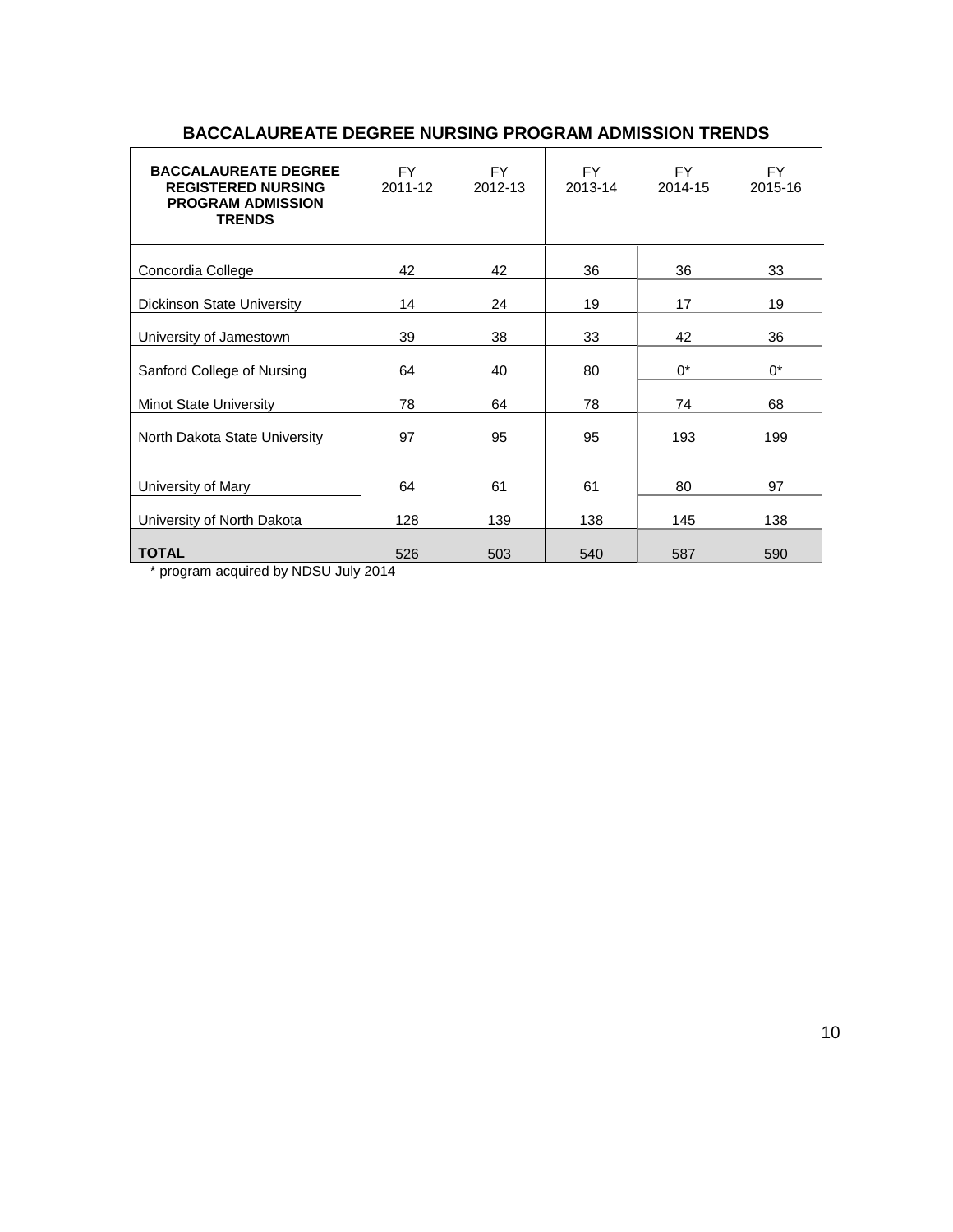## **ENROLLMENT DATA**

#### **PRACTICAL NURSING PROGRAM ENROLLMENT HISTORY**

| <b>PRACTICAL NURSING PROGRAM</b><br><b>ENROLLMENT HISTORY</b> | FY2011-<br>2012 | FY2012-<br>2013 | FY2013-<br>2014 | FY2014-<br>2015 | FY2015-<br>2016 |
|---------------------------------------------------------------|-----------------|-----------------|-----------------|-----------------|-----------------|
| <b>Dickinson State University</b>                             | 77              | 69              | 55              | 67              | 66              |
| ND State College of Science                                   | $109*$          | $102*$          | $115*$          | $121*$          | $127*$          |
| <b>Sitting Bull College</b>                                   | 8               | 19              | 15              | 20              | 21              |
| <b>Turtle Mountain Community College</b>                      | 22              | 6               | 9               | 5               | 5               |
| United Tribes Tech College                                    | 26              | 29              | 34              | 22              | 16              |
| Dakota Nursing Program PN -BSC                                | 36              | $26**$          | 42              | 24              | 33              |
| Dakota Nursing Program PN-DCB                                 | 26              | 20              | 24              | 16              | 24              |
| Dakota Nursing Program PN-FBCC                                | 9               | 2               | 0^              | $0^{\wedge}$    | $0^{\wedge}$    |
| Dakota Nursing Program PN-LRSC                                | 26              | 27              | 23              | 39              | $38-$           |
| Dakota Nursing Program PN -WSC                                | 38              | 39              | 37              | 34              | 28              |
| <b>TOTALS</b>                                                 | 377             | 339             | 354             | 348             | 358             |

## Initial Approval granted November 2011

\*Admits students every January and August. About every 3 years there is a Fargo outreach program, which extends 3 years.

\*\* Dakota Nursing Program PN-BSC total updated 11/2014.

^ Program closed

~ Includes paramedic to nurse bridge program students beginning 2015.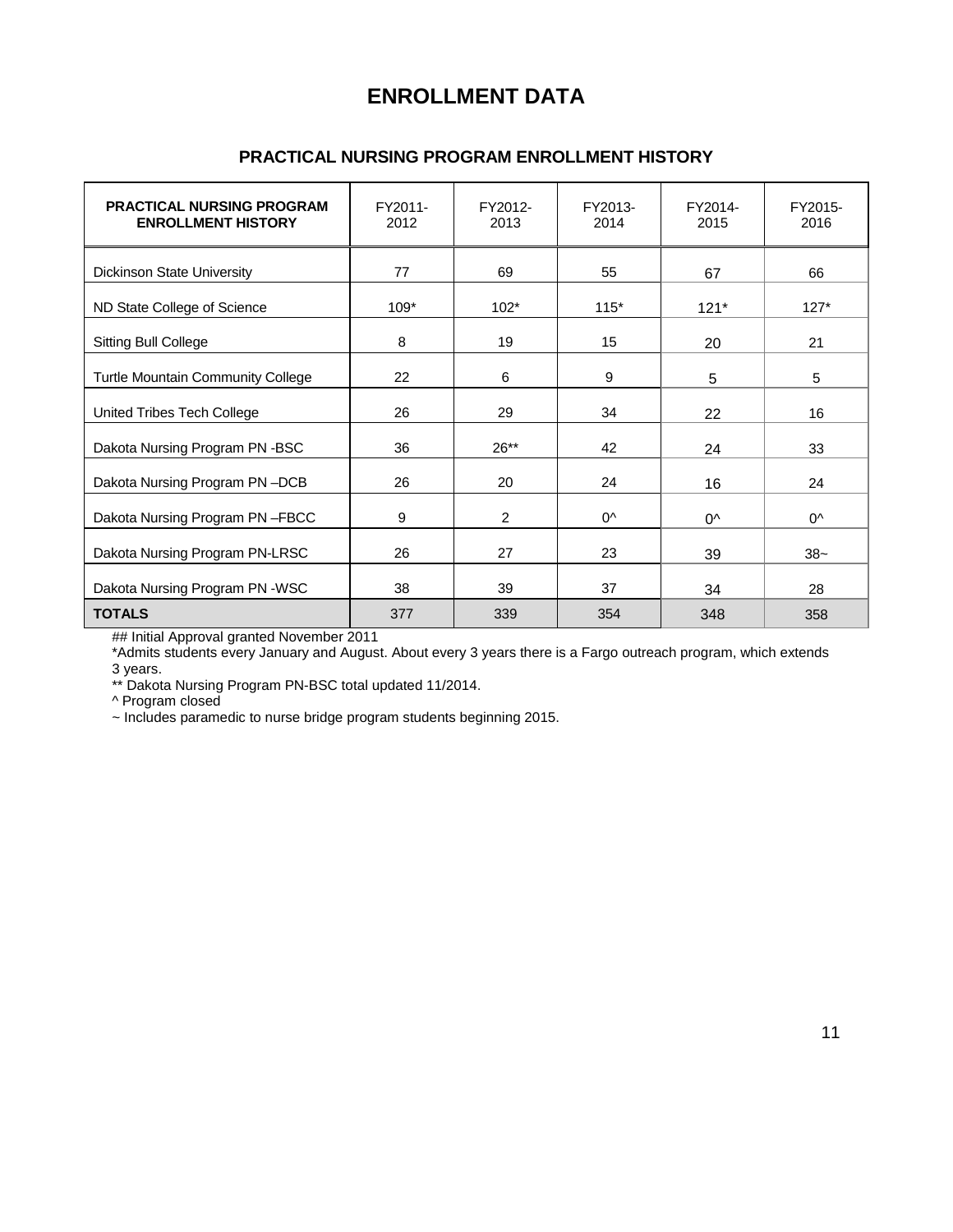| <b>REGISTERED NURSING PROGRAM</b><br><b>ENROLLMENT HISTORY</b> | FY 2011-<br>2012 | FY 2012-<br>2013 | FY 2013-<br>2014 | FY 2014-<br>2015 | FY 2015-<br>2016 |
|----------------------------------------------------------------|------------------|------------------|------------------|------------------|------------------|
| Concordia College                                              | 124              | 111              | 95               | 116              | 108              |
| Dickinson State University                                     | 32               | 37               | 36               | 31               | 32               |
| University of Jamestown                                        | 103              | 103              | 103              | 105              | 103              |
| Sanford College of Nursing                                     | 150              | 147              | 186              | $0^*$            | $0^*$            |
| <b>Minot State University</b>                                  | 91               | 139              | 159              | 172              | 157              |
| North Dakota State University                                  | 196              | 191              | 183              | 521#             | 535#             |
| University of Mary                                             | 164              | 157              | 156              | 187              | 144              |
| University of North Dakota                                     | 403              | 389              | 370              | 375              | 371              |
| Dakota Nursing Program-BSC                                     | 18               | 19               | 22               | 24               | 18               |
| Dakota Nursing Program-DCB                                     | 13               | 16               | 19               | 19               | 23               |
| Dakota Nursing Program-FBCC                                    | 5                | $\overline{4}$   | $0^{\wedge}$     | $0^{\wedge}$     | $0^{\wedge}$     |
| Dakota Nursing Program-LRSC                                    | 14               | 11               | 24               | 20               | 30               |
| Dakota Nursing Program-WSC                                     | 23               | 24               | 34               | 38               | 20               |
| North Dakota State College of Science                          | 25               | 25               | 24               | 20               | 23               |
| <b>TOTALS</b>                                                  | 1361             | 1363             | 1411             | 1628             | 1564             |

#### **REGISTERED NURSING PROGRAM ENROLLMENT HISTORY**

\* Program acquired by NDSU July 2014

^ Program closed

# Reflects combined program totals for NDSU Fargo campus and NDSU Nursing at Sanford Health Bismarck campus (formerly Sanford College of Nursing). Increase also reflects inclusion of all part-time students which program had not previously submitted for past reports.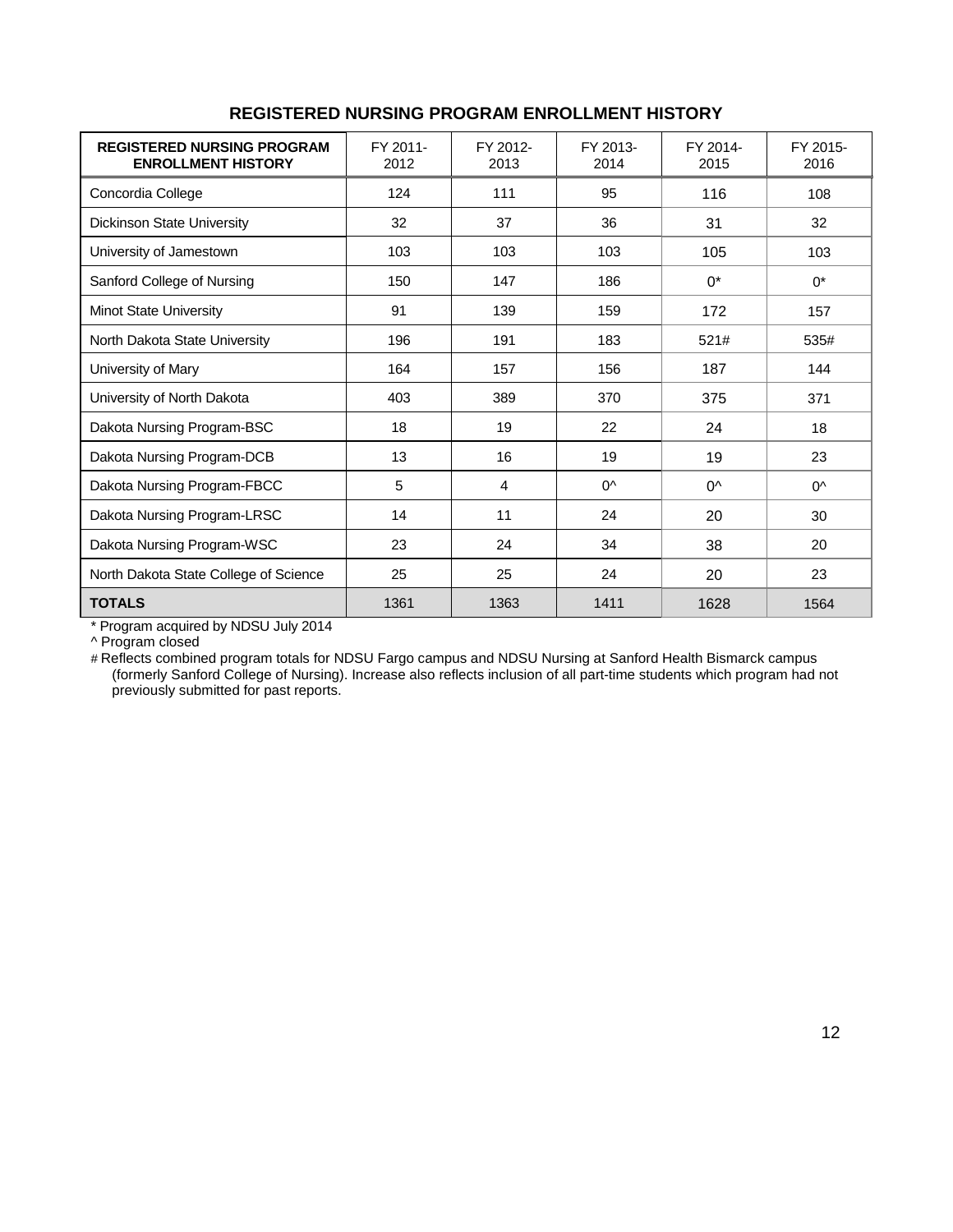#### **GRADUATE LEVEL NURSING PROGRAM ENROLLMENT HISTORY**

|                               | FY 2011-<br>2012 | FY 2012-<br>2013 | FY 2013-<br>2014 | FY 2014-<br>2015 | FY 2015-<br>2016 |
|-------------------------------|------------------|------------------|------------------|------------------|------------------|
| North Dakota State University | 45*              | 52               | 56               | 56               | 46               |
| University of Mary            | $311**$          | 44               | 43               | 45#              | 58#              |
| University of North Dakota    | 315              | 176              | 176              | 202              | 169              |
| <b>TOTALS</b>                 | 671              | 272              | 275              | 303              | 273              |

\*NDSU FNP Program was expanded to the DNP level 02/2011.

\*\*University of Mary reported inclusion of all master's programs in years prior to 2012-13. (FNP, Nurse Educator, Nurse Administrator)

#University of Mary FNP program was expanded to the DNP level 05/2014. Total reflects inclusion of last year MSN option.

|                                                 | FY 2011- | FY 2012- | FY 2013- | FY 2014- | FY 2015- |
|-------------------------------------------------|----------|----------|----------|----------|----------|
|                                                 | 2012     | 2013     | 2014     | 2015     | 2016     |
| <b>GRAND TOTAL (Enrollment All</b><br>Programs) | 2409     | 1974     | 2040     | 2279     | 2195     |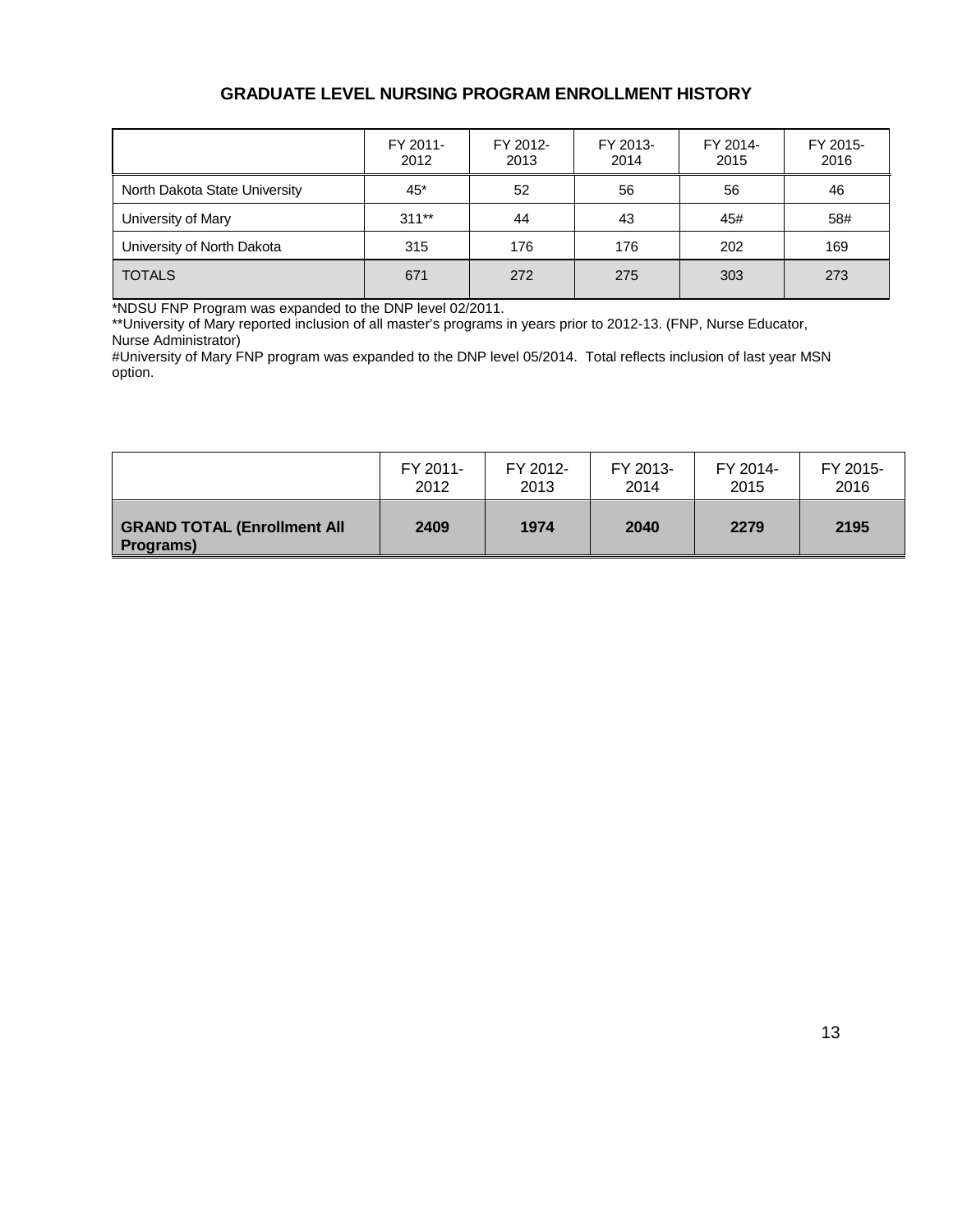## **DETAILED ENROLLMENT FOR ND NURSING PROGRAMS**

|                  | <b>Total Ladder Enrollment LPN to AASPN/ASPN</b> |                                        |                         |                                            |                                                      |               |
|------------------|--------------------------------------------------|----------------------------------------|-------------------------|--------------------------------------------|------------------------------------------------------|---------------|
|                  | University<br>Dickinson<br>State                 | ৳<br>ND State<br>College of<br>Science | Sitting Bull<br>College | Turtle<br>Mountain<br>Community<br>College | <sup>-</sup> echnical<br>College<br>United<br>Tribes | Totals        |
| <b>FULL-TIME</b> |                                                  | 0                                      | 0                       | 0                                          | 0                                                    |               |
| PART-TIME        |                                                  | 0                                      | 0                       | 0                                          | 0                                                    |               |
| TOTAL            | 2                                                | 0                                      | 0                       | 0                                          | 0                                                    | $\mathcal{P}$ |

# **LADDER ENROLLMENT**

#### **Total Ladder Enrollment LPN to ADN/ASN (RN)**

|                      | Dakota Nursing<br>Program-BSC | Nursing<br>Program-DCB<br>Dakota | Dakota Nursing<br>Program-LRSC | Dakota Nursing<br>Program-WSC | ND State College<br>of Science | Totals |
|----------------------|-------------------------------|----------------------------------|--------------------------------|-------------------------------|--------------------------------|--------|
| FULL-<br><b>TIME</b> | 3                             | 3                                | 9                              | 7                             | 0                              | 22     |
| PART-<br><b>TIME</b> | 0                             | 0                                | $\mathbf 0$                    | 0                             | 23                             | 23     |
| <b>TOTAL</b>         | 3                             | 3                                | 9                              | 7                             | 23                             | 45     |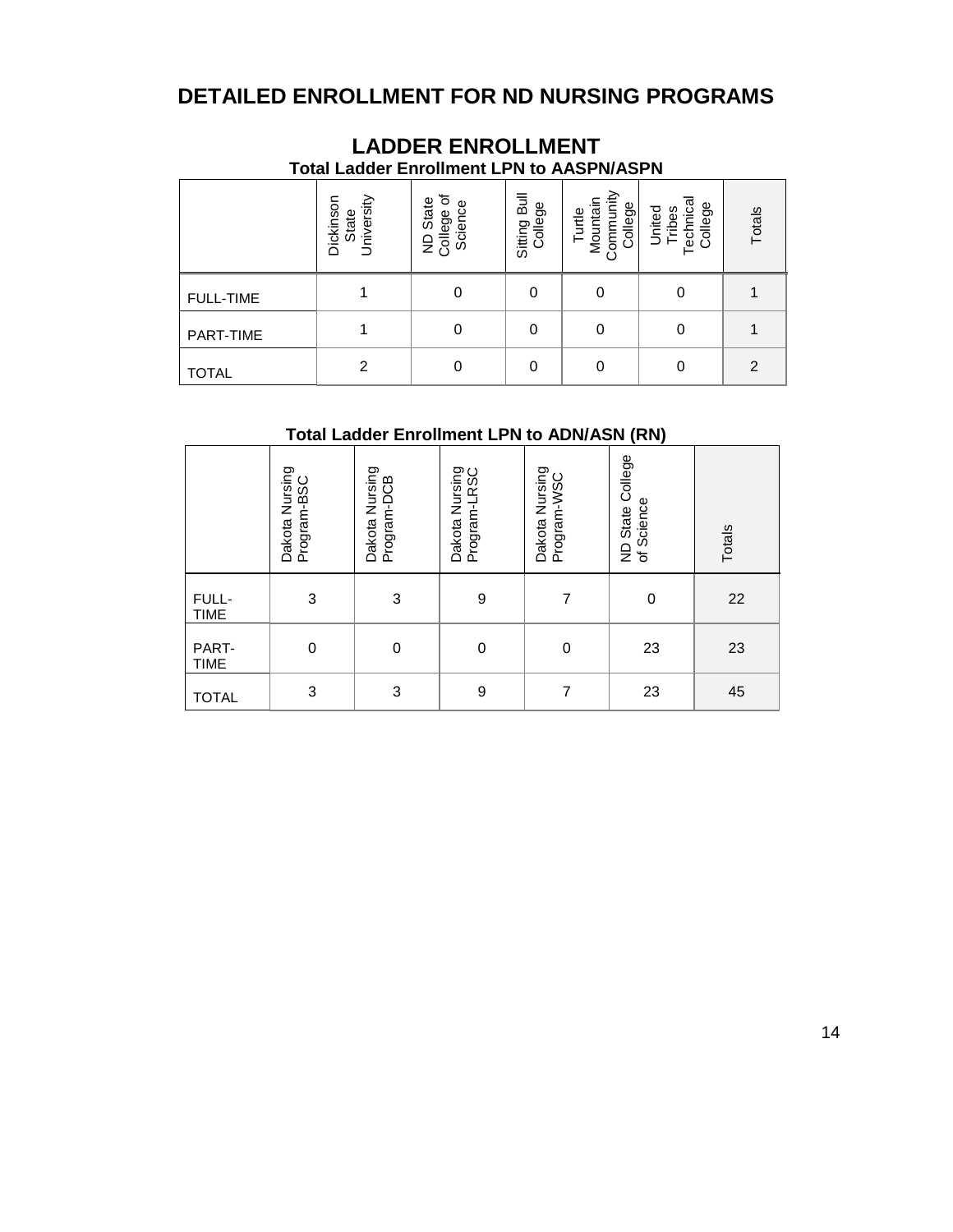#### **Total Ladder Enrollment– LPN to BSN (RN)**

|                  | Concordia<br>College | University<br>Dickinson<br>State | ৳<br>Jamestown<br>University | State<br>Minot Stat<br>University | ND State<br>University | ৳<br>University<br>Mary | University of<br>North Dakota | Totals |
|------------------|----------------------|----------------------------------|------------------------------|-----------------------------------|------------------------|-------------------------|-------------------------------|--------|
| <b>FULL TIME</b> | 0                    | 15                               | $\mathbf 0$                  | 0                                 | 0                      | 24                      | 5                             | 44     |
| PART TIME        | 0                    | 17                               | 0                            | 0                                 | 68                     | 0                       | $\mathbf 0$                   | 85     |
| <b>TOTALS</b>    | 0                    | 32                               | $\mathbf 0$                  | 0                                 | 68                     | 24                      | 5                             | 129    |

#### **Total Ladder Enrollment- Diploma to BSN**

|                  | Concordia<br>College | Dickinson<br>University<br>State | ৳<br>Jamestow<br>University | State<br>rsity<br>Minot<br>Univer | versity<br>State<br>έŝ | 'ত<br>University<br>Mary | Dakota<br>đ<br>rsity<br>Univer<br>North | Totals |
|------------------|----------------------|----------------------------------|-----------------------------|-----------------------------------|------------------------|--------------------------|-----------------------------------------|--------|
| <b>FULL-TIME</b> | 0                    | 0                                | 0                           | 0                                 | 0                      | 0                        | 0                                       | 0      |
| PART-TIME        | 0                    |                                  | 0                           | 0                                 | 0                      | 2                        | $\Omega$                                | 2      |
| <b>TOTALS</b>    | 0                    | 0                                | 0                           | 0                                 | 0                      | ົ                        | $\Omega$                                | ◠      |

### **Total Ladder Enrollment ADN to BSN**

|                                           | Concordia<br>College | Dickinson<br>University<br>State | ৳<br>Jamestown<br>University | <b>Minot State</b><br>University | University<br>State<br>$\varrho$     | University of<br>Mary | North Dakota<br>University of | Totals         |  |  |  |  |
|-------------------------------------------|----------------------|----------------------------------|------------------------------|----------------------------------|--------------------------------------|-----------------------|-------------------------------|----------------|--|--|--|--|
| <b>FULL-TIME</b>                          | $\boldsymbol{0}$     | $\pmb{0}$                        | $\boldsymbol{0}$             | $\mathbf 0$                      | $\pmb{0}$                            | $\pmb{0}$             | $\boldsymbol{0}$              | $\mbox{O}$     |  |  |  |  |
| PART-TIME                                 | $\,0\,$              | $\boldsymbol{0}$                 | $\boldsymbol{0}$             | $\mathbf 0$                      | $\mathbf 0$                          | $\overline{c}$        | $\,0\,$                       | $\overline{c}$ |  |  |  |  |
| <b>TOTALS</b>                             | 0                    | 0                                | $\boldsymbol{0}$             | $\mathbf 0$                      | $\mathbf 0$                          | $\overline{2}$        | 0                             | $\overline{2}$ |  |  |  |  |
| <b>Total Ladder Enrollment ADN to BSN</b> |                      |                                  |                              |                                  |                                      |                       |                               |                |  |  |  |  |
|                                           | Concordia<br>College | Dickinson<br>University<br>State | ৳<br>Jamestown<br>University | Minot State<br>University        | University<br>State<br>$\frac{1}{2}$ | University of<br>Mary | North Dakota<br>University of | Totals         |  |  |  |  |
| <b>FULL TIME</b>                          | $\mathbf 0$          | $\mathbf 0$                      | $\mathbf 0$                  | 17                               | $\mathbf 0$                          | 0                     | 3                             | 20             |  |  |  |  |
| PART TIME                                 | $\mathbf 0$          | $\mathbf 0$                      | $\mathbf 0$                  | 54                               | $\pmb{0}$                            | 36                    | 14                            | 104            |  |  |  |  |
|                                           |                      |                                  |                              |                                  |                                      |                       |                               |                |  |  |  |  |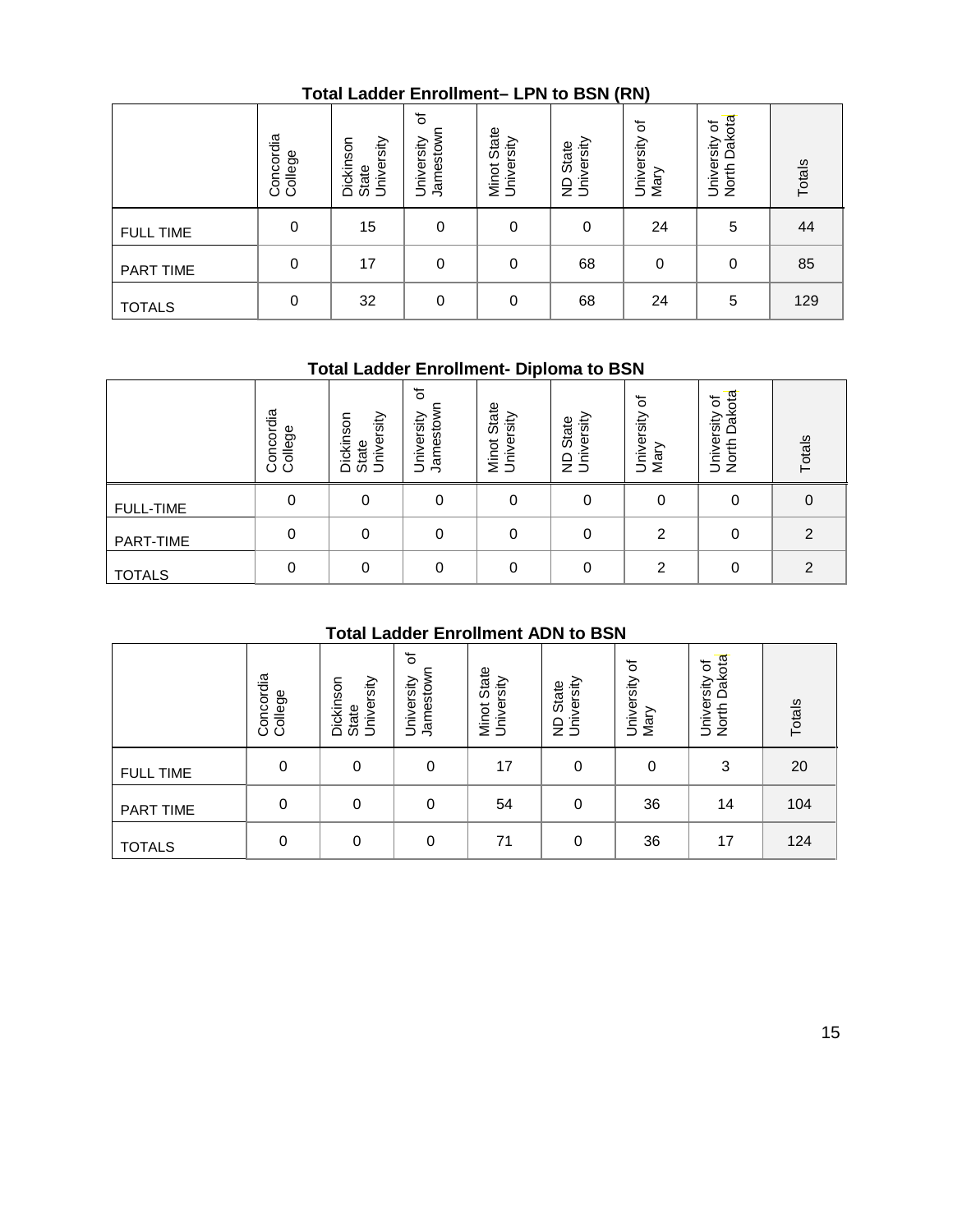# **DETAILED ENROLLMENT FOR ND NURSING PROGRAMS**

**(Includes ladder enrollees)**

#### **Detailed Certificate PN Program Enrollment**

|                  | <b>TOTAL</b><br><b>ENROLLED</b> |              | <b>MEN</b> |    |    | <b>MINORITY</b> |
|------------------|---------------------------------|--------------|------------|----|----|-----------------|
| <b>FULL-TIME</b> | <b>PART-TIME</b>                | <b>TOTAL</b> | FT         | DТ | -- | P.              |
| 119              |                                 | 123          | 5          |    | 15 |                 |

#### **Detailed AASPN/ASPN Enrollment**

|                      |                                 | <b>SEMESTER 1-2</b> |                               |    |     |    |                      |                                 | <b>SEMESTER 3-4</b> |           |           |                 |           |
|----------------------|---------------------------------|---------------------|-------------------------------|----|-----|----|----------------------|---------------------------------|---------------------|-----------|-----------|-----------------|-----------|
|                      | <b>TOTAL</b><br><b>ENROLLED</b> |                     | <b>MINORITY</b><br><b>MEN</b> |    |     |    |                      | <b>TOTAL</b><br><b>ENROLLED</b> |                     |           | MEN       | <b>MINORITY</b> |           |
| FULL-<br><b>TIME</b> | PART-<br><b>TIME</b>            | <b>TOTAL</b>        | FT                            | PT | FT. | PT | FULL-<br><b>TIME</b> | PART-<br><b>TIME</b>            | <b>TOTAL</b>        | <b>FT</b> | <b>PT</b> | <b>FT</b>       | <b>PT</b> |
| 110                  | 42                              | 152                 | 7                             | 4  | 40  | 7  | 50                   | 36                              | 86                  |           | 0         | 16              | 5         |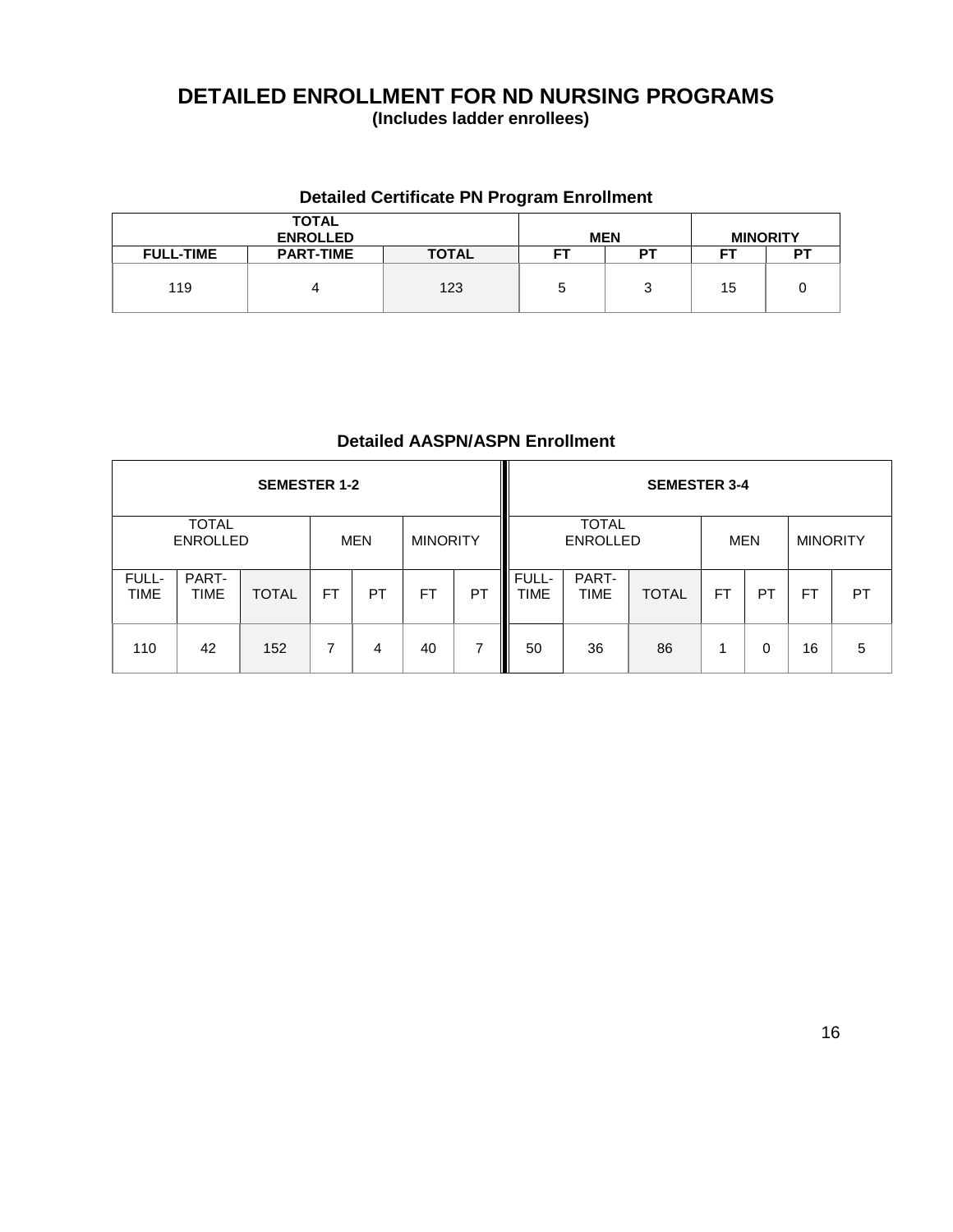|                      |                                                                  | <b>SEMESTER 1-2</b> |           |    |           |                |                            |                                               | <b>SEMESTER 3-4</b> |    |    |           |                 |  |  |
|----------------------|------------------------------------------------------------------|---------------------|-----------|----|-----------|----------------|----------------------------|-----------------------------------------------|---------------------|----|----|-----------|-----------------|--|--|
|                      | <b>TOTAL</b><br><b>ENROLLED</b><br><b>MINORITY</b><br><b>MEN</b> |                     |           |    |           |                |                            | <b>TOTAL</b><br><b>ENROLLED</b><br><b>MEN</b> |                     |    |    |           | <b>MINORITY</b> |  |  |
| FULL-<br><b>TIME</b> | PART-<br><b>TIME</b>                                             | <b>TOTAL</b>        | <b>FT</b> | PT | <b>FT</b> | P <sub>1</sub> | <b>FULL</b><br><b>TIME</b> | <b>PART</b><br>TIME                           | <b>TOTAL</b>        | FT | PT | <b>FT</b> | PT              |  |  |
| 117                  |                                                                  | 124                 | 15        |    | 13        | 0              | 427                        | 2                                             | 429                 | 59 | 0  | 48        |                 |  |  |

#### **DETAILED BACCALAUREATE ENROLLMENT**

|                      |                      | <b>SEMESTER 5-6</b> |            |    |                 |         |               |                 | <b>SEMESTER 7-8</b> |            |    |                 |    |
|----------------------|----------------------|---------------------|------------|----|-----------------|---------|---------------|-----------------|---------------------|------------|----|-----------------|----|
|                      | <b>TOTAL</b>         |                     |            |    | <b>TOTAL</b>    |         |               |                 |                     |            |    |                 |    |
|                      | <b>ENROLLED</b>      |                     | <b>MEN</b> |    | <b>MINORITY</b> |         |               | <b>ENROLLED</b> |                     | <b>MEN</b> |    | <b>MINORITY</b> |    |
| FULL-<br><b>TIME</b> | PART-<br><b>TIME</b> | <b>TOTAL</b>        | FT         | PT | FT              | I<br>РT | FULL-<br>TIME | PART-<br>TIME   | <b>TOTAL</b>        | FT         | P1 | F1              | PT |
| 466                  | 57                   | 523                 | 62         | 4  | 54              | 8       | 261           | 42              | 303                 | 25         |    | 19              | 4  |

#### **DETAILED ADN/ASN ENROLLMENT**

|                      |                 | <b>SEMESTER 1-2</b> |    |            |    |                 | <b>SEMESTER 3-4</b>        |                            |              |            |    |     |                 |  |  |
|----------------------|-----------------|---------------------|----|------------|----|-----------------|----------------------------|----------------------------|--------------|------------|----|-----|-----------------|--|--|
| <b>TOTAL</b>         |                 |                     |    |            |    |                 |                            | <b>TOTAL</b>               |              |            |    |     |                 |  |  |
|                      | <b>ENROLLED</b> |                     |    | <b>MEN</b> |    | <b>MINORITY</b> |                            | <b>ENROLLED</b>            |              | <b>MEN</b> |    |     | <b>MINORITY</b> |  |  |
| FULL-<br><b>TIME</b> | PART-<br>TIME   | <b>TOTAL</b>        | FT | PT         | FT | P1              | <b>FULL</b><br><b>TIME</b> | <b>PART</b><br><b>TIME</b> | <b>TOTAL</b> | FT         | PT | FT. | PT              |  |  |
| 0                    | 23              | 23                  |    | 0          |    | 0               | 91                         |                            | 91           | 4          | 0  | 12  | 0               |  |  |

|                      |                                 | <b>SEMESTER 5-6</b> |            |    |                 |         |               |                                               | <b>SEMESTER 7-8</b> |   |    |                 |    |
|----------------------|---------------------------------|---------------------|------------|----|-----------------|---------|---------------|-----------------------------------------------|---------------------|---|----|-----------------|----|
|                      | <b>TOTAL</b><br><b>ENROLLED</b> |                     | <b>MEN</b> |    | <b>MINORITY</b> |         |               | <b>TOTAL</b><br><b>ENROLLED</b><br><b>MEN</b> |                     |   |    | <b>MINORITY</b> |    |
| FULL-<br><b>TIME</b> | PART-<br>TIME                   | <b>TOTAL</b>        | FT         | PT | FT              | РT<br>Ш | FULL-<br>TIME | PART-<br><b>TIME</b><br><b>TOTAL</b>          |                     |   | PT | FT.             | PT |
| 0                    | 0                               | 0                   |            |    | 0               | I<br>0  | 0             | 0                                             | 0                   | 0 | 0  |                 | 0  |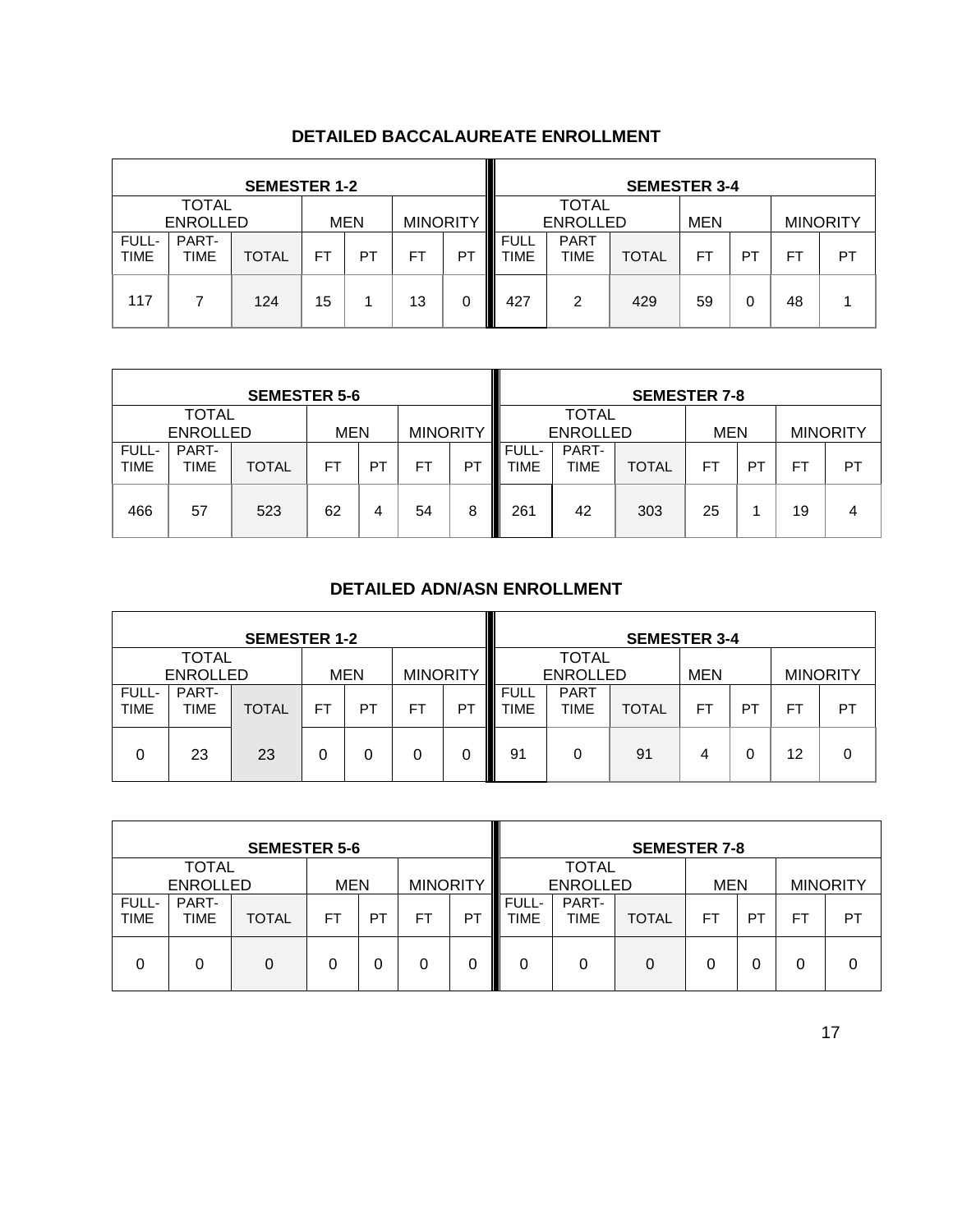#### **DETAILED GRADUATE ENROLLMENT**

|                  | <b>TOTAL ENROLLED</b><br><b>MEN</b> |       |    |    |          | <b>MINORITY</b> |
|------------------|-------------------------------------|-------|----|----|----------|-----------------|
| <b>FULL TIME</b> | <b>PART TIME</b>                    | TOTAL | FТ | PТ | __<br>ΗI |                 |
| 173              | 100                                 | 273   | 36 | 11 | 21       | 11              |

#### **GRADUATE LEVEL NURSING PROGRAMS ENROLLMENT**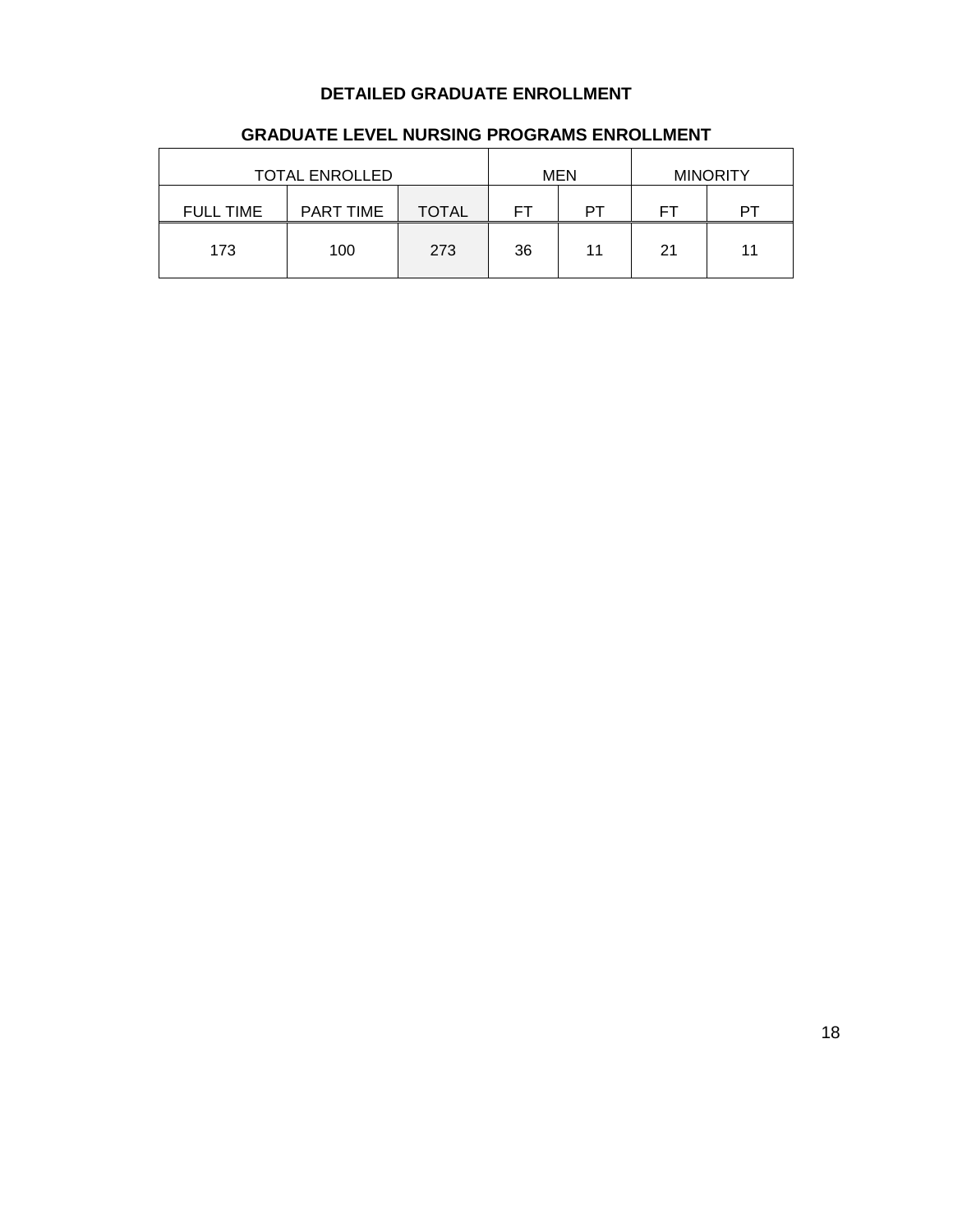# **GRADUATES**

#### **Certificate Practical Nurse Graduates**

| CERTIFICATE PRACTICAL NURSING<br><b>PROGRAMS</b> | <b>BASIC</b> |
|--------------------------------------------------|--------------|
| Dakota Nursing Program - BSC                     | 20           |
| Dakota Nursing Program - DCB                     | 15           |
| Dakota Nursing Program - LRSC                    | $35*$        |
| Dakota Nursing Program – WSC                     | 24           |
| TOTAL                                            | 91           |

\*Includes paramedic to nurse bridge students beginning 2015.

#### **Certificate Practical Nurse Programs Total Graduate Trends**

| CERTIFICATE PRACTICAL NURSING<br><b>PROGRAMS</b> | 2011-12 | 2012-13 | 2013-14 | 2014-15 | 2015-16 |
|--------------------------------------------------|---------|---------|---------|---------|---------|
| Dakota Nursing Program - BSC                     | 23      | 33      | 20      | 30      | 20      |
| Dakota Nursing Program - DCB                     | 19      | 23      | 17      | 21      | 15      |
| Dakota Nursing Program - FBCC                    | 7       | 4       | $0^*$   | $0^*$   | $0^*$   |
| Dakota Nursing Program - LRSC                    | 14      | 15      | 22      | 18      | 35#     |
| Dakota Nursing - WSC                             | 23      | 34      | 34      | 28      | 24      |
| <b>TOTAL</b>                                     | 86      | 109     | 93      | 97      | 91      |

\* Program closed.

# Includes paramedic to nurse bridge students beginning 2015.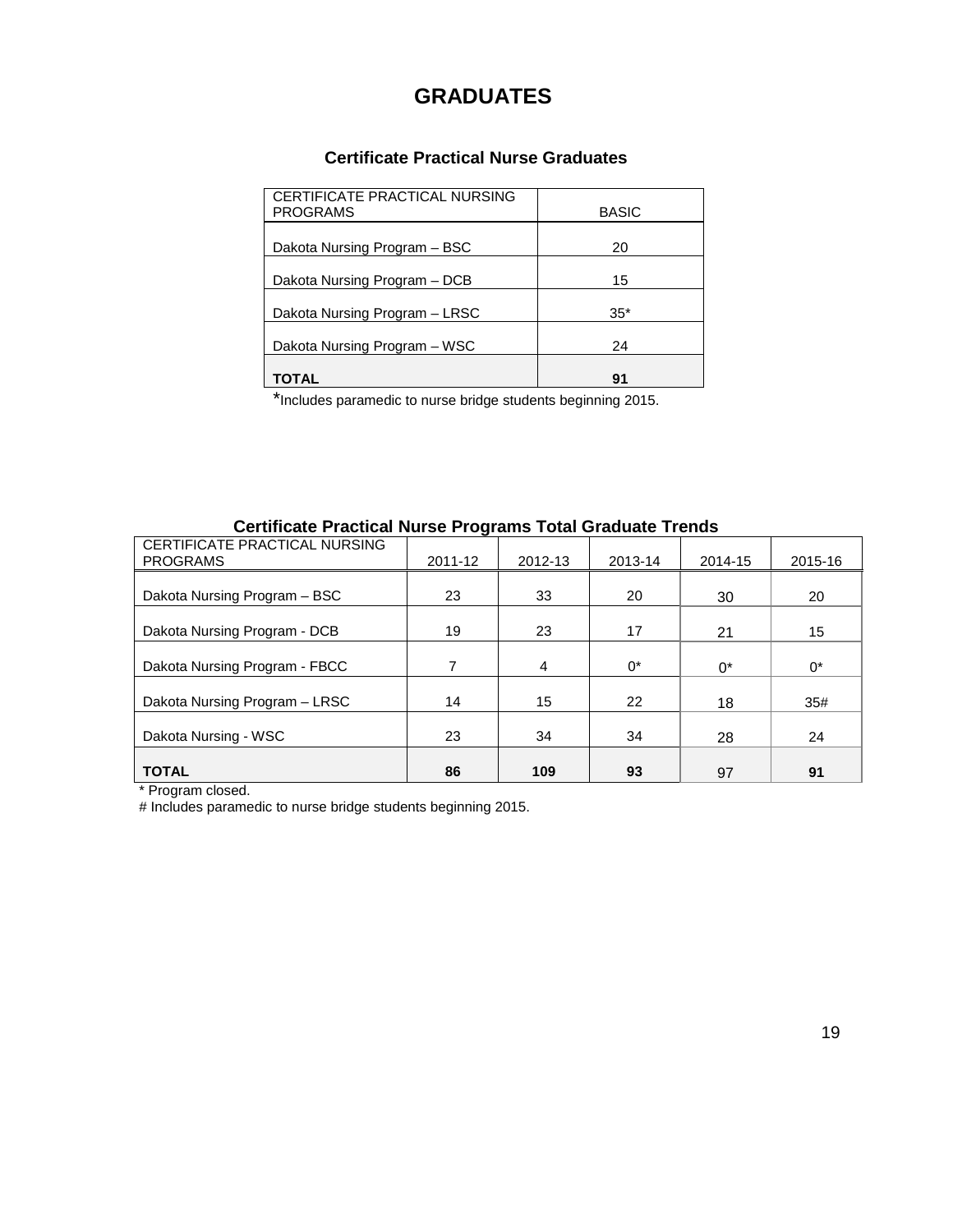#### **Basic/Educational Ladder Advancement Associate Degree Practical Nurse Graduates**

| ASSOCIATE DEGREE PRACTICAL<br>NURSING PROGRAMS | AASPN-ASPN | LPN-AASPN |
|------------------------------------------------|------------|-----------|
| Dickinson State University                     | 26         |           |
| ND State College of Science                    | 39         | 0         |
| <b>Sitting Bull College</b>                    | 5          | 0         |
| <b>Turtle Mountain Community College</b>       | 3          | 0         |
| United Tribes Technical College                | 4          | 0         |
| TOTAL                                          | 77         |           |

#### **Associate Degree Practical Nurse Programs Graduate Trends for the Last Five Years**

| FY 2011-2012 | FY 2012-2013 | FY 2013-2014 | FY 2014-2015 | FY 2015-2016 |
|--------------|--------------|--------------|--------------|--------------|
| 30           | 25           | 25           | 18           | 28           |
| 40           | 55           | 33           | 34           | 39           |
| 3            | 3            | 3            | 5            | 5            |
| 10           | 3            | 5            | 5            | 3            |
| 12           | 11           | 16           | 16           | 4            |
| 95           | 97           | 82           | 78           | 79           |
|              |              |              |              |              |

#### **Basic/Educational Ladder Advancement Associate Degree Graduates for RN Licensure**

| ASSOCIATE DEGREE RN<br>NURSING PROGRAMS | ADN-ASN | LPN-AASN |
|-----------------------------------------|---------|----------|
| Dakota Nursing Program – BSC            | 13      | 2        |
| Dakota Nursing Program - DCB            | 20      | 3        |
| Dakota Nursing Program - LRSC           | 18      | 9        |
| Dakota Nursing - WSC                    | 12      | 6        |
| ND State College of Science             | 0       | 17       |
| <b>TOTAL</b>                            | 63      | 37       |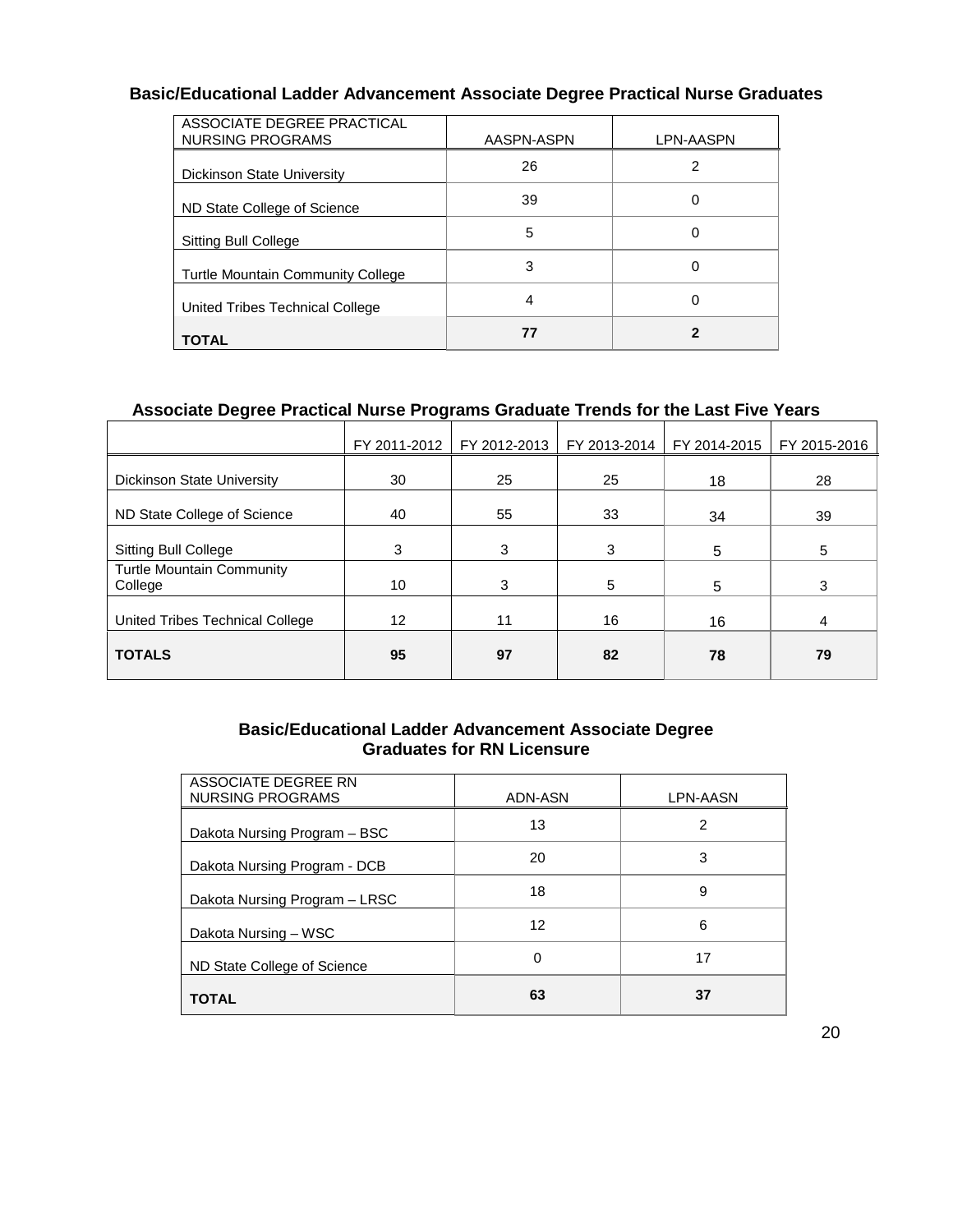| ASSOCIATE DEGREE RN          | FY 2011- | FY 2012- | FY 2013- | FY 2014- | FY 2015- |
|------------------------------|----------|----------|----------|----------|----------|
| NURSING PROGRAMS             | 2012     | 2013     | 2014     | 2015     | 2016     |
| Dakota Nursing Program - BSC |          |          |          |          |          |
|                              | 18       | 20       | 20       | 24       | 15       |
| Dakota Nursing Program - DCB |          |          |          |          |          |
|                              | 14       | 40       | 17       | 17       | 23       |
| Dakota Nursing Program -     |          |          |          |          |          |
| <b>FBCC</b>                  | 8        | 5        | $0^*$    | $0^*$    | $0^*$    |
| Dakota Nursing Program -     |          |          |          |          |          |
| <b>LRSC</b>                  | 21       | 13       | 19       | 15       | 27       |
| Dakota Nursing - WSC         |          |          |          |          |          |
|                              | 28       | 25       | 32       | 34       | 18       |
|                              |          |          |          |          |          |
| ND State College of Science  | 23       | 22       | 24       | 16       | 17       |
|                              |          |          |          |          |          |
| <b>TOTAL</b>                 | 112      | 125      | $112$    | 106      | 100      |

## **Associate Degree (RN) Programs Graduate Trends**

\* Program closed

#### **Baccalaureate Program Graduates for RN Licensure**

| BACCALAURATE PROGRAMS         | <b>BASIC</b> | LPN TO<br><b>BSN</b> | DIPLOMA TO<br><b>BSN</b> | ADN TO<br><b>BSN</b> | <b>TOTAL</b> |
|-------------------------------|--------------|----------------------|--------------------------|----------------------|--------------|
| Concordia College             | 35           | $\Omega$             | 0                        | 0                    | 35           |
| Dickinson State University    | 0            | 13                   | 0                        | 0                    | 13           |
| University of Jamestown       | 27           | $\Omega$             | $\Omega$                 | 0                    | 27           |
| <b>Minot State University</b> | 36           | $\Omega$             | 0                        | 38                   | 74           |
| North Dakota State University | 126          | 33                   | $\Omega$                 | 0                    | 159          |
| University of Mary            | 38           | 11                   | 0                        | 3                    | 52           |
| University of North Dakota    | 118          | 1                    | $\Omega$                 | 10                   | 129          |
| <b>TOTALS</b>                 | 380          | 58                   | $\Omega$                 | 51                   | 489          |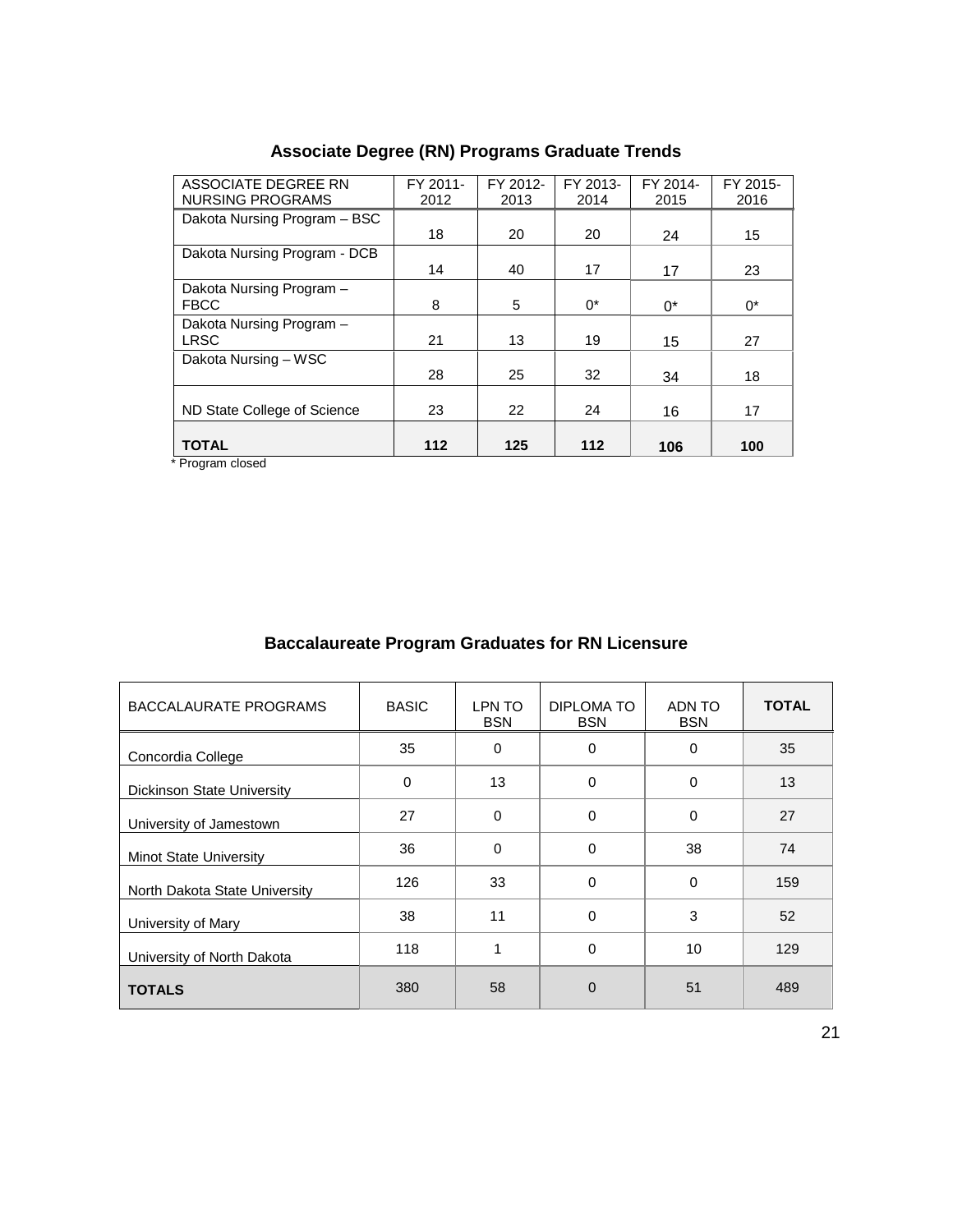## **Baccalaureate Programs Total Graduates for the Last Five Years**

|                               | FY 2011-<br>2012 | FY 2012-<br>2013 | FY 2013-<br>2014 | FY 2014-<br>2015 | FY 2015-<br>2016 |
|-------------------------------|------------------|------------------|------------------|------------------|------------------|
| Concordia College             | 38               | 42               | 36               | 41               | 35               |
| Dickinson State University    | 18               | 13               | 17               | 14               | 13               |
| University of Jamestown       | 32               | 31               | 36               | 36               | 27               |
| Sanford College of Nursing    | 42               | 45               | 57               | $0^*$            | $0^*$            |
| <b>Minot State University</b> | 46               | 63               | 65               | 58               | 74               |
| North Dakota State University | 67               | 87               | 90               | 131              | 159              |
| University of Mary            | 54               | 55               | 68               | 57               | 52               |
| University of ND              | 117              | 143              | 130              | 134              | 129              |
| <b>TOTALS</b>                 | 414              | 479              | 499              | 471              | 489              |

**\*** Program acquired by NDSU July 2014

|                    |                          |                       |                                 |                    | Age Trend of Graduates from Undergraduate Programs |                            |                    |                        |                    |               |            |
|--------------------|--------------------------|-----------------------|---------------------------------|--------------------|----------------------------------------------------|----------------------------|--------------------|------------------------|--------------------|---------------|------------|
| AGES<br>(in Years) | Certificate<br><b>PN</b> | AASPN/<br><b>ASPN</b> | LPN to<br>AASPN/<br><b>ASPN</b> | ADN/<br><b>ASN</b> | LPN To<br><b>ADN/ASN</b>                           | <b>BSN</b><br><b>BASIC</b> | LPN-<br><b>BSN</b> | Diploma-<br><b>BSN</b> | ADN-<br><b>BSN</b> | <b>Totals</b> | Percentage |
| 24 &<br>below      | 44                       | 33                    | $\mathbf 0$                     | 25                 | 10                                                 | 282                        | 16                 | $\mathbf 0$            | 7                  | 416           | 54.89%     |
| 25-30              | 32                       | 18                    | 1                               | 21                 | 11                                                 | 67                         | 23                 | $\Omega$               | 19                 | 191           | 25.26%     |
| $31 - 40$          | 12                       | 22                    | 0                               | 13                 | 10 <sup>°</sup>                                    | 26                         | 11                 | 0                      | 19                 | 113           | 14.68%     |
| 41 &<br>above      | 6                        | 4                     | 1                               | 4                  | 6                                                  | 5                          | 8                  | 0                      | 6                  | 39            | 5.16%      |
| <b>Unknown</b>     | 0                        | $\mathbf 0$           | $\mathbf 0$                     | $\Omega$           | 0                                                  | $\Omega$                   | $\Omega$           | $\Omega$               | $\Omega$           | $\mathbf{0}$  | 0.00%      |
| <b>Total</b>       | 94                       | 77                    | $\overline{2}$                  | 63                 | 37                                                 | 380                        | 58                 | $\bf{0}$               | 51                 | 762           | 100.00%    |

# **Age Trend of Graduates from Undergraduate Programs**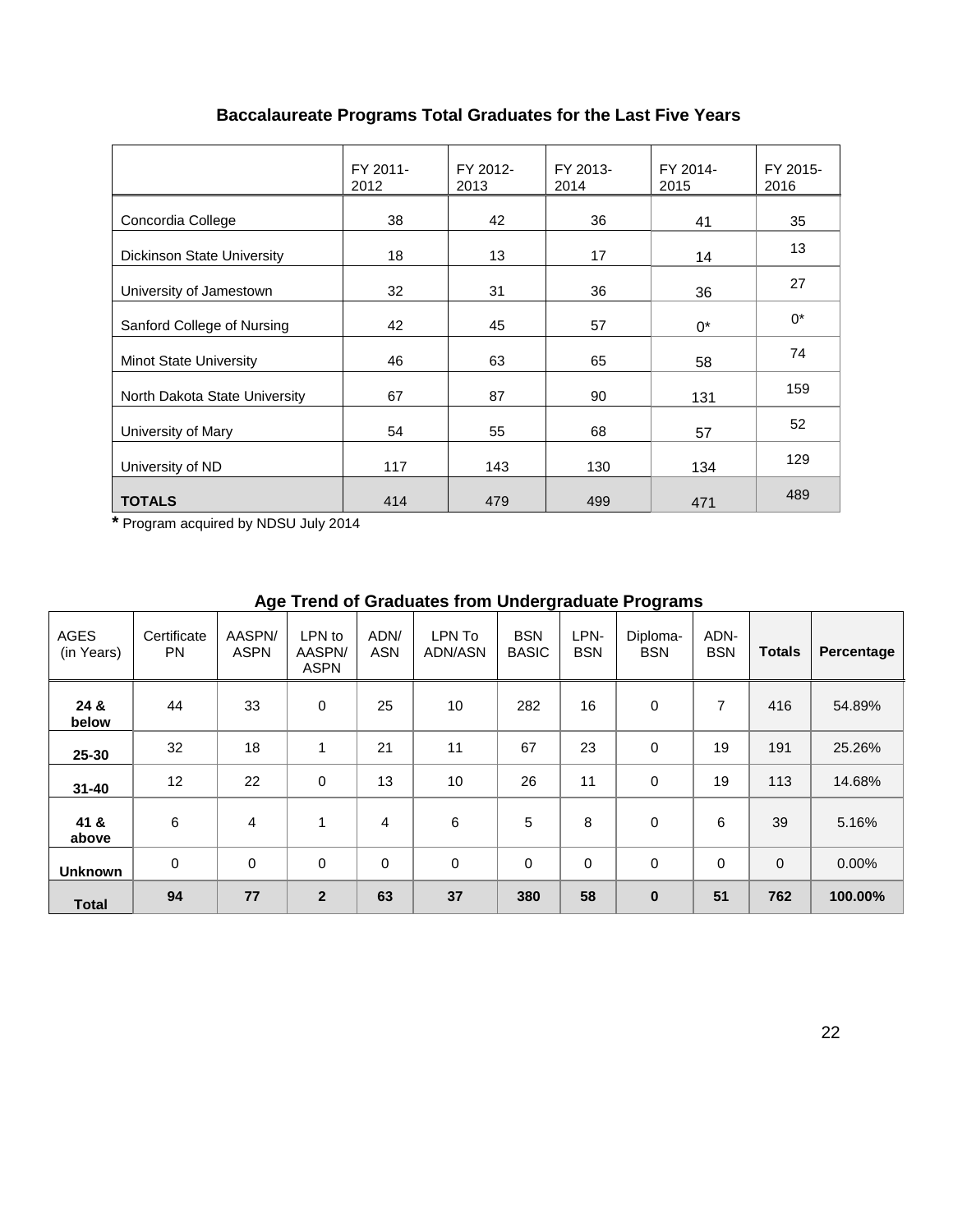#### **Graduate-Level Program Graduate Trends**

|                               | FY 2011-<br>2012 | FY 2012-<br>2013 | FY 2013-<br>2014 | FY 2014-<br>2015 | FY 2015-<br>2016 |
|-------------------------------|------------------|------------------|------------------|------------------|------------------|
| North Dakota State University | $14*$            | 9                | 13               | 24               | 10               |
| University of Mary            | $194**$          | 21               | 22               | 16               | 8                |
| University of North Dakota    | 68               | 62               | 68               | 57               | 61               |
| <b>TOTALS</b>                 | 276              | 92               | 103              | 97               | 79               |

\*NDSU FNP Program was expanded to the DNP level 02/2011. Numbers include both MSN and DNP graduates through 2015.

\*\*University of Mary reported inclusion of all master's programs in 2011-12. (FNP, Nurse Educator, and Nurse Administrator).

#### **Graduate Program by Role**

| <b>ROLE</b>                      | NUMBER GRADUATED<br>PER SPECIALTY* |
|----------------------------------|------------------------------------|
| <b>Nurse Practitioner</b>        | 47                                 |
| <b>Nurse Anesthetist</b>         | 12                                 |
| <b>Clinical Nurse Specialist</b> | 2                                  |
| Nurse Midwife                    | 0                                  |

\* This table tracks only those specialties leading to another (advanced) licensure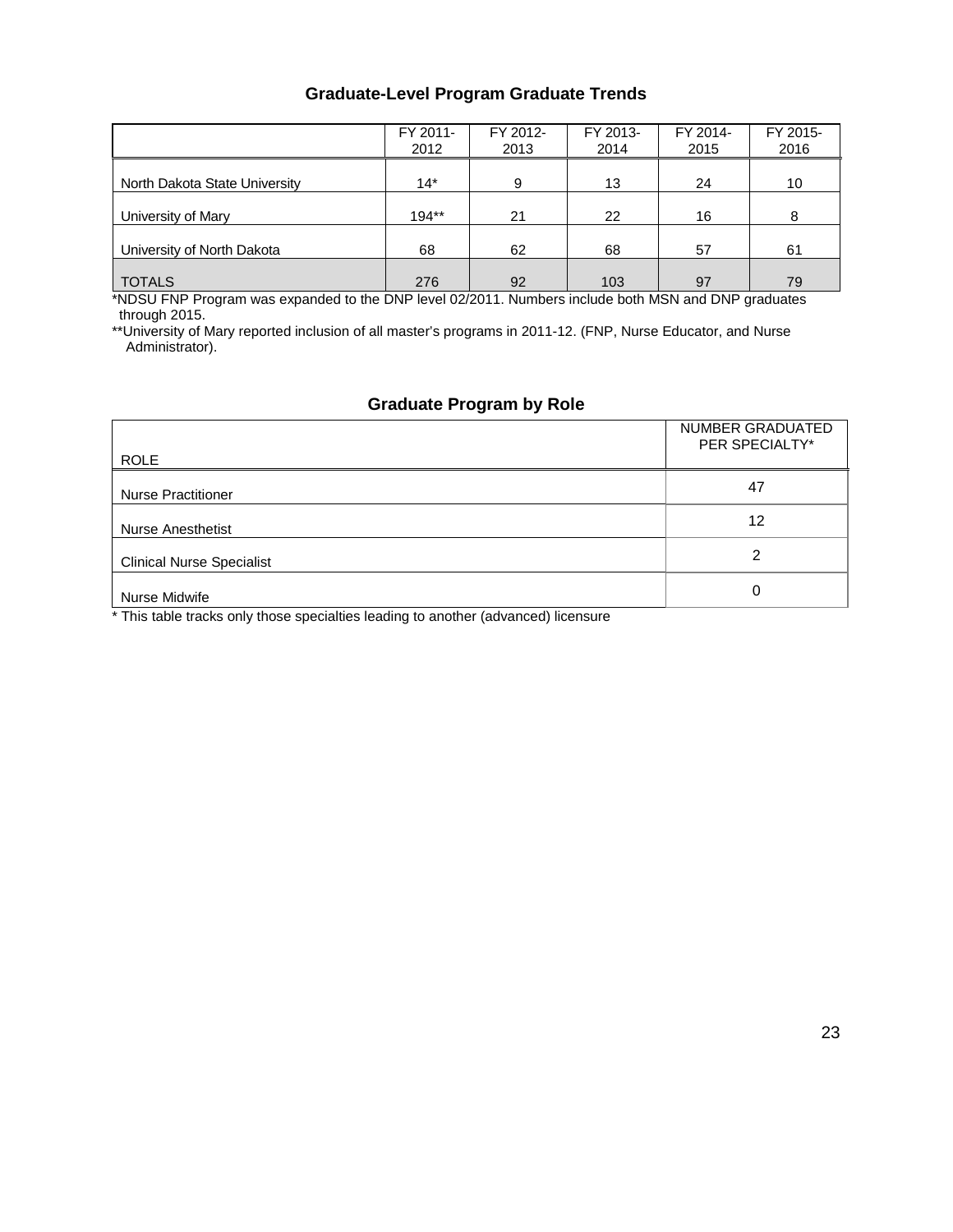| <b>Associate Degree PN Programs</b>                                    | 2011-2012 | 2012-2013 | 2013-2014 | 2014-2015 | 2015-2016 |
|------------------------------------------------------------------------|-----------|-----------|-----------|-----------|-----------|
| Dickinson State University                                             | 96%       | 87.80%    | 93.33%    | 95.45%    | 93.10%    |
| ND State College of Science                                            | 90.2%     | 87.04%    | 94.44%    | 90.91%    | 100%      |
| Sitting Bull College                                                   | 100%      | 100%      | 83.33%    | 100%      | 100%      |
| United Tribes Technical College                                        | 92%       | 100%      | 100%      | 94.12%    | 61.54%    |
| <b>Turtle Mountain Community</b><br>College                            | N/A       | 50%       | 60%       | 60%       | 80%^      |
| <b>Certificate PN Programs</b>                                         | 2011-2012 | 2012-2013 | 2013-2014 | 2014-2015 | 2015-2016 |
| Dakota Nursing PN Program (DNP)<br>(Four college consortium pass rate) | 97.50%    | 98.91%    | 97.10%    | 97.18%    | 93.85%    |
| <b>DNP- Williston State</b><br>College                                 | 100%      | 100%      | 100%      | 100%      | 84.62%    |
| <b>DNP</b> - Bismarck State<br>College                                 | 100%      | 96.55%    | 100%      | 90.48%    | 100%      |
| DNP - Lake Region State<br>College                                     | 100%      | 100%      | 100%      | 100%      | 96%       |
| DNP-Dakota College<br><b>Bottineau</b>                                 | 88.89%    | 100%      | 100%      | 100%      | 91.67%    |
| DNP - Fort Berthold                                                    | 100%      | 100%      | $0\% -$   | N/A       | N/A       |
| North Dakota Averages                                                  | 95.03%    | 87.36%    | 95.24%    | 94.08%    | 89.66%    |
| <b>National Averages</b>                                               | 83.94%    | 84.51%    | 84.16%    | 84.27%    | 82.72%    |

#### **FISCAL YEAR NCLEX-PN ® PROGRAM PASS RATES**

^ Conditional approval granted 3/16

~DNP Voluntary closure request approved for program 7/13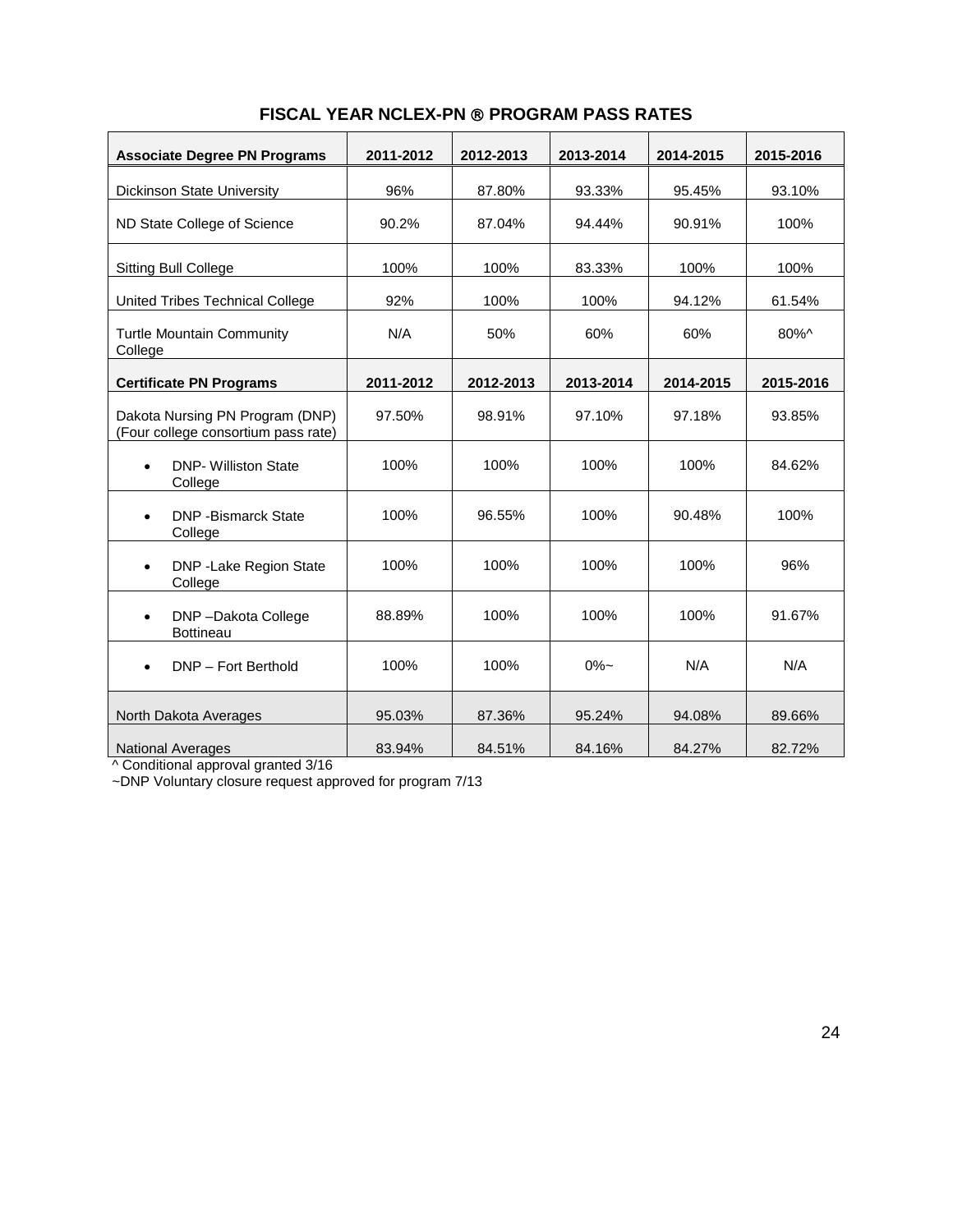| <b>Baccalaureate Degree Programs</b> | 2011-2012                               | 2012-2013                          | 2013-2014                            | 2014-2015                            | 2015-2016                           |
|--------------------------------------|-----------------------------------------|------------------------------------|--------------------------------------|--------------------------------------|-------------------------------------|
| <b>Dickinson State University</b>    | 95.8%                                   | 92.31%                             | 90.91%                               | 100%                                 | 88.89%                              |
| University of Jamestown              | 84.4%                                   | 71.88                              | 96.30%                               | 82.05%                               | 83.33%                              |
| North Dakota State University        | 93.9%                                   | 95.18%                             | 89.66%                               | 95.76%*                              | 92.59%                              |
| <b>Minot State University</b>        | 94.9%                                   | 96.00%                             | 92.68%                               | 92.86%                               | 94.74%                              |
| University of Mary                   | 80.33%                                  | 81.48%                             | 78.57%                               | 91.23%                               | 92.59%                              |
| University of North Dakota           | 87.5%                                   | 87.83%                             | 84.17%                               | 94.74%                               | 83.08%                              |
| Concordia College                    | 97.6%<br>(as reported<br>by MN-<br>BON) | 100% (as<br>reported by<br>MN-BON) | 93.55% (as<br>reported by<br>MN-BON) | 94.12% (as<br>reported by<br>MN-BON) | 87.5% (as<br>reported by<br>MN-BON) |
| <b>Associate Degree Programs</b>     | 2011-2012                               | 2012-2013                          | 2013-2014                            | 2014-2015                            | 2015-2016                           |
| Dakota Nursing Program (DNP)         | 90.5%                                   | 88.72%                             | 89.39%                               | 89%                                  | 93.75%                              |
| DNP - BSC<br>$\bullet$               | 100%                                    | 95.65%                             | 89.47%                               | 93.75%                               | 100%                                |
| $DNP - DCB$                          | 71.43%                                  | 88.89%                             | 100%                                 | 80%                                  | 85.71%                              |
| DNP - LRSC<br>$\bullet$              | 90.48%                                  | 73.33%                             | 100%                                 | 90.48%                               | 96.43%                              |
| DNP - WSC                            | 90.63%                                  | 85.71%                             | 88.46%                               | 92.11%                               | 95.45%                              |
| DNP - Fort Berthold<br>$\bullet$     | 100%                                    | 100%                               | 33.33%~                              | N/A                                  | 50%**                               |
| <b>NDSCS</b>                         | 100%                                    | 85.71%                             | 100%                                 | 93.75%                               | 100%                                |
| North Dakota Averages                | 89.42%                                  | 88.05%                             | 88.41%                               | 92.26%                               | 88.57%                              |
| <b>National Averages</b>             | 88.92%                                  | 87.03%                             | 82.56%                               | 82.53%                               | 82.30%                              |

#### **FISCAL YEAR NCLEX-RN PROGRAM PASS RATES**

**\***Reflects combined program pass rates for NDSU Fargo campus and NDSU Nursing at Sanford Health Bismarck ~DNP Fort Berthold Community College (FBCC) nursing education program requested and received approval from NDBON for voluntary closure of the PN & RN programs July 2013.

**\*\***DNP FBCC had one 2010 graduate first-time tester & one 2013 graduate first-time tester during this fiscal year.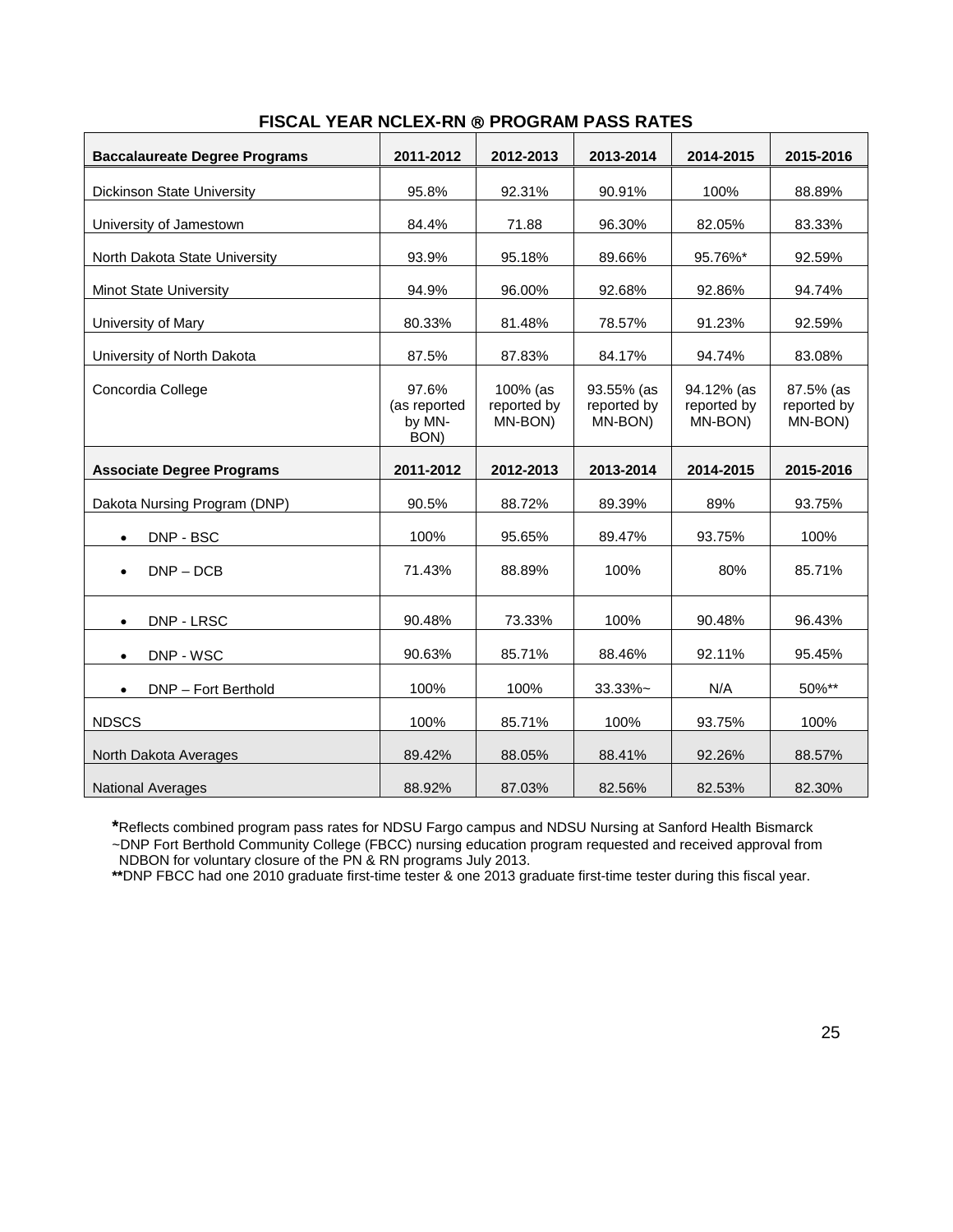# **NURSING FACULTY DATA SUMMARY**

#### **HIGHEST LEVEL OF FACULTY PREPARATION**

|                                                | <b>TOTAL</b><br><b>FACULTY</b> |           | <b>MASTERS</b><br><b>NURSING</b><br><b>BACHELORS</b> |           | <b>MASTERS</b><br><b>NON NSG</b> |            | <b>DOCTORAL</b><br><b>NURSING</b> |       | <b>DOCTORAL</b><br><b>NON NSG</b> |           |      |            |              |           |            |           |      |            |
|------------------------------------------------|--------------------------------|-----------|------------------------------------------------------|-----------|----------------------------------|------------|-----------------------------------|-------|-----------------------------------|-----------|------|------------|--------------|-----------|------------|-----------|------|------------|
|                                                | <b>FT</b>                      | <b>PT</b> | <b>FTE</b>                                           | <b>FT</b> | PT                               | <b>FTE</b> | <b>FT</b>                         | PT    | <b>FTE</b>                        | <b>FT</b> | PT   | <b>FTE</b> | <b>FT</b>    | <b>PT</b> | <b>FTE</b> | <b>FT</b> | PT   | <b>FTE</b> |
| Concordia<br>College*                          | 7.00                           | 0.00      | 7.00                                                 | 0.00      | 0.00                             | 0.00       | 1.00                              | 0.00  | 1.00                              | 0.00      | 0.00 | 0.00       | 3.00         | 0.00      | 3.00       | 3.00      | 0.00 | 3.00       |
| Dakota Nursing<br>Program-DCB                  | 5.00                           | 9.00      | 7.43                                                 | 1.00      | 5.00                             | 2.73       | 4.00                              | 4.00  | 4.70                              | 0.00      | 0.00 | 0.00       | 0.00         | 0.00      | 0.00       | 0.00      | 0.00 | 0.00       |
| Dakota Nursing<br>Program-LRSC                 | 9.00                           | 7.00      | 11.30                                                | 2.00      | 5.00                             | 3.80       | 7.00                              | 2.00  | 7.50                              | 0.00      | 0.00 | 0.00       | 0.00         | 0.00      | 0.00       | 0.00      | 0.00 | 0.00       |
| <b>Dakota Nursing</b><br>Program-WSC           | 6.00                           | 4.00      | 7.15                                                 | 3.00      | 1.00                             | 3.20       | 3.00                              | 3.00  | 3.95                              | 0.00      | 0.00 | 0.00       | 0.00         | 0.00      | 0.00       | 0.00      | 0.00 | 0.00       |
| Dakota Nursing<br>Program-BSC                  | 5.00                           | 9.00      | 7.51                                                 | 0.00      | 6.00                             | 1.63       | 5.00                              | 3.00  | 5.88                              | 0.00      | 0.00 | 0.00       | 0.00         | 0.00      | 0.00       | 0.00      | 0.00 | 0.00       |
| <b>Dickinson State</b><br>University           | 8.00                           | 4.58      | 9.69                                                 | 0.00      | 4.00                             | 1.11       | 7.00                              | 0.58  | 7.58                              | 0.00      | 0.00 | 0.00       | 0.00         | 0.00      | 0.00       | 1.00      | 0.00 | 1.00       |
| <b>Minot State</b><br>University               | 16.00                          | 2.00      | 18.00                                                | 0.00      | 0.00                             | 0.00       | 13.00                             | 2.00  | 15.00                             | 0.00      | 0.00 | 0.00       | 2.00         | 0.00      | 2.00       | 1.00      | 0.00 | 1.00       |
| <b>ND</b> State<br>College of<br>Science       | 10.00                          | 12.00     | 11.50                                                | 5.00      | 9.00                             | 8.32       | 5.00                              | 3.00  | 3.18                              | 0.00      | 0.00 | 0.00       | 0.00         | 0.00      | 0.00       | 0.00      | 0.00 | 0.00       |
| North Dakota<br><b>State University</b>        | 36.00                          | 6.00      | 40.00                                                | 0.00      | 0.00                             | 0.00       | 22.00                             | 4.00  | 25.00                             | 1.00      | 0.00 | 1.00       | 9.00         | 1.00      | 9.75       | 4.00      | 1.00 | 4.25       |
| <b>Sitting Bull</b><br>College                 | 2.00                           | 0.00      | 2.00                                                 | 0.00      | 0.00                             | 0.00       | 1.00                              | 0.00  | 1.00                              | 0.00      | 0.00 | 0.00       | 0.00         | 0.00      | 0.00       | 1.00      | 0.00 | 1.00       |
| <b>Turtle Mountain</b><br>Community<br>College | 2.00                           | 0.00      | 0.00                                                 | 1.00      | 0.00                             | 0.00       | 1.00                              | 0.00  | 0.00                              | 0.00      | 0.00 | 0.00       | 0.00         | 0.00      | 0.00       | 0.00      | 0.00 | 0.00       |
| <b>United Tribes</b><br><b>Tech College</b>    | 4.00                           | 0.00      | 4.00                                                 | 1.00      | 0.00                             | 1.00       | 2.00                              | 0.00  | 2.00                              | 0.00      | 0.00 | 0.00       | 0.00         | 0.00      | 0.00       | 1.00      | 0.00 | 1.00       |
| University of<br>Jamestown                     | 8.00                           | 7.00      | 10.04                                                | 0.00      | 1.00                             | 0.28       | 6.00                              | 6.00  | 7.76                              | 0.00      | 0.00 | 0.00       | 2.00         | 0.00      | 0.00       | 0.00      | 0.00 | 0.00       |
| University of<br>Mary                          | 19.00                          | 10.08     | 27.41                                                | 0.00      | 2.00                             | 0.33       | 12.00                             | 2.00  | 14.00                             | 0.00      | 0.00 | 0.00       | 4.00         | 3.92      | 7.92       | 3.00      | 2.16 | 5.16       |
| University of<br>North Dakota                  | 28.00                          | 66.00     | 51.03                                                | 0.00      | 23.00                            | 7.25       | 15.00                             | 24.00 | 24.08                             | 0.00      | 1.00 | 0.20       | 9.00         | 12.00     | 13.73      | 4.00      | 6.00 | 5.77       |
| <b>TOTAL</b>                                   | 149.00                         | 133.66    | 192.90                                               | 13.00     | 56.00                            | 26.55      | 91.00                             | 50.58 | 107.57                            | 1.00      | 1.00 |            | $1.20$ 27.00 | 16.92     | 38.40      | 17.00     | 9.16 | 21.18      |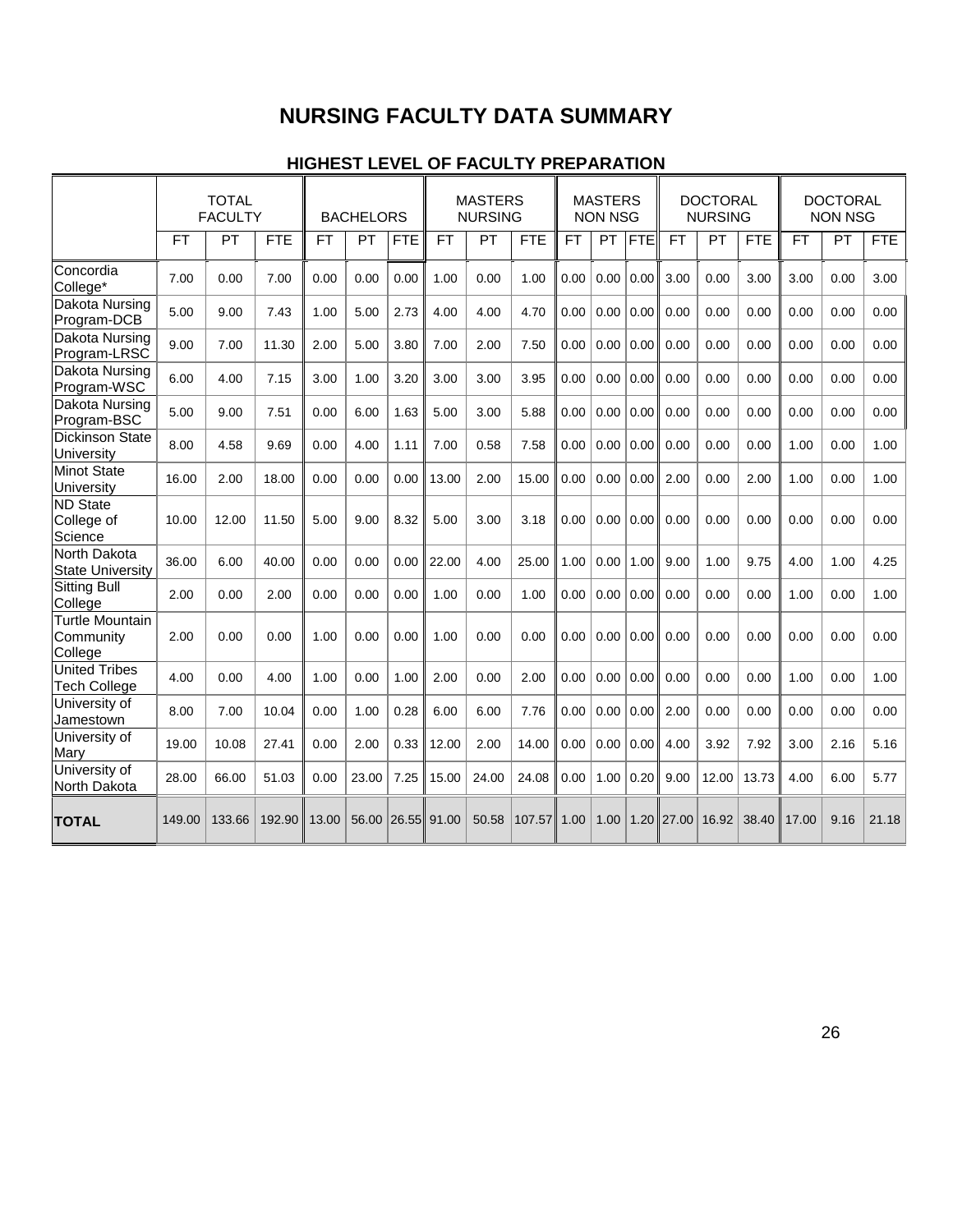#### **FACULTY POSITION OPENINGS**

|                                                    | <b>Total Number</b><br>Faculty<br>Openings | <b>BSN</b><br>Required | <b>Masters</b><br>Required | Doctorate<br>Required | Total<br>actively<br>recruited<br>faculty<br>vacancies |
|----------------------------------------------------|--------------------------------------------|------------------------|----------------------------|-----------------------|--------------------------------------------------------|
| Concordia College                                  | 0.00                                       | 0.00                   | 0.00                       | 0.00                  | 0.00                                                   |
| Dakota Nursing<br>Program - BSC                    | 0.00                                       | 0.00                   | 0.00                       | 0.00                  | 0.00                                                   |
| Dakota Nursing<br>Program - DCB                    | 0.00                                       | 0.00                   | 0.00                       | 0.00                  | 0.00                                                   |
| Dakota Nursing<br>Program - LRSC                   | 0.00                                       | 0.00                   | 0.00                       | 0.00                  | 0.00                                                   |
| Dakota Nursing<br>Program - WSC                    | 0.00                                       | 0.00                   | 0.00                       | 0.00                  | 0.00                                                   |
| Dickinson State<br>University                      | 0.00                                       | 0.00                   | 1.00                       | 0.00                  | 0.00                                                   |
| Minot State University                             | 0.00                                       | 0.00                   | 0.00                       | 0.00                  | 0.00                                                   |
| ND State College of<br>Science                     | 0.00                                       | 0.00                   | 0.00                       | 0.00                  | 0.00                                                   |
| North Dakota State<br>University                   | 3.00                                       | 0.00                   | 3.00                       | 0.00                  | 1.00                                                   |
| <b>Sitting Bull College</b>                        | 0.00                                       | 0.00                   | 0.00                       | 0.00                  | 0.00                                                   |
| <b>Turtle Mountain</b><br><b>Community College</b> | 0.00                                       | 0.00                   | 0.00                       | 0.00                  | 0.00                                                   |
| <b>United Tribes</b><br><b>Technical College</b>   | 1.00                                       | 0.00                   | 1.00                       | 0.00                  | 1.00                                                   |
| University of<br>Jamestown                         | 0.00                                       | 0.00                   | 0.00                       | 0.00                  | 0.00                                                   |
| University of Mary                                 | 0.00                                       | 0.00                   | 0.00                       | 0.00                  | 0.00                                                   |
| University of North<br>Dakota                      | 11.00                                      | 0.00                   | 5.00                       | 6.00                  | 11.00                                                  |
| <b>TOTALS</b>                                      | 15.00                                      | 0.00                   | 12.00                      | 6.00                  | 13.00                                                  |

\*If not specifically reported by program, PT Faculty estimated at 0.25 FTE

#### **FACULTY DEMOGRAPHIC INFORMATION**

#### FACULTY AGE GROUPS **FACULTY ETHNICITY FACULTY GENDER**

| 24 and below |    |
|--------------|----|
| 25-30        | 34 |
| $31 - 40$    | 57 |
| 41-50        | 68 |
| $51 - 60$    | 84 |
| 61 & above   | 41 |

| 2   |
|-----|
| ი   |
| O   |
| O   |
| 278 |
|     |
| 3   |
|     |
|     |
|     |

| Male   | 19  |
|--------|-----|
| Female | 266 |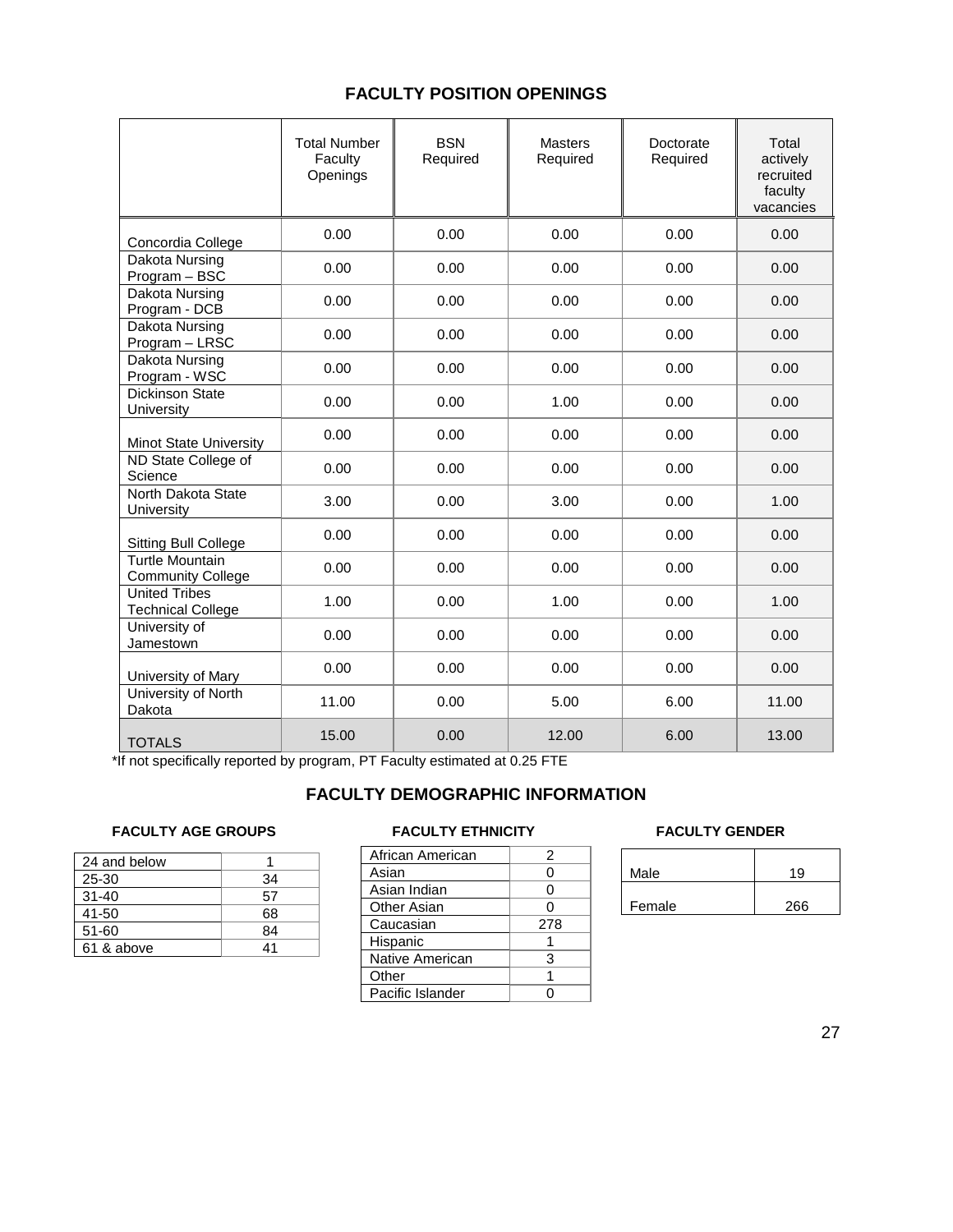#### **PROGRAMS UTILIZING FACULTY DEVELOPMENT PROGRAM (FDP) Fall - October 1, 2015**

| <b></b>                                         |                        |                    |                  |               |               |  |  |  |  |
|-------------------------------------------------|------------------------|--------------------|------------------|---------------|---------------|--|--|--|--|
|                                                 | <b>Faculty Numbers</b> | <b>FTE Numbers</b> |                  |               |               |  |  |  |  |
| Program                                         |                        |                    |                  |               | <b>FTE</b>    |  |  |  |  |
|                                                 |                        | Faculty            | <b>Total FTE</b> | <b>FTE</b>    | Percentage    |  |  |  |  |
|                                                 | <b>Total Number</b>    | Participating      | (FT & PT         | Participating | Participating |  |  |  |  |
|                                                 | of Faculty             | in FDP             | combined)        | in FDP        | in FDP        |  |  |  |  |
| <b>Minot State University</b>                   | 17                     |                    | 16               | 0.53          | 3.3%          |  |  |  |  |
| United Tribes Technical College                 | 4                      |                    | 4                | 1.0           | 25%           |  |  |  |  |
| North Dakota State College of Science (PN & RN  | 20                     | $\mathcal{P}$      | 11.62            | 2.0           | 17.2%         |  |  |  |  |
| Programs)                                       |                        |                    |                  |               |               |  |  |  |  |
| University of North Dakota (BSN & Graduate      | 75                     | 20                 | 45.2             | 6.20          | 13.7%         |  |  |  |  |
| Programs)                                       |                        |                    |                  |               |               |  |  |  |  |
| North Dakota State University (BSN & Graduate   | 53                     | 20                 | 44.12            | 2.66          | 6.0%          |  |  |  |  |
| Programs; 2 sites)                              |                        |                    |                  |               |               |  |  |  |  |
| Dakota Nursing Program (DCB, LRSC, BSC & WSC) * | 47                     |                    | 29.49            | 3.75          | 12.7%         |  |  |  |  |
| University of Mary (BSN & Graduate Programs)    | 32                     | 3                  | 27.41            | 0.72          | 2.63%         |  |  |  |  |

\*Four college partners, each with a PN & RN Program

### **Spring – February 1, 2016**

|                                                 | <b>Faculty Numbers</b> |               | <b>FTE Numbers</b>  |               |               |  |
|-------------------------------------------------|------------------------|---------------|---------------------|---------------|---------------|--|
| Program                                         |                        |               |                     |               | <b>FTE</b>    |  |
|                                                 |                        | Faculty       | <b>Total FTE</b>    | FTE.          | Percentage    |  |
|                                                 | Total Number           | Participating | <b>(FT &amp; PT</b> | Participating | Participating |  |
|                                                 | of Faculty             | in FDP        | combined)           | in FDP        | in FDP        |  |
| <b>Minot State University</b>                   | 17                     |               | 16                  | 0.53          | 3.3%          |  |
| United Tribes Technical College                 | 4                      |               | 4                   | 1.0           | 25%           |  |
| North Dakota State College of Science (PN & RN  | 15                     | $\mathcal{P}$ | 10.85               | 1.195         | 11%           |  |
| Programs)                                       |                        |               |                     |               |               |  |
| University of North Dakota (BSN & Graduate      | 75                     | 19            | 50.23               | 5.78          | 11.5%         |  |
| Programs)                                       |                        |               |                     |               |               |  |
| North Dakota State University (BSN & Graduate   | 53                     | 20            | 44.12               | 2.66          | 6.0%          |  |
| Programs; 2 sites)                              |                        |               |                     |               |               |  |
| Dakota Nursing Program (DCB, LRSC, BSC & WSC) * | 42                     |               | 28.46               | 3.75          | 13.2%         |  |
| University of Mary (BSN & Graduate Programs)    | 32                     | 3             | 27.41               | 0.72          | 2.63%         |  |

\*Four colleges partners, each with a PN & RN Program

#### **Summer – June 1, 2016**

|                                                 | <b>Faculty Numbers</b> |               | <b>FTE Numbers</b> |               |               |  |
|-------------------------------------------------|------------------------|---------------|--------------------|---------------|---------------|--|
| Program                                         |                        |               |                    |               | FTE.          |  |
|                                                 |                        | Faculty       | <b>Total FTE</b>   | FTE.          | Percentage    |  |
|                                                 | <b>Total Number</b>    | Participating | (FT & PT           | Participating | Participating |  |
|                                                 | of Faculty             | in FDP        | combined)          | in FDP        | in FDP        |  |
| <b>Minot State University</b>                   | N/A                    | N/A           | N/A                | N/A           | N/A           |  |
| United Tribes Technical College                 | N/A                    | N/A           | N/A                | N/A           | N/A           |  |
| North Dakota State College of Science (PN & RN  | 15                     | 2             | 10.85              | 0.35          | 3.2%          |  |
| Programs)                                       |                        |               |                    |               |               |  |
| University of North Dakota (BSN & Graduate      | 32                     | $\mathcal{P}$ | 13.3               | 0.65          | 4.8%          |  |
| Programs)                                       |                        |               |                    |               |               |  |
| North Dakota State University (BSN & Graduate   | N/A                    | N/A           | N/A                | N/A           | N/A           |  |
| Programs; 2 sites)                              |                        |               |                    |               |               |  |
| Dakota Nursing Program (DCB, LRSC, BSC & WSC) * | 40                     | 5             | 29.96              | 3             | 11.1%         |  |
| University of Mary (BSN & Graduate Programs)    | N/A                    | N/A           | N/A                | N/A           | N/A           |  |

\*Four colleges partners, each with a PN & RN Program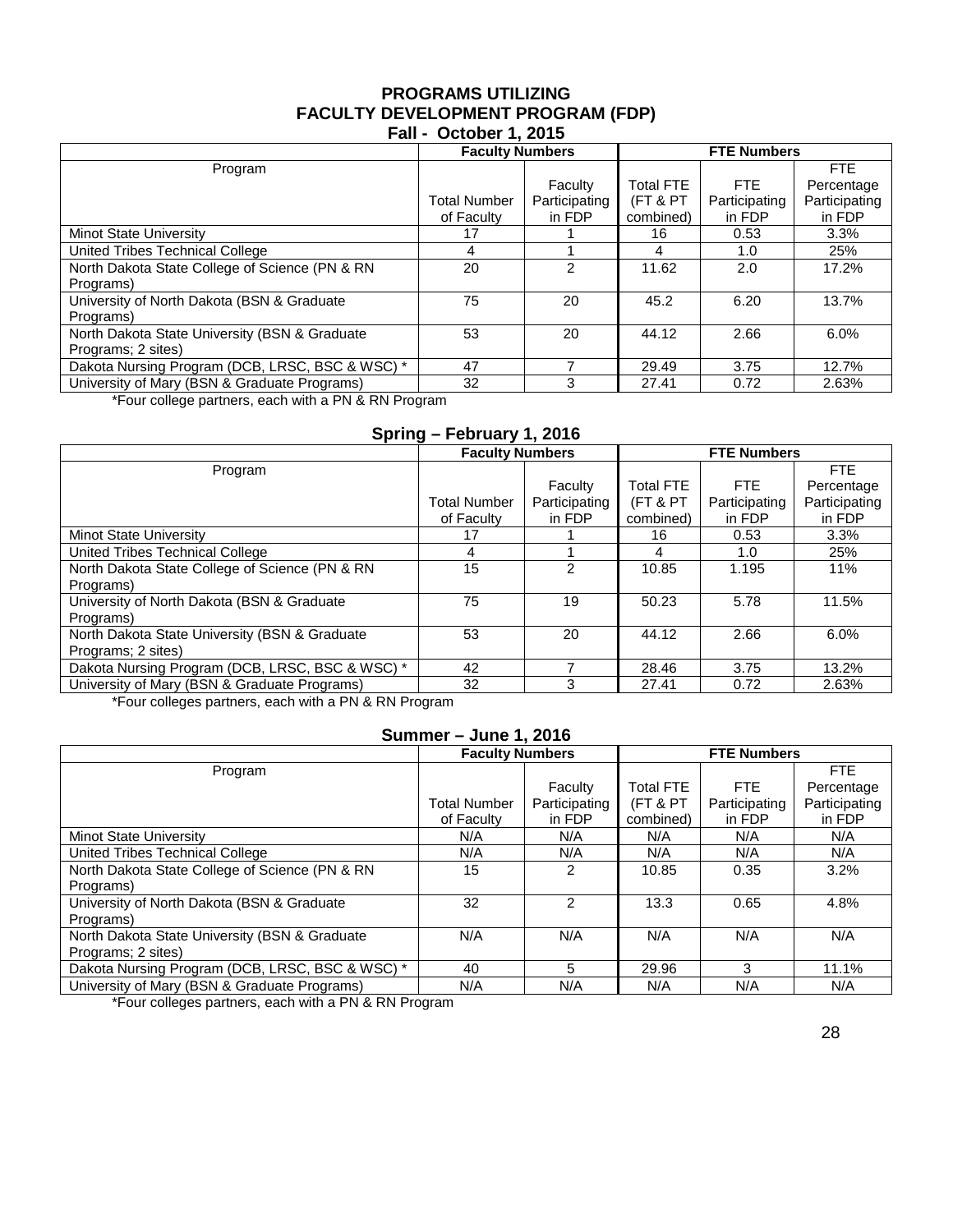# **CLINICAL PRACTICE SITES**

|     |                                                           | <b>City</b><br>Location           |                                                     |                           |
|-----|-----------------------------------------------------------|-----------------------------------|-----------------------------------------------------|---------------------------|
|     | <b>Clinical Agency</b><br>319 Medical Group               |                                   | <b>Program's Utilizing the Agency</b><br><b>UND</b> | <b>Students</b><br>RN, NP |
| 1.  |                                                           | <b>Grand Forks</b>                | <b>UND</b>                                          |                           |
| 2.  | 5 <sup>th</sup> Medical Group                             | <b>Grand Forks</b>                |                                                     | RN, NP                    |
| 3.  | All About Kids, Inc.                                      | <b>Grand Forks</b>                | <b>UND</b>                                          | RN, NP                    |
| 4.  | Altru Health Clinic Lake Region                           | Devils Lake<br><b>Grand Forks</b> | <b>LRSC</b>                                         | PN                        |
| 5.  | Altru Health Clinic Lake Region                           |                                   | <b>LRSC</b>                                         | PN                        |
| 6.  | Altru Health Systems Hospital                             | <b>Grand Forks</b>                | LRSC; UND; NDSCS                                    | PN, RN, NP                |
| 7.  | Altru Home Health                                         | Devils Lake                       | LRSC                                                | PN                        |
| 8.  | <b>Altru Wound Clinic</b>                                 | <b>Grand Forks</b>                | U of Mary                                           | <b>NP</b>                 |
| 9.  | Anne Carlson Center                                       | Jamestown                         | BSC; DCB; U of Mary; U of Jamestown; NDSCS          | PN, RN                    |
| 10. | ANOVA Family Health Center,<br>Inc.                       | <b>Watford City</b>               | U of Mary                                           | <b>NP</b>                 |
| 11. | <b>Aurora Medical Park</b>                                | <b>Grand Forks</b>                | <b>UND</b>                                          | RN, NP                    |
| 12. | Ave Maria                                                 | Jamestown                         | U of Jamestown                                      | <b>RN</b>                 |
| 13. | <b>Balanced Minds</b>                                     | <b>Bismarck</b>                   | U of Mary                                           | $\overline{RN}$           |
| 14. | <b>Baptist Home</b>                                       | <b>Bismarck</b>                   | BSC;                                                | PN                        |
| 15. | <b>BECEP</b>                                              | <b>Bismarck</b>                   | U of Mary                                           | <b>RN</b>                 |
| 16. | <b>Bethany Homes</b>                                      | Fargo                             | Concordia College, Moorhead, MN; NDSU               | <b>RN</b>                 |
| 17. | <b>Bethany Retirement Living</b>                          | Fargo                             | <b>NDSCS</b>                                        | $\overline{PN}$           |
| 18. | <b>Bethel Lutheran Home</b>                               | Williston                         | <b>WSC</b>                                          | PN, RN                    |
| 19. | <b>Bismarck Burleigh Detention</b><br>Center              | <b>Bismarck</b>                   | U of Mary                                           | <b>RN</b>                 |
| 20. | Bismarck Burleigh Public Health                           | <b>Bismarck</b>                   | U of Mary                                           | <b>RN</b>                 |
| 21. | Calvary Lutheran Church                                   | <b>Grand Forks</b>                | <b>UND</b>                                          | <b>RN</b>                 |
| 22. | <b>Cavalier County Memorial</b><br>Hospital               | Langdon                           | <b>UND</b>                                          | RN, NP                    |
| 23. | <b>Central Valley Health Unit</b>                         | Jamestown                         | U of Jamestown                                      | <b>RN</b>                 |
| 24. | CHI Lisbon Health                                         | Lisbon                            | <b>NDSCS</b>                                        | <b>RN</b>                 |
| 25. | <b>CHI Oakes Community Hospital</b>                       | Oakes                             | <b>UND</b>                                          | RN, NP                    |
| 26. | CHI St. Alexius Dickinson<br><b>Medical Clinic</b>        | Dickinson                         | DSU;                                                | PN                        |
| 27. | CHI St. Alexius Health                                    | Dickinson                         | DSU;                                                | PN, RN                    |
| 28. | CHI St. Alexius Home Care and                             | Williston                         | <b>WSC</b>                                          | <b>RN</b>                 |
|     | Hospice                                                   |                                   |                                                     |                           |
| 29. | CHI St. Alexius Home Care and<br>Hospice                  | <b>Bismarck</b>                   | U of Mary                                           | <b>RN</b>                 |
| 30. | CHI St. Alexius Hospital                                  | Devils Lake                       | <b>LRSC</b>                                         | PN, RN                    |
| 31. | CHI St. Alexius Medical Center                            | <b>Bismarck</b>                   | BSC; NDSU; SBC; U of Mary; UND; UTTC; NDSCS         | PN, RN                    |
|     | 32. CHI St. Joseph's Hospital and<br><b>Health Center</b> | Dickinson                         | $\overline{U}$ of Mary                              | NP                        |
| 33. | <b>Circle of Nations School</b>                           | Wahpeton                          | <b>NDSCS</b>                                        | PN                        |
| 34. | City & County Health Clinic                               | Minot                             | <b>MSU</b>                                          | <b>RN</b>                 |
| 35. | <b>City County Health Department</b>                      | <b>Valley City</b>                | <b>DCB</b>                                          | PN, RN                    |
| 36. | <b>Coal Country Clinic</b>                                | Beulah                            | BSC;                                                | <b>PN</b>                 |
| 37. | Comprehensive Pediatric Clinic                            | Williston                         | <b>WSC</b>                                          | <b>RN</b>                 |
| 38. | Cooper House, Fargo<br><b>Healthcare Center</b>           | Fargo                             | <b>NDSU</b>                                         | <b>RN</b>                 |
| 39. | Craven Hagen Clinic                                       | Williston                         | WSC;                                                | <b>PN</b>                 |
| 40. | <b>Custer Family Health</b>                               | Mandan                            | BSC; SBC; U of Mary                                 | PN, RN                    |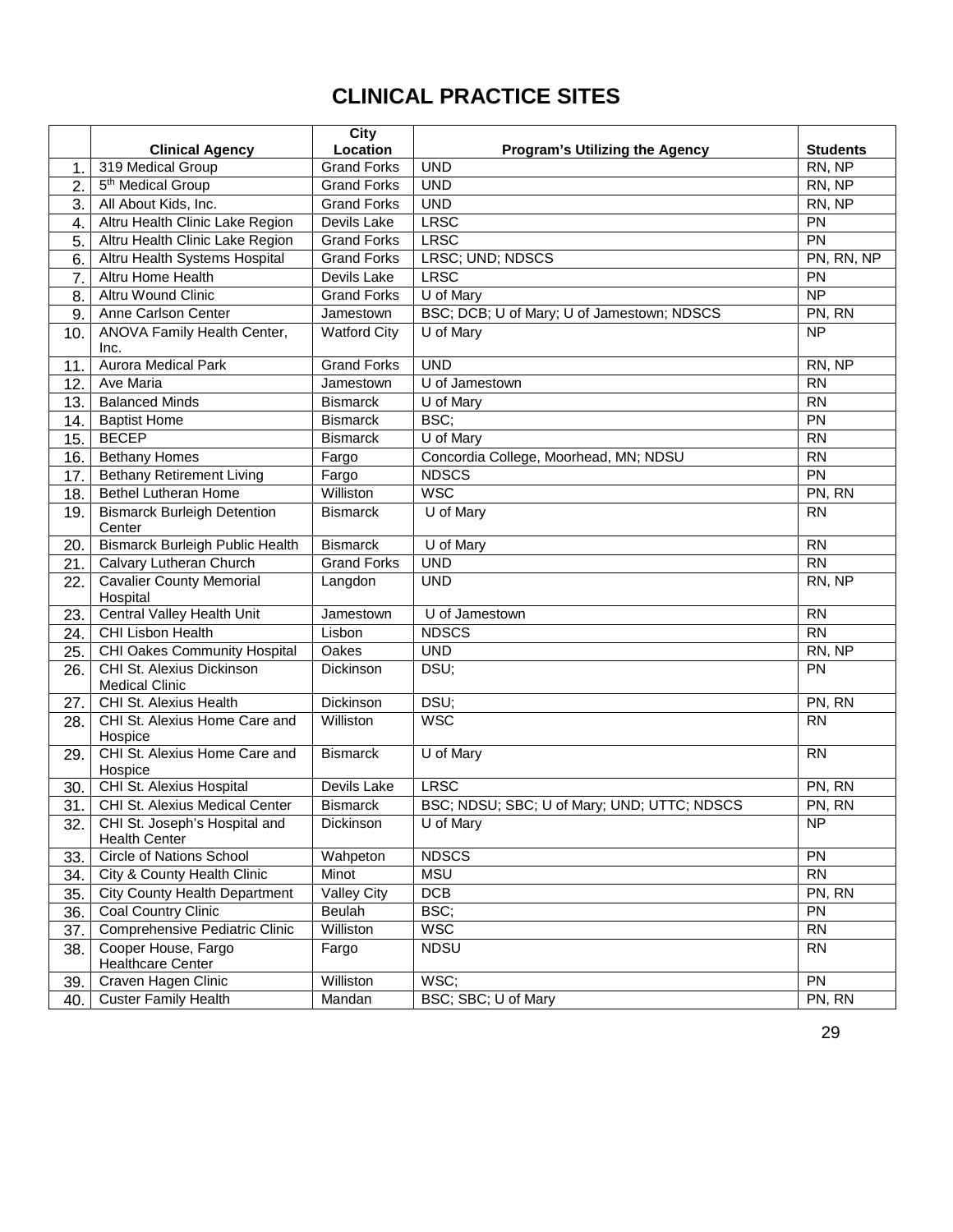| 41. | Dakota Alpha                                       | Mandan             | BSC; U of Mary                                    | PN, RN          |
|-----|----------------------------------------------------|--------------------|---------------------------------------------------|-----------------|
| 42. | Dakota Boys & Girls Ranch                          | Minot              | <b>MSU</b>                                        |                 |
| 43. | Dakotah Foundation                                 | <b>Bismarck</b>    | <b>UTTC</b>                                       |                 |
| 44. | Devils Lake Community Clinic                       | Devils Lake        | <b>LRSC</b>                                       | $\overline{PN}$ |
| 45. | <b>Dickinson Public Schools</b>                    | <b>Dickinson</b>   | <b>DSU</b>                                        | <b>RN</b>       |
| 46. | <b>Drake Counseling Center</b>                     | <b>Grand Forks</b> | <b>UND</b>                                        | RN, NP          |
| 47. | <b>Elbowoods Memorial Health</b>                   | New Town           | <b>WSC</b>                                        | PN, RN          |
|     | Center HIS Clinic                                  |                    |                                                   |                 |
| 48. | Elim Care Center                                   | Fargo              | Concordia College, Moorhead, MN; NDSCS; NDSU      | PN, RN          |
| 49. | Elm Crest Manor                                    | New Salem          | <b>BSC</b>                                        | PN              |
| 50. | <b>Essentia Health</b>                             | Wahpeton           | <b>NDSCS; NDSU</b>                                | PN, NP          |
| 51. | <b>Essentia Health</b>                             | Fargo              | Concordia College, Moorhead, MN; NDSU; UND; NDSCS | RN, NP          |
| 52. | <b>Essentia Health Home Care</b>                   | Fargo              | Concordia College, Moorhead, MN; U of Mary        | RN, NP          |
| 53. | <b>Eventide Heartland Care</b>                     | Devils Lake        | <b>LRSC</b>                                       | <b>RN</b>       |
| 54. | <b>Eventide High Acres</b>                         | Jamestown          | U of Jamestown                                    | <b>RN</b>       |
| 55. | Evergreen Assisted Living<br>Center                | <b>Dickinson</b>   | <b>DSU</b>                                        | <b>RN</b>       |
| 56. | <b>Family Healthcare Center</b>                    | Fargo              | <b>NDSU</b>                                       | <b>NP</b>       |
| 57. | Fargo Cass Public Health                           | Fargo              | Concordia College, Moorhead, MN; NDSU             | <b>RN</b>       |
| 58. | <b>First Choice</b>                                | <b>Bismarck</b>    | U of Mary                                         | $\overline{RN}$ |
| 59. | First District Health Unit                         | Minot              | <b>MSU</b>                                        | <b>RN</b>       |
| 60. | Friendship, Inc.                                   | Fargo              | <b>NDSCS</b>                                      | PN              |
| 61. | Ft. Yates School District                          | Ft. Yates          | <b>SBC</b>                                        | PN              |
| 62. | <b>Garrison Memorial Hospital</b>                  | Garrison           | <b>BSC</b>                                        | <b>RN</b>       |
| 63. | <b>Good Samaritan Center</b>                       | Oakes              | <b>NDSCS</b>                                      | PN              |
| 64. | <b>Good Samaritan Center</b>                       | Bottineau          | DCB;                                              | $\overline{PN}$ |
| 65. | <b>Good Samaritan Center</b>                       | Devils Lake        | <b>LRSC</b>                                       | PN, RN          |
| 66. | Good Shepherd Home                                 | Watford City       | <b>WSC</b>                                        | PN              |
| 67. | <b>Grand Forks Head Start</b>                      | <b>Grand Forks</b> | <b>UND</b>                                        | <b>RN</b>       |
| 68. | <b>Grand Forks Head Start Grafton</b>              | Grafton            | <b>UND</b>                                        | <b>RN</b>       |
| 69. | <b>Grand Forks Housing Authority</b>               | <b>Grand Forks</b> | <b>UND</b>                                        | RN, NP          |
| 70. | <b>Grand Forks Public Health</b>                   | <b>Grand Forks</b> | <b>UND</b>                                        | RN, NP          |
| 71. | <b>Grand Forks Public Schools</b>                  | <b>Grand Forks</b> | <b>UND</b>                                        | <b>RN</b>       |
| 72. | <b>Grand Forks Senior Center</b>                   | <b>Grand Forks</b> | <b>UND</b>                                        | <b>RN</b>       |
| 73. | <b>Great Plains Women's Health</b><br>Center       | Williston          | <b>WSC</b>                                        | <b>RN</b>       |
| 74. | <b>Head Start</b>                                  | Devils Lake        | <b>LRSC</b>                                       | PN              |
| 75. | <b>Head Start</b>                                  | Mayville           | <b>LRSC</b>                                       | PN              |
| 76. | <b>Head Start</b>                                  | New Town           | <b>WSC</b>                                        | <b>PN</b>       |
| 77. | Heart of America Medical Center                    | Rugby              | <b>DCB</b>                                        | <b>PN</b>       |
| 78. | <b>Heartland Care Center</b>                       | Devils Lake        | <b>LRSC</b>                                       | PN              |
| 79. | Heritage Centre Senior Center                      | Jamestown          | U of Jamestown                                    | <b>RN</b>       |
| 80. | Homeless Health Family<br><b>Healthcare Center</b> | Fargo              | <b>NDSU</b>                                       | <b>RN</b>       |
| 81. | Hospice of the Red River Valley                    | Fargo              | Concordia College, Moorhead, MN; NDSU             | <b>RN</b>       |
| 82. | Immanuel Christina Children's<br>Center            | <b>Grand Forks</b> | <b>UND</b>                                        | <b>RN</b>       |
| 83. | <b>Internal Medical Associates</b>                 | Fargo              | <b>NDSU</b>                                       | <b>NP</b>       |
| 84. | James River Correctional Center                    | Jamestown          | U of Jamestown                                    | <b>RN</b>       |
| 85. | Jamestown Head Start                               | Jamestown          | U of Jamestown                                    | <b>RN</b>       |
| 86. | Jamestown Public Schools                           | Jamestown          | U of Jamestown                                    | <b>RN</b>       |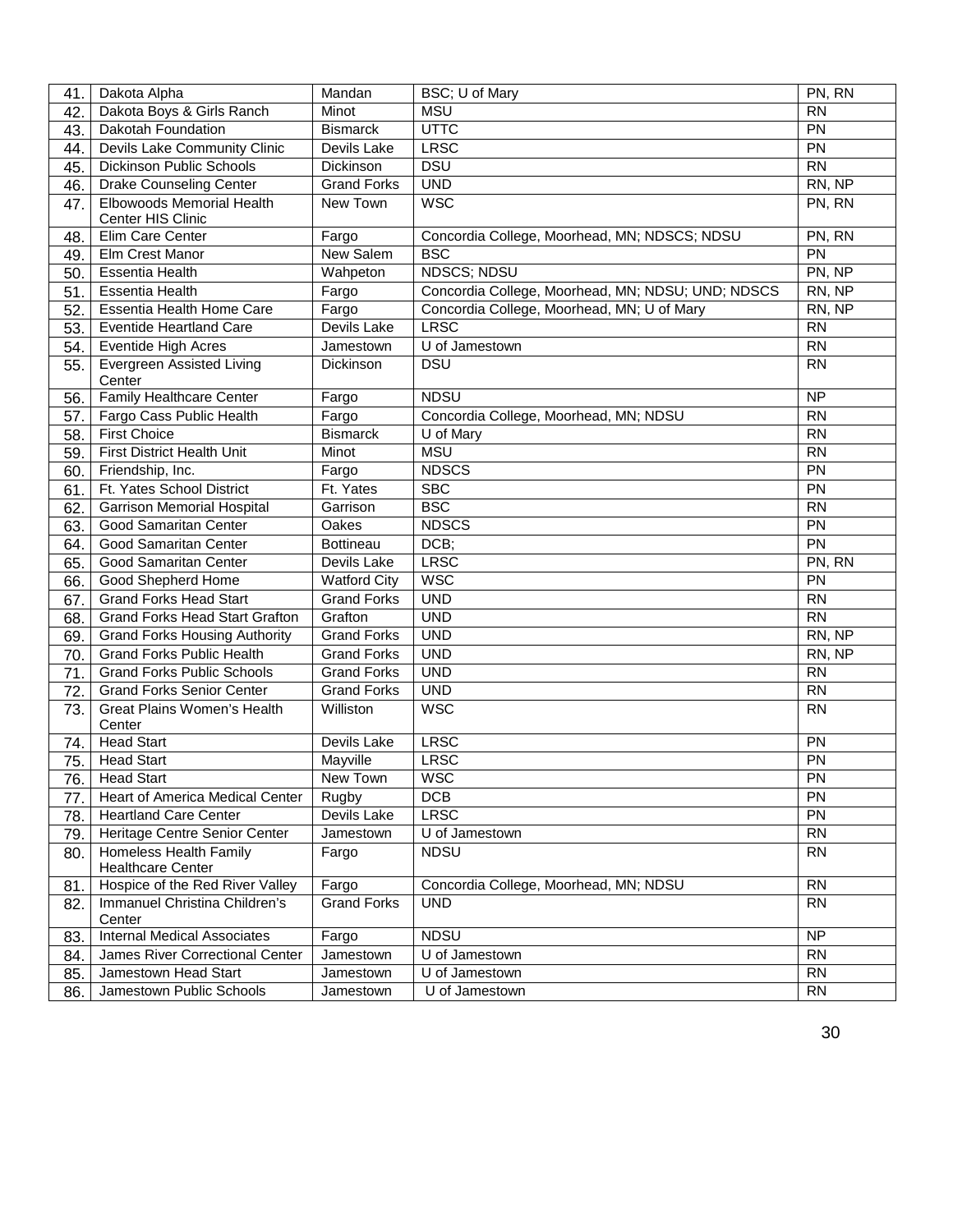| 87.                | Jamestown Regional Medical<br>Center                    | Jamestown          | DCB; LRSC; NDSCS; U of Mary; UND; U of Jamestown              | PN, RN, NP      |
|--------------------|---------------------------------------------------------|--------------------|---------------------------------------------------------------|-----------------|
| 88.                | Jamestown Regional Medical<br><b>Center Home Health</b> | Jamestown          | U of Jamestown                                                | <b>RN</b>       |
| 89.                | Johnson Clinic                                          | Rugby              | <b>DCB</b>                                                    | PN              |
| 90.                | <b>Kidder County Community</b><br><b>Health Care</b>    | <b>Steele</b>      | U of Mary                                                     | $\overline{NP}$ |
| 91.                | Kinder Kidz Childcare                                   | Dickinson          | DSU;                                                          | PN              |
| 92.                | Knife River Care Center                                 | Beulah             | BSC;                                                          | $\overline{PN}$ |
| 93.                | Lake Region District Health Unit                        | Devils Lake        | <b>LRSC</b>                                                   | PN, RN          |
| 94.                | Leach Home                                              | Wahpeton           | <b>NDSCS</b>                                                  | PN              |
| 95.                | <b>Luther Memorial Home</b>                             | Mayville           | <b>LRSC</b>                                                   | PN, RN          |
| 96.                | Lutheran Social Services of ND<br>New American Services | <b>Grand Forks</b> | <b>UND</b>                                                    | <b>RN</b>       |
| 97.                | Manchester House                                        | <b>Bismarck</b>    | <b>BSC; UTTC</b>                                              | PN, RN          |
| 98.                | Mayville Public Health                                  | Mayville           | <b>LRSC</b>                                                   | <b>RN</b>       |
| 99.                | Mercy Hospital                                          | <b>Valley City</b> | DCB; NDSCS                                                    | <b>RN</b>       |
| 100.               | Mercy Medical Center of Devils<br>Lake                  | Devils Lake        | <b>UND</b>                                                    | <b>RN</b>       |
| 101.               | Merit Care Clinic                                       | <b>Valley City</b> | <b>DCB</b>                                                    | PN              |
| $10\overline{2}$ . | MidDakota Clinic                                        | <b>Bismarck</b>    | $\overline{U}$ of Mary                                        | <b>RN</b>       |
| 103.               | Ministry on the Margins                                 | <b>Bismarck</b>    | U of Mary                                                     | <b>RN</b>       |
| 104.               | Minot AFB                                               | Minot              | <b>MSU</b>                                                    | <b>RN</b>       |
| 105.               | Minot Catholic Schools                                  | Minot              | <b>MSU</b>                                                    | <b>RN</b>       |
| 106.               | Minot Head Start                                        | Minot              | <b>MSU</b>                                                    | <b>RN</b>       |
| 107.               | <b>Minot Public Schools</b>                             | Minot              | <b>MSU</b>                                                    | <b>RN</b>       |
| 108.               | Missouri Slope Lutheran Care<br>Center                  | <b>Bismarck</b>    | U of Mary; UTTC                                               | PN, RN          |
| 109.               | Mountainbrooke                                          | <b>Grand Forks</b> | <b>UND</b>                                                    | <b>RN</b>       |
| 110.               | Mountrail Bethel Home                                   | Stanley            | <b>WSC</b>                                                    | $\overline{PN}$ |
| 111.               | Mountrail County Medical Center                         | Stanley            | <b>WSC</b>                                                    | <b>RN</b>       |
| 112.               | Mountrail County Rural Health<br>Clinic                 | Stanley            | <b>WSC</b>                                                    | PN              |
| 113.               | <b>MSU Clinics</b>                                      | Minot              | <b>MSU</b>                                                    | <b>RN</b>       |
| 114.               | ND Department of Human<br>Services                      | <b>Bismarck</b>    | <b>UND</b>                                                    | <b>RN</b>       |
| 115.               | ND School for the Deaf                                  | Devils Lake        | <b>LRSC</b>                                                   | <b>RN</b>       |
| 116.               | ND State Hospital                                       | Jamestown          | DSU; BSC; DCB; LRSC; WSC; U of Mary; U of<br>Jamestown; NDSCS | PN, RN          |
|                    | 117.   ND State Penitentiary                            | <b>Bismarck</b>    | U of Mary                                                     | <b>RN</b>       |
| 118.               | ND Youth Correctional Center                            | Mandan             | U of Mary                                                     | <b>RN</b>       |
| 119.               | <b>NDSU Student Health Services</b>                     | Fargo              | <b>NDSU</b>                                                   | N <sub>P</sub>  |
| 120.               | North Central Human Service<br>Center                   | Minot              | <b>MSU</b>                                                    | <b>RN</b>       |
| 121.               | North Central Human Service<br>Center                   | Minot              | <b>WSC</b>                                                    | <b>RN</b>       |
| 122.               | Northeast Human Service<br>Center                       | <b>Grand Forks</b> | <b>UND</b>                                                    | <b>RN</b>       |
| 123.               | Northlands Rescue Mission                               | <b>Grand Forks</b> | <b>UND</b>                                                    | <b>RN</b>       |
| 124.               | Northwest Human Service<br>Center                       | Williston          | <b>WSC</b>                                                    | <b>RN</b>       |
| 125.               | Northwood Deaconess Health<br>Center                    | Northwood          | LRSC; UND                                                     | PN, RN          |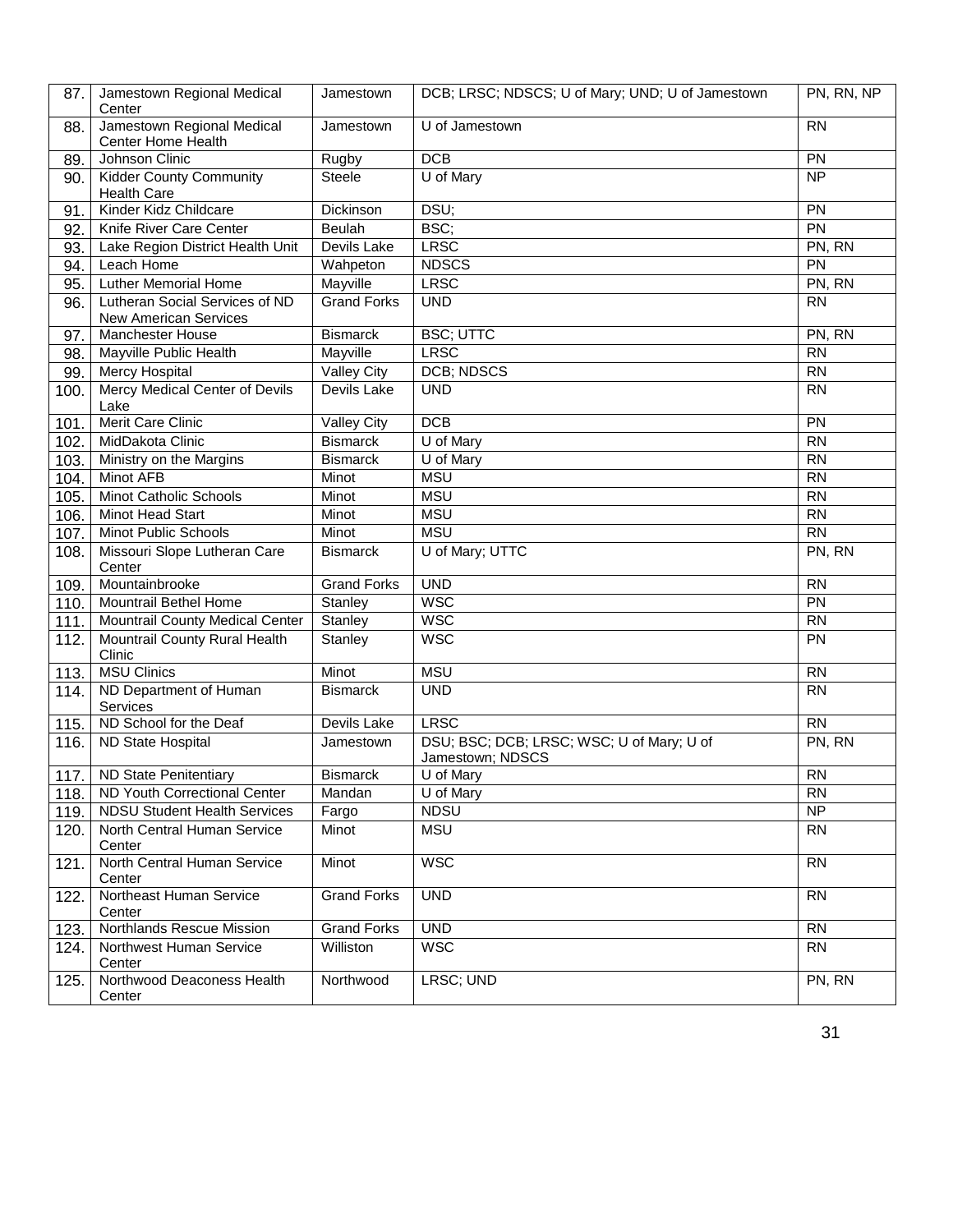| 126. | Parkside Lutheran Home                             | Lisbon             | <b>NDSCS</b>                                                                           | PN         |
|------|----------------------------------------------------|--------------------|----------------------------------------------------------------------------------------|------------|
| 127. | <b>Pediatric Arts Clinic</b>                       | Fargo              | <b>NDSU</b>                                                                            | <b>NP</b>  |
| 128. | Pioneer House Assisted Living                      | Fargo              | <b>NDSCS</b>                                                                           | PN         |
| 129. | Prairie Harvest Human Services                     | <b>Grand Forks</b> | <b>UND</b>                                                                             | <b>RN</b>  |
|      | Foundation                                         |                    |                                                                                        |            |
| 130. | Prairie St. Johns                                  | Fargo              | DCB; NDSCS; UND                                                                        | PN, RN, NP |
| 131. | Quentin Burdick Public Health                      | <b>Belcourt</b>    | <b>DCB</b>                                                                             | <b>RN</b>  |
| 132. | <b>Red River Human Services</b>                    | Wahpeton           | <b>NDSCS</b>                                                                           | PN         |
| 133. | REM Home for Children                              | Minot              | <b>MSU</b>                                                                             | <b>RN</b>  |
| 134. | Rivers Edge Hospice/Home<br>Health                 | Fargo              | <b>NDSCS</b>                                                                           | PN         |
| 135. | Rosewood on Broadway                               | Fargo              | <b>NDSCS; NDSU</b>                                                                     | PN, RN     |
| 136. | Sakakawea Medical Center                           | Hazen              | <b>BSC</b>                                                                             | <b>PN</b>  |
| 137. | Sanford Health                                     | Wahpeton           | <b>NDSCS</b>                                                                           | <b>PN</b>  |
| 138. | Sanford Health                                     | <b>Bismarck</b>    | <b>BSC; NDSU; NDSCS</b>                                                                | PN, RN, NP |
| 139. | Sanford Health                                     | Fargo              | Concordia College, Moorhead, MN; NDSCS; NDSU; U of<br>Mary; UND; U of Jamestown; NDSCS | PN, RN, NP |
| 140. | Sanford Health Dickinson Clinic                    | Dickinson          | DSU; NDSU; UND                                                                         | PN, RN, NP |
| 141. | Sanford Health LaMoure Clinic                      | LaMoure            | <b>UND</b>                                                                             | <b>RN</b>  |
| 142. | Sanford Health Valley City Clinic                  | <b>Valley City</b> | <b>DCB</b>                                                                             | PN, RN     |
| 143. | Sanford Health West                                | <b>Bismarck</b>    | DSU; DCB; U of Mary; UND                                                               | <b>RN</b>  |
| 144. | Sanford Home Health and<br>Hospice                 | <b>Bismarck</b>    | U of Mary                                                                              | <b>RN</b>  |
| 145. | Sanford Living Center                              | Mandan             | <b>SBC</b>                                                                             | PN         |
| 146. | Sanford Occupational Health                        | Minot              | <b>MSU</b>                                                                             | <b>RN</b>  |
| 147. | SBC & Standing Rock Indian<br>Reservation          | Ft. Yates          | <b>SBC</b>                                                                             | <b>PN</b>  |
| 148. | <b>SE ND Community Action</b><br>Agency Head Start | Wahpeton           | <b>NDSCS</b>                                                                           | PN         |
| 149. | Sheyenne Care Center                               | <b>Valley City</b> | DCB                                                                                    | PN         |
| 150. | Southwest District Health Unit                     | Dickinson          | <b>DSU</b>                                                                             | <b>RN</b>  |
| 151. | Southwest Healthcare                               | Bowman             | <b>UND</b>                                                                             | <b>RN</b>  |
| 152. | Spirit Lake Health Center                          | Fort Totten        | LRSC; UND                                                                              | <b>RN</b>  |
| 153. | St. Aloisius Hospital                              | Harvey             | <b>BSC</b>                                                                             | PN         |
| 154. | St. Andrew's Health Center                         | <b>Bottineau</b>   | DCB                                                                                    | PN, RN     |
| 155. | St. Annes Guest Home                               | <b>Grand Forks</b> | <b>UND</b>                                                                             | <b>RN</b>  |
| 156. | St. Benedict's Health Center                       | Dickinson          | <b>DSU</b>                                                                             | PN         |
| 157. | St. Catherine's Living Center                      | Wahpeton           | <b>NDSCS</b>                                                                           | PN         |
| 158. | St. Johns Child Care                               | Wahpeton           | <b>NDSCS</b>                                                                           | PN         |
| 159. | St. Luke's Home                                    | Dickinson          | DSU                                                                                    | <b>PN</b>  |
| 160. | St. Vincent's Care Center                          | <b>Bismarck</b>    | <b>UTTC</b>                                                                            | <b>PN</b>  |
| 161. | <b>Stadter Psychiatric Center</b>                  | <b>Grand Forks</b> | LRSC; UND                                                                              | PN, RN     |
| 162. | Sunflake Preschool & Daycare                       | <b>Grand Forks</b> | <b>UND</b>                                                                             |            |
| 163. | <b>Teen Challenge</b>                              | Mandan             | U of Mary                                                                              |            |
| 164. | Tioga Long Term Care Center                        | Tioga              | <b>WSC</b>                                                                             | <b>RN</b>  |
| 165. | <b>Tioga Medical Center</b>                        | Tioga              | WSC; UND                                                                               | RN, PN     |
| 166. | <b>Trinity Cancer Center</b>                       | Minot              | <b>WSC</b>                                                                             | <b>RN</b>  |
| 167. | <b>Trinity Health Clinics</b>                      | Minot              | WSC; MSU                                                                               | <b>RN</b>  |
| 168. | Trinity Health Home Health &<br>Hospice            | Minot              | <b>MSU</b>                                                                             | <b>RN</b>  |
| 169. | <b>Trinity Health Medical Center</b>               | Minot              | DCB; WSC; MSU; UND; NDSCS                                                              | PN, RN, NP |
| 170. | <b>Trinity Homes</b>                               | Minot              | <b>MSU</b>                                                                             | <b>RN</b>  |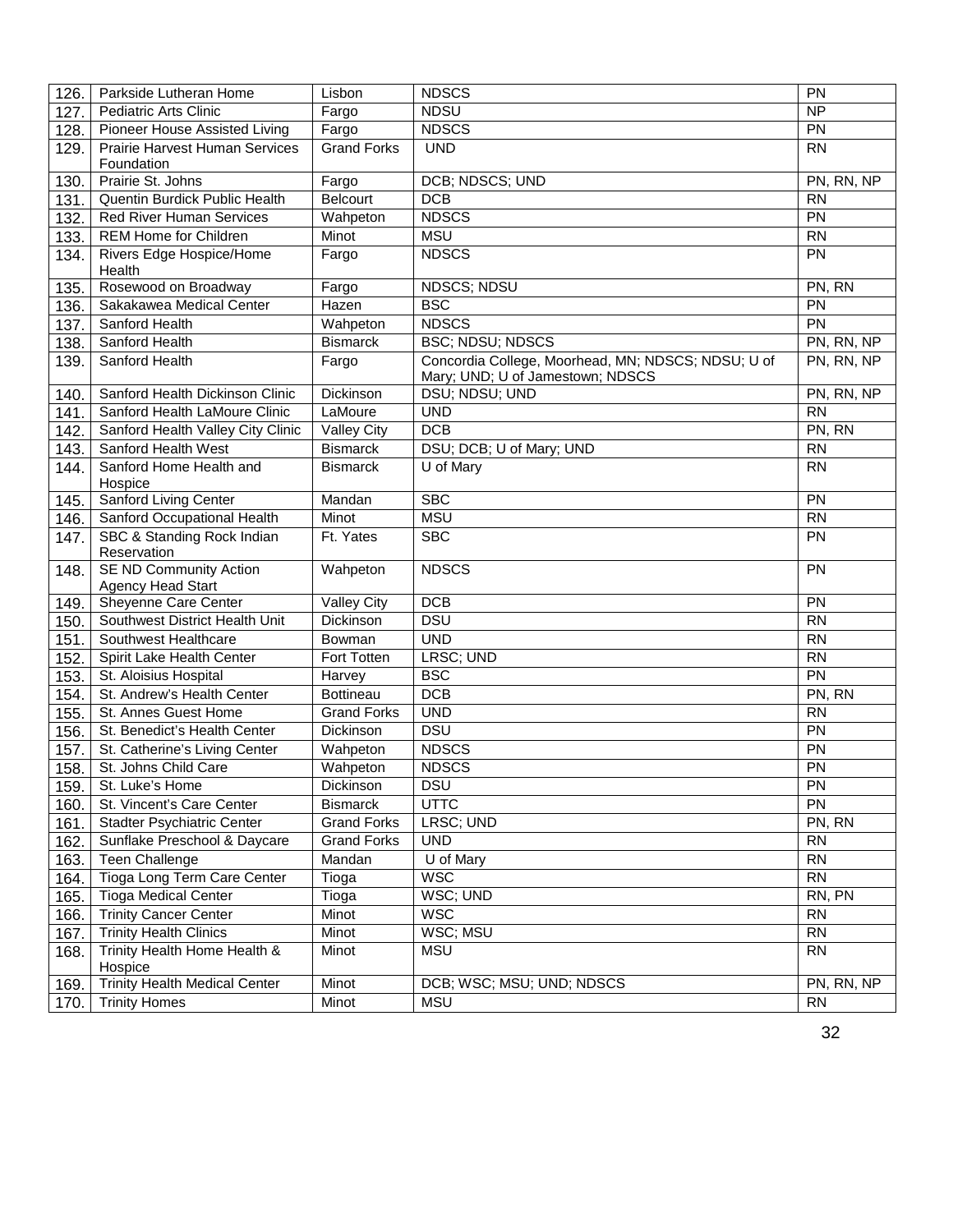| 171. | <b>Trinity Regional Eye Clinic</b>           | Williston          | <b>WSC</b>                                 | PN         |
|------|----------------------------------------------|--------------------|--------------------------------------------|------------|
| 172. | Tri-Valley Head Start                        | <b>Grand Forks</b> | <b>UND</b>                                 | <b>RN</b>  |
| 173. | <b>UND Clinics</b>                           | <b>Grand Forks</b> | <b>UND</b>                                 | <b>RN</b>  |
| 174. | <b>UND Family Practice</b>                   | <b>Bismarck</b>    | U of Mary                                  | <b>RN</b>  |
| 175. | Underwood Clinic P.C.                        | Underwood          | <b>UND</b>                                 | RN, NP     |
| 176. | United Day Nursing, Inc                      | <b>Grand Forks</b> | <b>UND</b>                                 | <b>RN</b>  |
| 177. | <b>University Counseling Center</b>          | <b>Grand Forks</b> | <b>UND</b>                                 | <b>RN</b>  |
| 178. | <b>Urgent Med</b>                            | Fargo              | <b>NDSU</b>                                | <b>NP</b>  |
| 179. | Valley Eldercare                             | <b>Grand Forks</b> | <b>LRSC</b>                                | PN         |
| 180. | Valley Health                                | <b>Grand Forks</b> | <b>LRSC</b>                                | PN         |
| 181. | Valley Memorial Homes                        | <b>Grand Forks</b> | <b>UND</b>                                 | <b>RN</b>  |
| 182. | <b>Veterans Affairs Medical Center</b>       | Fargo              | Concordia College, Moorhead, MN; NDSU; UND | RN, NP     |
| 183. | Vibra Hospital                               | Mandan             | BSC; U of Mary; NDSCS                      | PN, RN     |
| 184. | Villa Maria                                  | Fargo              | <b>NDSCS; NDSU</b>                         | <b>PN</b>  |
| 185. | Volunteer Caregiver Exchange                 | <b>Bismarck</b>    | U of Mary                                  | <b>RN</b>  |
| 186. | Walsh County Health Dept.                    | Grafton            | <b>UND</b>                                 | <b>RN</b>  |
| 187. | Walsh County Public Health                   | Grafton            | <b>LRSC</b>                                | <b>RN</b>  |
| 188. | <b>WelCore Health</b>                        | <b>Grand Forks</b> | <b>UND</b>                                 | <b>RN</b>  |
| 189. | Wells County Health Unit                     | Harvey             | <b>BSC; MSU</b>                            | PN, RN     |
| 190. | <b>West Central Human Services</b><br>Center | <b>Bismarck</b>    | U of Mary                                  | <b>RN</b>  |
| 191. | West River Health Services Mott<br>Clinic    | Mott               | U of Mary                                  | <b>NP</b>  |
| 192. | <b>West River Regional Medical</b><br>Center | Hettinger          | DSU; U of Mary; UND                        | PN. RN. NP |
| 193. | <b>Williams County Correction</b><br>Center  | <b>Williston</b>   | <b>WSC</b>                                 | <b>RN</b>  |
| 194. | Wishek Hospital Clinic<br>Association        | Wishek             | U of Mary                                  | <b>NP</b>  |
| 195. | <b>Zion United Methodist Church</b>          | <b>Grand Forks</b> | <b>UND</b>                                 | <b>RN</b>  |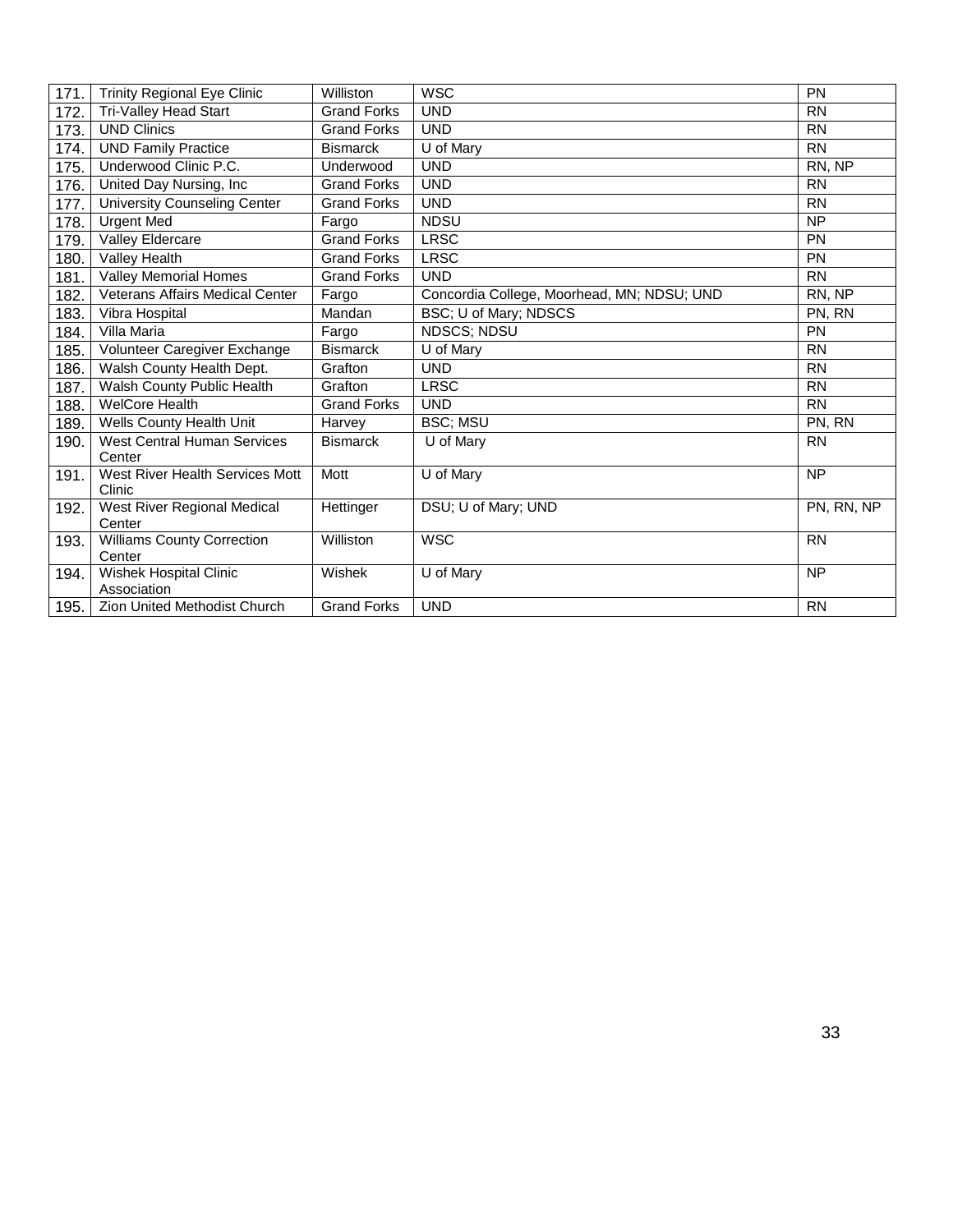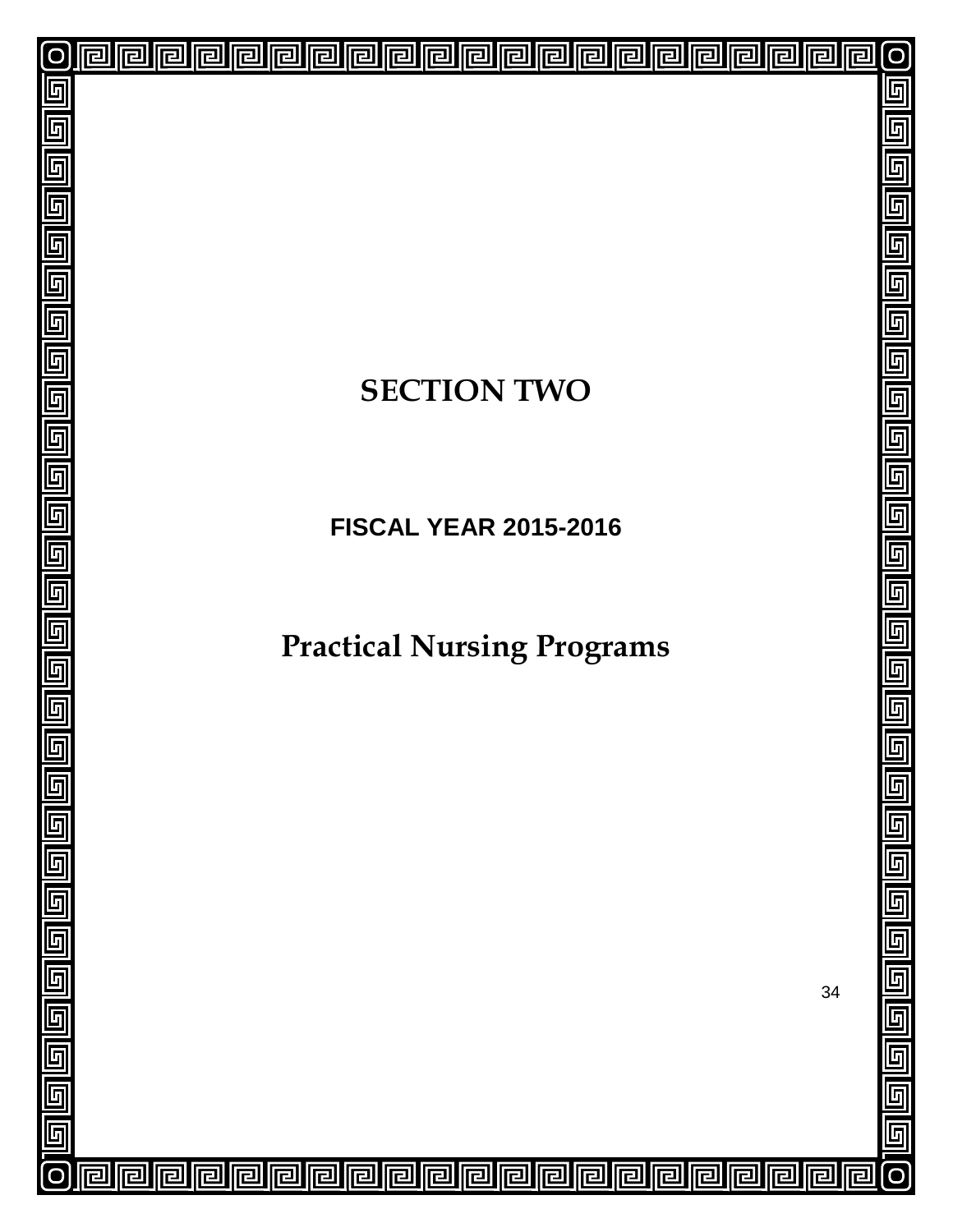Annual Report submissions provided by nursing education programs are reviewed and evaluated for compliance with NDAC 54-03.2 Standards for Nursing Education Programs. The following provides information related to Major Programmatic Changes, Program Surveys and/or Compliance Reports, and budgetary details. To request further information, please contact the ND Board of Nursing at [contactus@ndbon.org.](mailto:contactus@NDBON.org)

**Dakota Nursing Program Consortium (Certificate Practical Nurse):** Bismarck State College, Bismarck, ND; Lake Region State College, Devils Lake, ND; Dakota College at Bottineau, Bottineau; Williston State College, Williston

#### • **Innovative Educational Model/Approach:**

- o March 2015 Lake Region State College (LRSC) was the first program in the state to apply and receive approval from the NDBON for an Innovative Nursing Education Model/Approach.
- o LRSC proposed development of a Paramedic to Nurse Bridge Program to provide certified/licensed paramedics the option of obtaining their associate degree preparing them for RN licensure. The program was based on successful models from other states and the intent of the program was to help ease the nursing shortage by encouraging cross over from paramedic to nurse.
- o Paramedic to nurse students in the Bridge program complete the same number of credits (22) as generic students in the PN certificate program, thirteen transfer credits and nine which are specific to the Bridge program. Students also complete the same general education credits required of the PN before entering the bridge program (A & P I and II, Composition I, Introduction to Psychology, Developmental Psychology and Pharmacology.
	- $\circ$  In the summer and fall of 2015 the program began accepting students into the first cohort for spring semester 2016 with a planned completion date of May 2016. In March 2016, the program requested and received approval from the NDBON for the inclusion of the completion option of a PN Certificate. The original approved completion option for students was articulation into the associate degree RN program.
	- $\circ$  Four students enrolled in the paramedic to nurse bridge program to start in January 2016. One student dropped the course early due to time management issues. Three students graduated and received their certificate in practical nursing. Two students wrote the PN-NCLEX with 100% first time pass rate.
	- o All three paramedic to nurse bridge graduates are enrolled and plan to begin the associate degree program fall 2016, with a planned completion date of May 2017.
- **Major Programmatic Changes in compliance with NDAC 54-03.2-06-02:**
	- o July 2015, Dakota Nursing Program request of closure of Williston State College's Minot distance site for the ASN & PN programs effective July 31, 2015.
	- o July 2015, Dakota Nursing Program, Dakota College at Bottineau's request for addition of a distance site in Minot for the ASN & PN programs effective Fall 2015.
	- o January 2016, Dakota Nursing Program Dakota College at Bottineau request for addition of a distance site for the Practical Nursing program at the Quentin Burdick Job Corps Center in Minot ND beginning Fall 2016.
	- o March 2016, Dakota Nursing Program, Lake Region State College request for inclusion of the completion option of Practical Nurse Certificate for the Paramedic to Nursing Bridge Program Innovative Nursing Education Project.
	- o May 2016, Dakota Nursing Program, Bismarck State College request for the Practical Nursing Program to increase admissions.
- **Program Survey/Compliance Reports:** None.
- **Budget Overview:** The PN and ADN budgets are combined.
	- o BSC-*Overall Total PN & ADN:* \$496,841. Salary \$392,870. Operations \$103, 971. No capital expenditures reported.
	- o LRSC-*Overall Total PN & ADN:* \$1,088,418. Salary \$851,481. Operations \$213,644. Capital expenditures reported at \$23,293.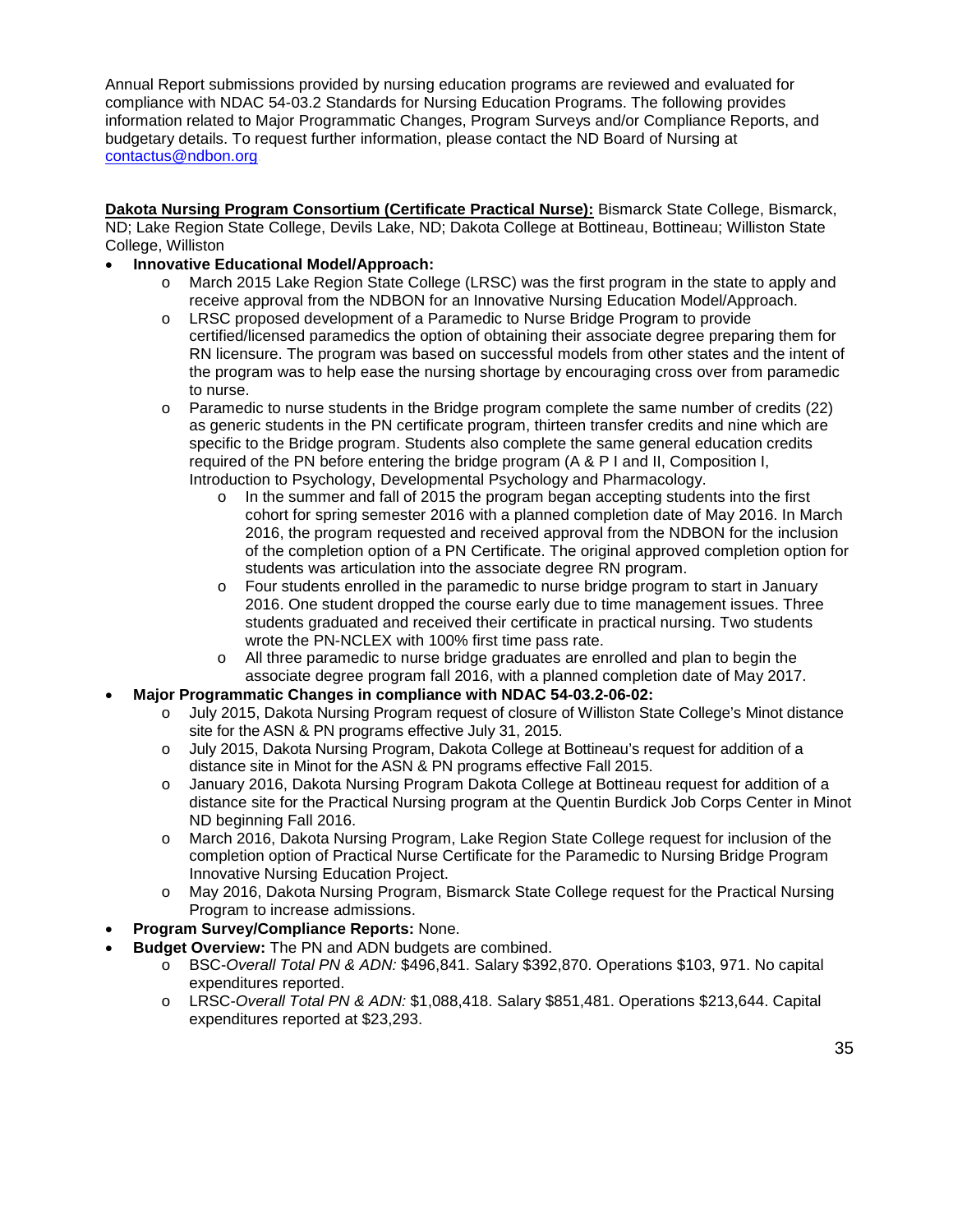- o DCB-*Overall Total PN & ADN:* \$511,349. Salary \$358,952. Operations \$152,397. No capital expenditures reported.
- o WSC-*Overall Total PN & ADN:* \$664,443. Salary \$526,216. Operations \$121,227. Capital expenditures reported at 17,000.

#### **DICKINSON STATE UNIVERSITY (AASPN):** Dickinson, ND

- **Major Programmatic Changes in compliance with NDAC 54-03.2-06-02:**
	- o May 2016, Dickinson State University request for the Associate Degree Practical Nursing Program credit hour change.
- **Program Survey/Compliance Reports:** None.
- **Budget Statement:** The AASPN and BSN budgets are combined.
	- o *Overall Total: \$*561,299*.* Salary \$527,512. Operations \$33,040. Capital Expenditures reported at \$747.
	- o Does not include revenue and spending of the AASPN class fees and BSN program fees.
	- o The total salary amount does not include benefits (totaled \$199,241 in 2015-2016).

#### **North Dakota State College of Science (AASPN):** Wahpeton, ND

- **Major Programmatic Changes in compliance with NDAC 54-03.2-06-02:** None.
- **Program Survey/Compliance Reports:**
	- o November 2015, ND Board of Nursing granted staff requested extension of current North Dakota State College of Science, AASPN & ASN programs approval from March 2016 to May 2016 as the programs have full approval according to NDAC 54-03.2-07-03.
	- o May 2016, ND Board of Nursing found North Dakota State College of Science Nursing Education Programs in substantial compliance with ND Administrative Code 54-03.2 Standards for Nursing Education Programs; and granted full approval of the practical nurse and associate degree nursing programs until May 2021, and required an onsite survey in 2021; and required the nurse administrator to submit a compliance report with the 2015-2016 Nursing Education Annual Report to address the issues of partial compliance with North Dakota Administrative Code 54-03.2 Standards for Nursing Education Programs: 54-03.2-03-01. Administrator Responsibilities.
- **Budget Statement:** The AASPN and ASN budgets are combined. *Overall Total: \$901,012.* Salary \$887,322. Operations \$13,690. No capital expenditures.

#### **Sitting Bull College (AASPN & ASPN):** Fort Yates, ND

- **Major Programmatic Changes in compliance with NDAC 54-03.2-06-02:** None.
- **Program Survey/Compliance Reports:** November 2015, ND Board of Nursing found Sitting Bull College, Associate of Science Practical Nursing program in substantial compliance with ND Administrative Code 54-03.2; and granted full approval of the program until November 2020; and required the program administrator to submit a compliance report with the 2015-2016 Annual Education Report to address the following issues of partial compliance with NDAC 54-03.2-02-05 Nursing Program Evaluation and NDAC 54-03.2-02-06 Financial Support.
- **Budget Statement:** 
	- o *Overall Total: \$169,308.60.* Salary \$149,213.80. Operations \$20,094.79. No capital expenditures reported.
	- o The Native American Career and Technical Education Program [NACTEP] Grant provides the majority of the funding for salaries and supplies. Additional funding comes from Title III, general funds, academics, student fees, and the state of ND through Higher Education budget for the Nursing Consortium. The majority of the previous biennium funds for the consortium were spent during FY 2014-2015.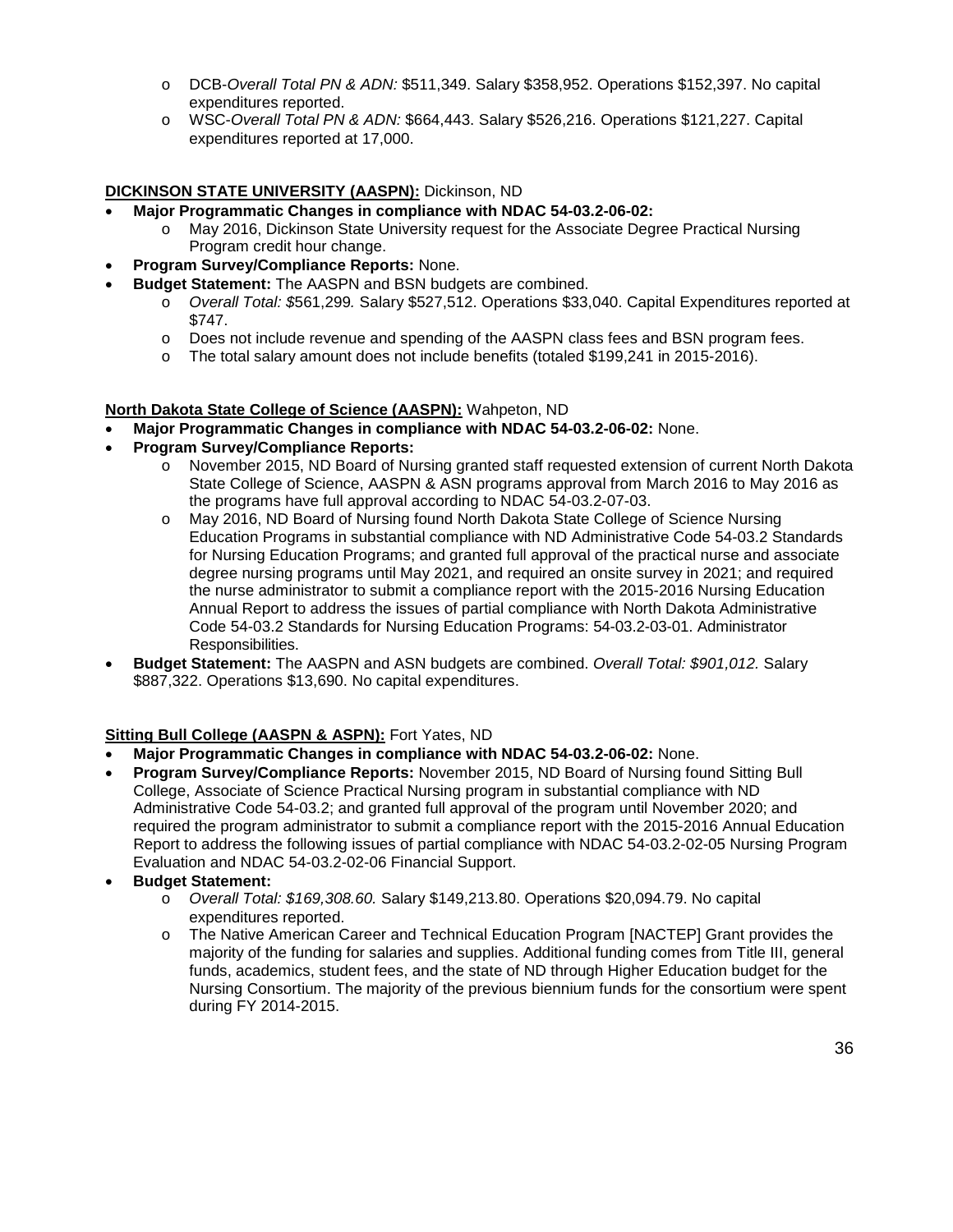#### **Turtle Mountain Community College (AASPN):** Belcourt, ND

- **Major Programmatic Changes in compliance with NDAC 54-03.2-06-02:** 
	- o September 2015, Turtle Mountain Community College request for change in organizational structure affecting the AASPN program.

#### • **Program Survey/Compliance Reports:**

- o November 2015, ND Board of Nursing cited Turtle Mountain Community College AASPN Program for violation of NDAC 54-03.2-07-01.1 Performance of Graduates on Licensing Examination and required TMCC AASPN program to submit the following: 1) By January 15, 2016, plan identifying contributing factors to pass rates below the standard and correction of any identified deficiencies; and 2) A periodic progress report detailing the implemented changes and evaluation of results. First progress report must be submitted with the pre-survey report for upcoming scheduled survey.
- o January 2016, ND Board of Nursing accepted the Turtle Mountain Community College AASPN Program plan addressing the deficiency of non-compliance with NDAC 54-03.2-07-01.1 Performance of Graduates on Licensing Exam and required the program administrator to submit a progress report with pre-survey report for upcoming on-site survey.
- o January 2016, ND Board of Nursing found the compliance report submitted by Turtle Mountain Community College AASPN Program nurse administrator addressing the deficiency of partial compliance with NDAC 54-03.2-02-05. Nursing Education Program Evaluation does not meet the standard; and found Turtle Mountain Community College AASPN Program to be in partial compliance with ND Administrative Code 54-03.2; and required Turtle Mountain Community College AASPN program administrator to submit a compliance report with pre-survey report for upcoming on-site survey, addressing non-compliance with NDAC 54-03.2-02-05. Nursing Education Program Evaluation. Report to provide an evaluation plan document that includes timelines, methods, expected levels of achievement, maintenance, and revision of the program. The plan must include program and student learning outcomes, multiple measures of student success after graduation, licensing examination pass rates, and evaluation of program resources.
- o January 2016, ND Board of Nursing placed Turtle Mountain Community College AASPN Program on Conditional Approval Status until September 2016, at which time the ND Board of Nursing will determine whether stated deficiencies have been sufficiently corrected; and required full on-site survey of the Turtle Mountain Community College AASPN Program in Fall 2016 to allow program time to work toward compliance of 54-03.2-02-05. Nursing Education Program Evaluation and 54-03.2-07-01.1 Performance of Graduates on Licensing Exam. The program administrator must submit the pre-survey report by July 15, 2016.
- o May 2016, ND Board of Nursing found the compliance report submitted by University of North Dakota, Baccalaureate and Graduate Programs' nurse administrator addressing the deficiency of partial compliance with 54-03.2-02-03. Nursing Education Program Organizational Design meets the standard; and found the programs' in substantial compliance with ND Administrative Code 54-03.2; and continued full approval until November 2020 as granted November 19, 2015 and required an onsite survey in 2020.
- **Budget Statement:** The following is budget information submitted by the program: *Overall Total: \$321, 597.* Salary comprised \$263,259 of the total. Operations and capital expenditures were not reported. (Information from July 2016 Pre-survey Report)

#### **United Tribes Technical College (AASPN & ASPN):** Bismarck, ND

- **Major Programmatic Changes in compliance with NDAC 54-03.2-06-02:** 
	- o July 2015, United Tribes Technical College request for credit hour changes for the AASPN program.
- **Program Survey/Compliance Reports**: None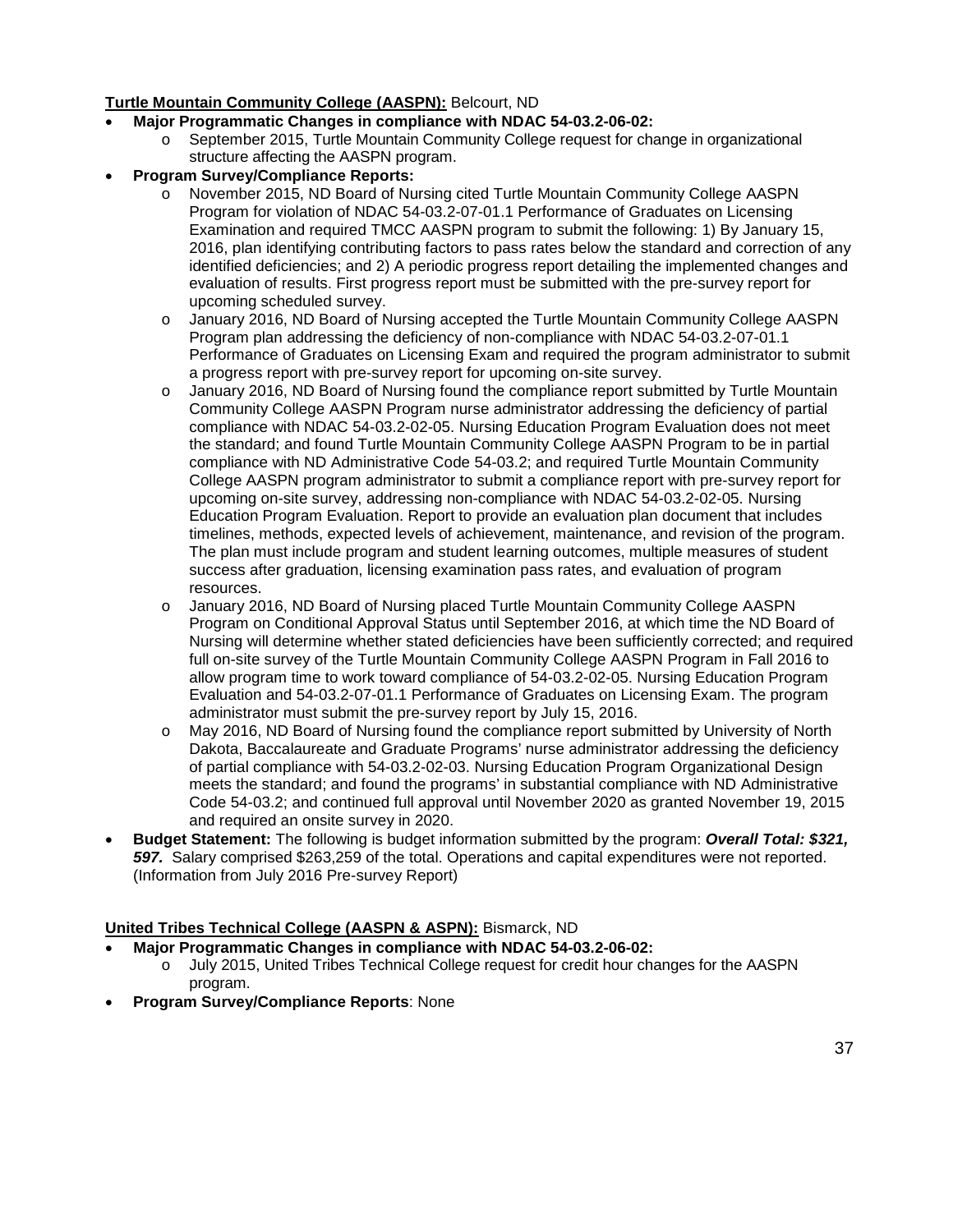• **Budget Statement:** *Overall Total: \$444,918.* Salary \$388,826. Operations \$48,092. Capital expenditures reported at \$8,000.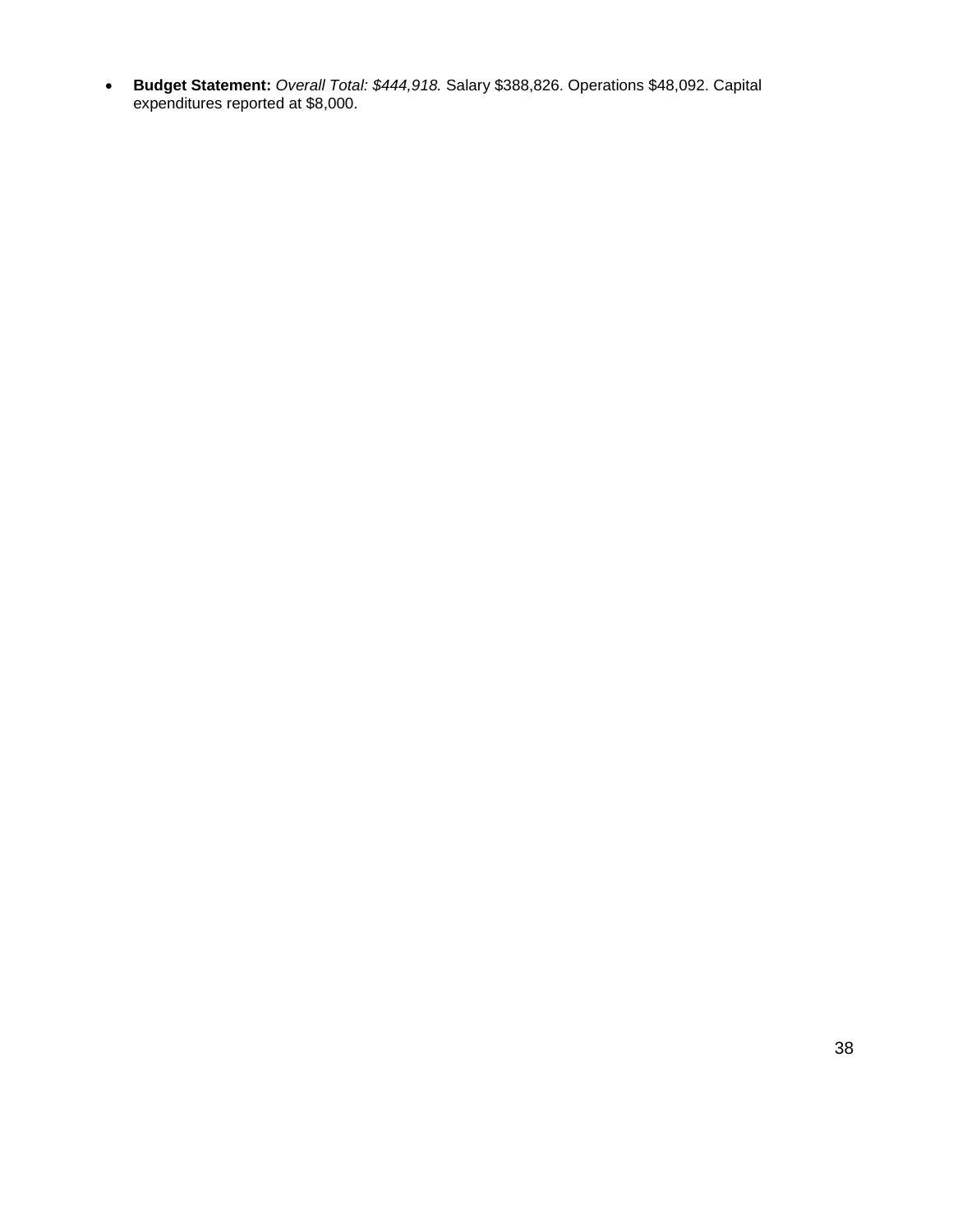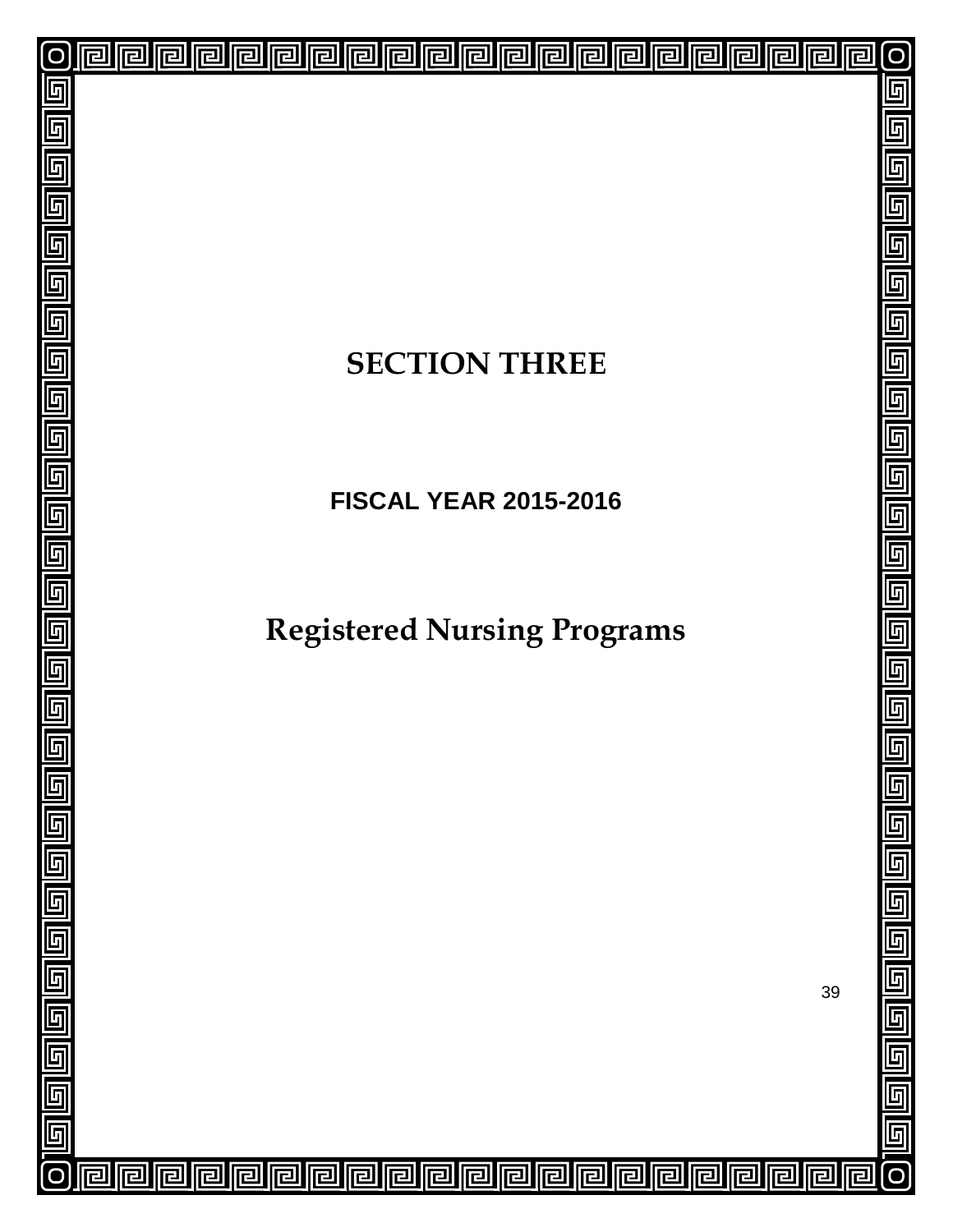Annual Report submissions provided by nursing education programs are reviewed and evaluated for compliance with NDAC 54-03.2 Standards for Nursing Education Programs. The following provides information related to Major Programmatic Changes, Program Surveys and/or Compliance Reports, and budgetary details. To request further information, please contact the ND Board of Nursing at [contactus@ndbon.org.](mailto:contactus@NDBON.org)

#### **Concordia College (BAN): Moorhead, MN**

- **Major Programmatic Changes in compliance with NDAC 54-03.2-06-02:** None.
- **Program Survey/Compliance Reports:** None.
- **Budget Overview:** 
	- o *Overall Total: \$694,049*. Salary \$643,016. Operations \$49,483. No capital expenditures reported.
	- o The decrease in salary from the previous FY reflects one semester sabbatical with reduced pay for faculty member.

**Dakota Nursing Program (ASN):** Bismarck State College, Bismarck, ND; Lake Region State College, Devils Lake, ND; Dakota College at Bottineau, Bottineau; Williston State College, Williston

- **Innovative Educational Model/Approach:**
	- o March 2015 Lake Region State College (LRSC) was the first program in the state to apply and receive approval from the NDBON for an Innovative Nursing Education Model/Approach.
	- o LRSC proposed development of a Paramedic to Nurse Bridge Program to provide certified/licensed paramedics the option of obtaining their associate degree preparing them for RN licensure. The program was based on successful models from other states and the intent of the program was to help ease the nursing shortage by encouraging cross over from paramedic to nurse.
	- o Paramedic to nurse students in the Bridge program complete the same number of credits (22) as generic students in the PN certificate program, thirteen transfer credits and nine which are specific to the Bridge program. Students also complete the same general education credits required of the PN before entering the bridge program (A & P I and II, Composition I, Introduction to Psychology, Developmental Psychology and Pharmacology.
		- $\circ$  In the summer and fall of 2015 the program began accepting students into the first cohort for spring semester 2016 with a planned completion date of May 2016. In March 2016, the program requested and received approval from the NDBON for the inclusion of the completion option of a PN Certificate. The original approved completion option for students was articulation into the associate degree RN program.
		- o Four students enrolled in the paramedic to nurse bridge program to start in January 2016. One student dropped the course early due to time management issues. Three students graduated and received their certificate in practical nursing. Two students wrote the PN-NCLEX with 100% first time pass rate.
		- o All three paramedic to nurse bridge graduates are enrolled and plan to begin the associate degree program fall 2016, with a planned completion date of May 2017.
- **Major Programmatic Changes in compliance with NDAC 54-03.2-06-02:**
	- o July 2015, Dakota Nursing Program request of closure of Williston State College's Minot distance site for the ASN & PN programs effective July 31, 2015.
	- o July 2015, Dakota Nursing Program, Dakota College at Bottineau's request for addition of a distance site in Minot for the ASN & PN programs effective Fall 2015.
	- o July 2015, Dakota Nursing Program, Lake Region State College request for increase in the number of student admissions at the Mayville distance site for the ASN program.
	- o May 2016, Dakota Nursing Program, Williston State College request for the Associate Degree Nursing Program to increase admissions.
- **Program Survey/Compliance Reports:** None.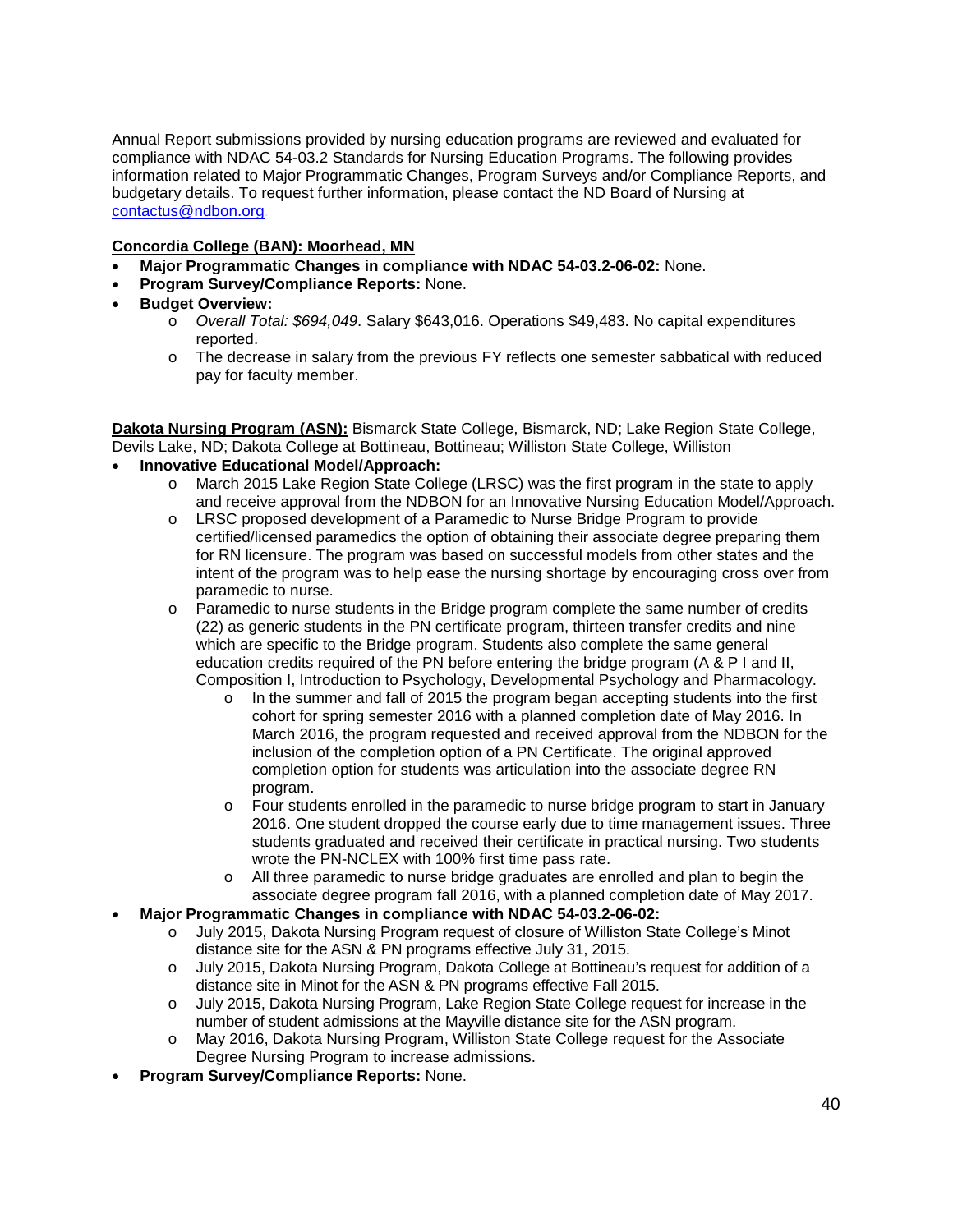- **Budget Overview:** The PN and ADN budgets are combined in the AD report.
	- o BSC-*Overall Total PN & ADN:* \$496,841. Salary \$392,870. Operations \$103, 971. No capital expenditures reported.
	- o LRSC-*Overall Total PN & ADN:* \$1,088,418. Salary \$851,481. Operations \$213,644. Capital expenditures reported at \$23,293.
	- o DCB-*Overall Total PN & ADN:* \$511,349. Salary \$358,952. Operations \$152,397. No capital expenditures reported.
	- o WSC-*Overall Total PN & ADN:* \$664,443. Salary \$526,216. Operations \$121,227. Capital expenditures reported at 17,000.

#### **DICKINSON STATE UNIVERSITY (BSN Completion):** Dickinson, ND

#### • **Major Programmatic Changes in compliance with NDAC 54-03.2-06-02:**

- o May 2016, Dickinson State University request for the Baccalaureate Program credit hour change.
- **Program Survey/Compliance Reports:** None.
- **Budget Statement:** The AASPN and BSN budgets are combined.
	- o *Overall Total: \$*561,299*.* Salary \$527,512. Operations \$33,040. Capital Expenditures reported at \$747.
	- o Budget submission does not include revenue and spending of the AASPN class fees and BSN program fees.
	- o The total salary amount does not include benefits (totaled \$199,241 in 2015-2016).

#### **Minot State University (BSN):** Minot, ND

- **Major Programmatic Changes in compliance with NDAC 54-03.2-06-02:** None.
- **Program Survey/Compliance Reports:**
	- o March 2016, the ND Board of Nursing found Minot State University, Baccalaureate Degree Nursing Education Program in substantial compliance with NDAC 54-03.2. Standards for Nursing Education Programs; and granted full approval of the program until March 2021, and required a paper/interim survey in 2021.
- **Budget Statement:** *Overall Total: \$1,126,938*. Salary \$1,091,281. Operations \$35,657. No capital expenditures reported.

#### **North Dakota State College of Science (ASN):** Wahpeton, ND

- **Major Programmatic Changes in compliance with NDAC 54-03.2-06-02:** None.
- **Program Survey/Compliance Reports:**
	- o November 2015, ND Board of Nursing granted staff requested extension of current North Dakota State College of Science, AASPN & ASN programs approval from March 2016 to May 2016.
	- o May 2016, the ND Board of Nursing found North Dakota State College of Science Nursing Education Programs in substantial compliance with ND Administrative Code 54-03.2 Standards for Nursing Education Programs; and granted full approval of the practical nurse and associate degree nursing programs until May 2021, and required an onsite survey in 2021; and required the nurse administrator to submit a compliance report with the 2015-2016 Nursing Education Annual Report to address the issues of partial compliance with North Dakota Administrative Code 54-03.2 Standards for Nursing Education Programs: 54-03.2-03- 01. Administrator Responsibilities.
- **Budget Statement:** The AASPN and ASN budgets are combined. *Overall Total: \$901,012.* Salary \$887,322. Operations \$13,690. No capital expenditures.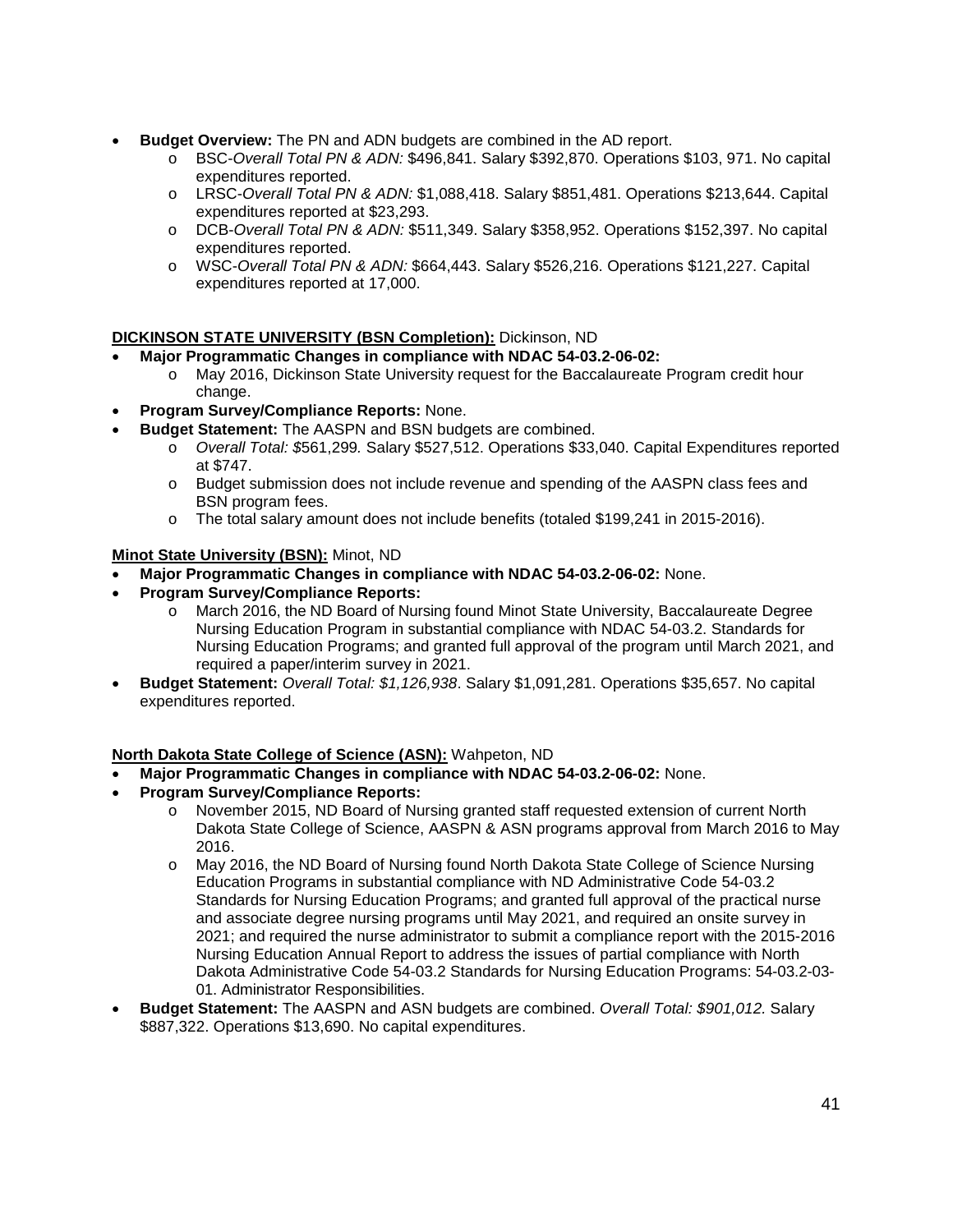**North Dakota State University (BSN):** Fargo and Bismarck, ND

- **Major Programmatic Changes in compliance with NDAC 54-03.2-06-02:** None
- **Program Survey/Compliance Reports:** None
- **Budget Statement:** The BSN and DNP budgets are combined (also includes Master's Nurse Educator Program).
	- o *Overall Total: \$4,760,840.* Salary \$4,613,076. Operations \$147,764. No capital expenditures reported.
	- o Does not include student program fees or development funds.

**University of Jamestown (BSN):** Jamestown, ND

- **Major Programmatic Changes in compliance with NDAC 54-03.2-06-02:** None
- **Program Survey/Compliance Reports**: None
- **Budget Statement:** *Overall Total: \$711,032.* Salary \$633,467. Operations \$27,196. Capital Expenditures reported at \$50,369.
- •

#### **University of Mary (BSN or BAN):** Bismarck, ND

- **Major Programmatic Changes in compliance with NDAC 54-03.2-06-02:** 
	- o January 2016, University of Mary request deletion of a course for the LPN to BSN program.
	- o May 2016, University of Mary request for the LPN to BSN Program curriculum change.
	- o May 2016, University of Mary request for the Baccalaureate Program curriculum change.
- **Program Survey/Compliance Reports**:
	- o November 2015, ND Board of Nursing granted staff requested extension of the current University of Mary, Baccalaureate & Graduate programs approval from May 2016 to November 2016.
- **Budget Statement:** The following is budget information submitted by the program (inclusive of all undergraduate and graduate nursing programs): *Overall Total: \$2,344,916.* Salary comprised *\$2,014,470.* of the total. Operations accounted for \$142,500 Capital expenditures accounted for \$235,782. Capital expenditures include utilization of simulation grant funds.

#### **University of North Dakota (BSN):** Grand Forks, ND

- **Major Programmatic Changes in compliance with NDAC 54-03.2-06-02:** 
	- o March 2016, University of North Dakota, Baccalaureate Degree Nursing Education Program request for approval of revised program outcomes.
	- o May 2016, University of North Dakota request for the Baccalaureate Program credit hour change.
- **Program Survey/Compliance Reports**:
	- o November 2015, ND Board of Nursing found University of North Dakota, Department of Nursing, Baccalaureate and Graduate Nursing programs in substantial compliance with ND Administrative Code 54-03.2; and granted full approval of the baccalaureate and graduate nursing programs until November 2020, and required an onsite survey in 2020; and required nurse administrators to submit a compliance report related to 54-03.2-02-03. Nursing Education Program Organizational Design by May 19, 2016 Board meeting.
	- May 2016, ND Board of Nursing found the compliance report submitted by University of North Dakota, Baccalaureate and Graduate Programs' nurse administrator addressing the deficiency of partial compliance with 54-03.2-02-03. Nursing Education Program Organizational Design meets the standard; and found the programs' in substantial compliance with ND Administrative Code 54-03.2; and continued full approval until November 2020 as granted November 19, 2015 and required an onsite survey in 2020.
- **Budget Statement:** Inclusive of all nursing programs.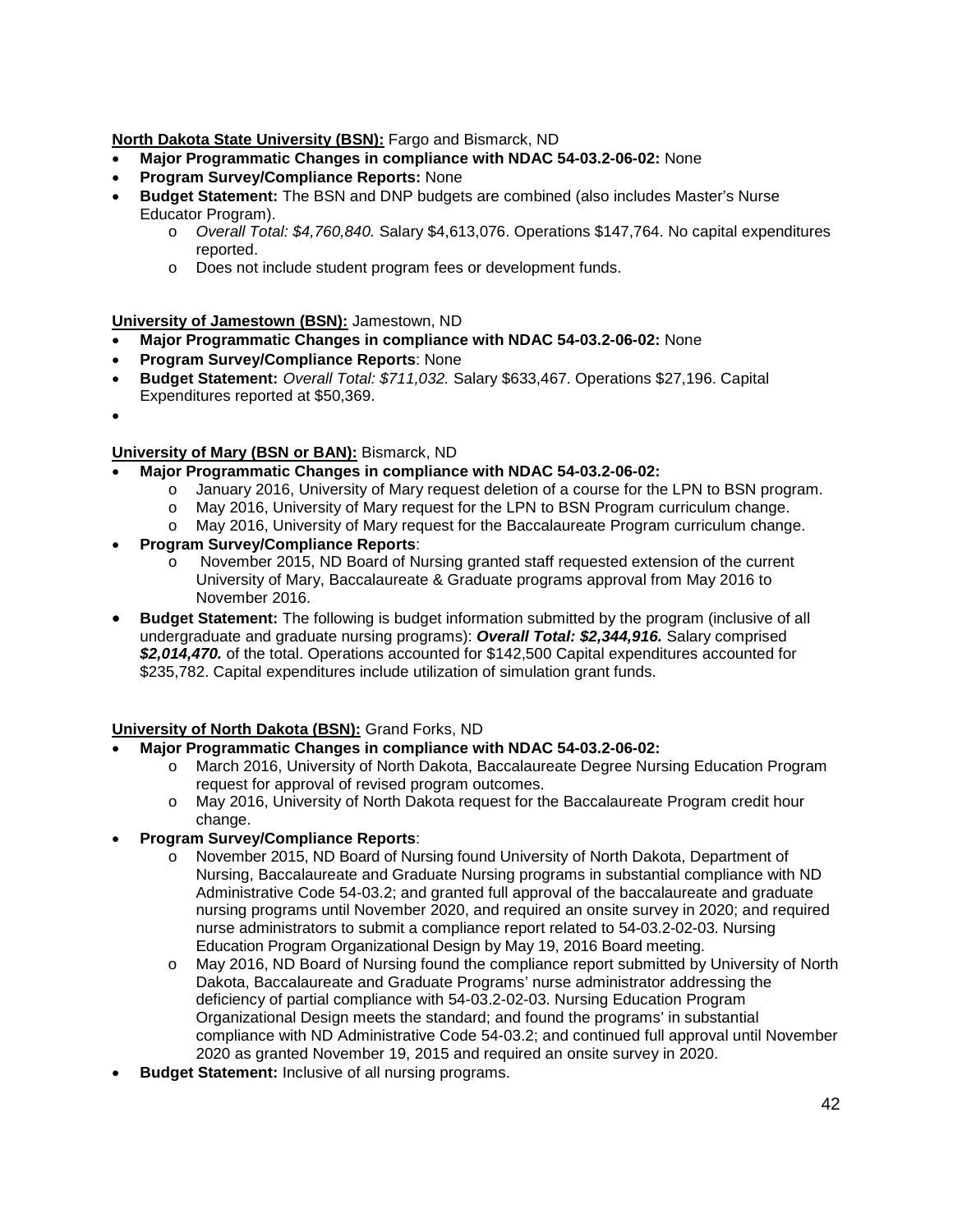- o *Overall Total: \$6,038,151.* Salary comprised \$5,132,097. Operations \$906,054. No capital expenditures reported.
- o Salary includes fringe benefits.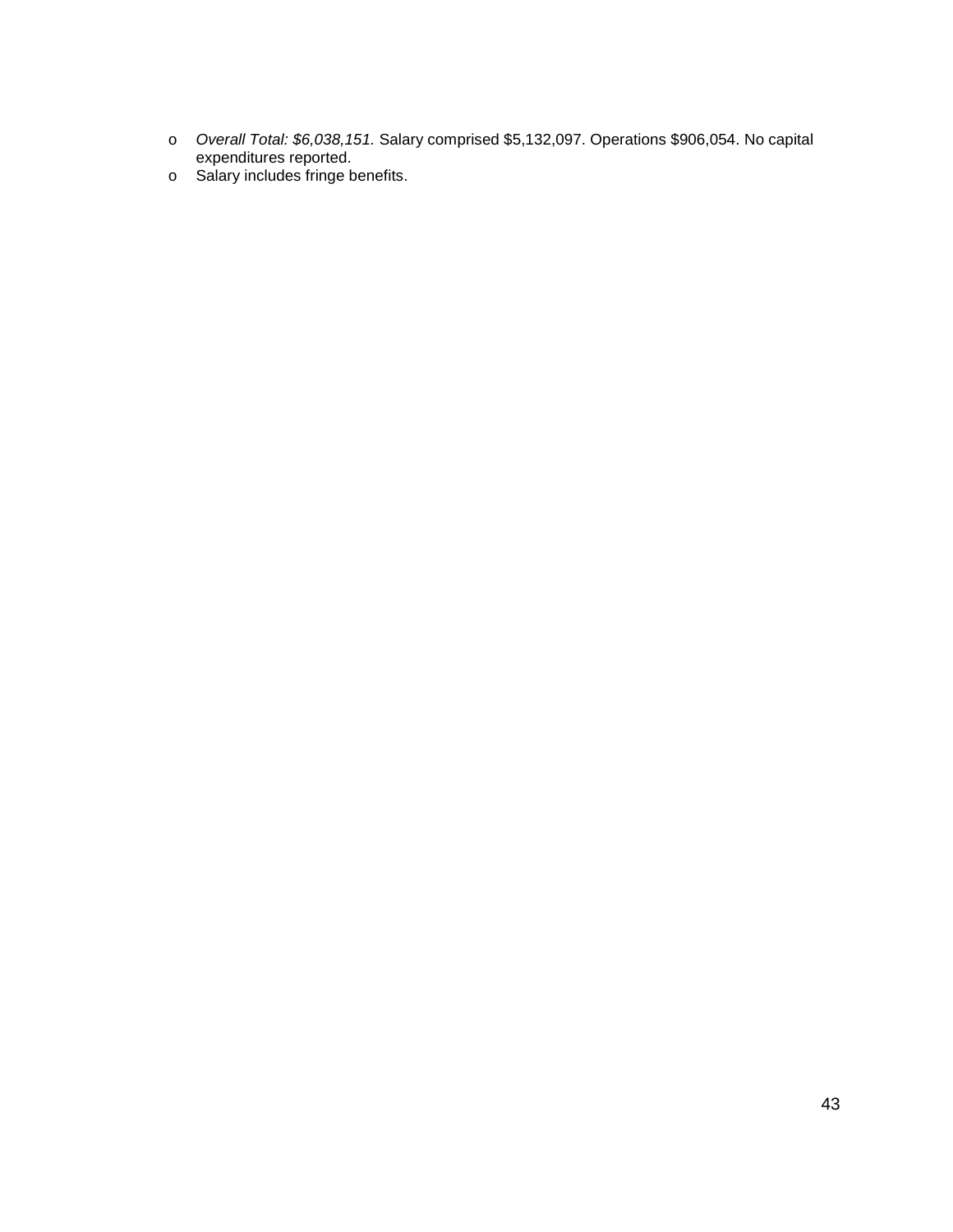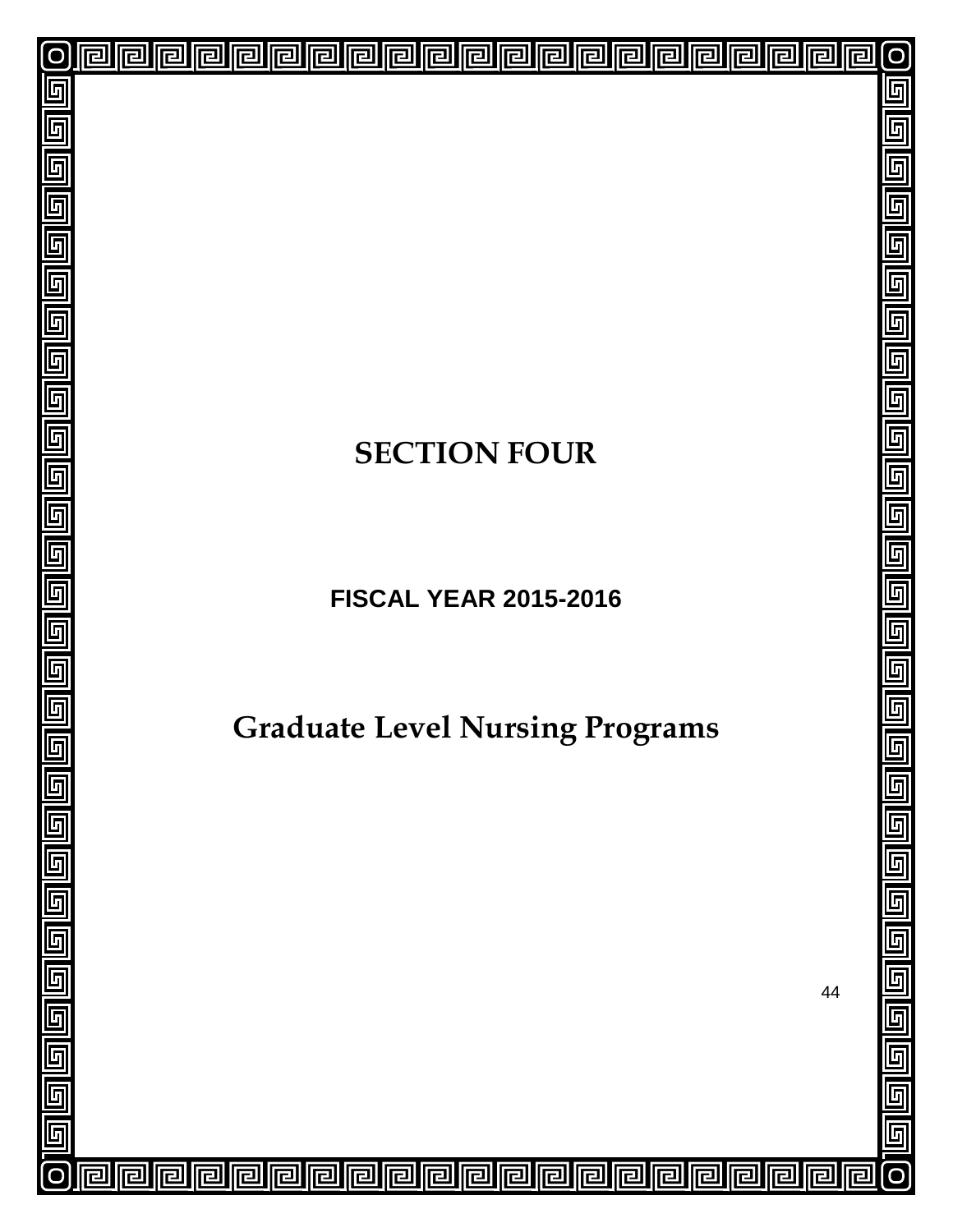Annual Report submissions provided by nursing education programs are reviewed and evaluated for compliance with NDAC 54-03.2 Standards for Nursing Education Programs. The following provides information related to Major Programmatic Changes, Program Surveys and/or Compliance Reports, and budgetary details. To request further information, please contact the ND Board of Nursing at [contactus@ndbon.org.](mailto:contactus@NDBON.org)

#### **North Dakota State University (Family Nurse Practitioner, DNP):** Fargo, ND

- **Major Programmatic Changes in compliance with NDAC 54-03.2-06-02:** None
- **Program Survey/Compliance Reports:** None
- **Budget Statement:** The BSN and DNP budgets are combined (also includes Master's Nurse Educator Program).
	- o *Overall Total: \$4,760,840.* Salary \$4,613,076 of the total and Operations \$147,764. No capital expenditures reported.
	- o Does not include student program fees or development funds.

#### **University of Mary (Family Nurse Practitioner, DNP-blended format):** Bismarck, ND

#### • **Major Programmatic Changes in compliance with NDAC 54-03.2-06-02:**

- o May 2016, University of Mary request for the Family Nurse Practitioner Program curriculum change.
- **Program Survey/Compliance Reports**:
	- o November 2015, ND Board of Nursing granted staff requested extension of the current University of Mary, Baccalaureate & Graduate programs approval from May 2016 to November 2016.

**Budget Statement:** The following is budget information submitted by the program (inclusive of all undergraduate and graduate nursing programs): *Overall Total: \$2,344,916.* Salary comprised *\$2,014,470.* of the total. Operations accounted for \$142,500 Capital expenditures accounted for \$235,782. Capital expenditures include utilization of simulation grant funds.

#### **University of North Dakota (Adult Gerontology and Family Nurse Practitioner, MSN-online format):** Grand Forks, ND

- **Major Programmatic Changes in compliance with NDAC 54-03.2-06-02:** None
- **Program Survey/Compliance Reports**:
	- o November 2015, found University of North Dakota, Department of Nursing, Baccalaureate and Graduate Nursing programs in substantial compliance with ND Administrative Code 54- 03.2; and granted full approval of the baccalaureate and graduate nursing programs until November 2020, and required an onsite survey in 2020; and required nurse administrators to submit a compliance report related to 54-03.2-02-03. Nursing Education Program Organizational Design by May 19, 2016 Board meeting.
	- o May 2016, ND Board of Nursing found the compliance report submitted by University of North Dakota, Baccalaureate and Graduate Programs' nurse administrator addressing the deficiency of partial compliance with 54-03.2-02-03. Nursing Education Program Organizational Design meets the standard; and found the programs' in substantial compliance with ND Administrative Code 54-03.2; and continued full approval until November 2020 as granted November 19, 2015 and required an onsite survey in 2020.
- **Budget Statement:** Inclusive of all nursing programs.
	- o *Overall Total: \$6,038,151.* Salary comprised \$5,132,097. Operations \$906,054. No capital expenditures reported.
	- o Salary includes fringe benefits.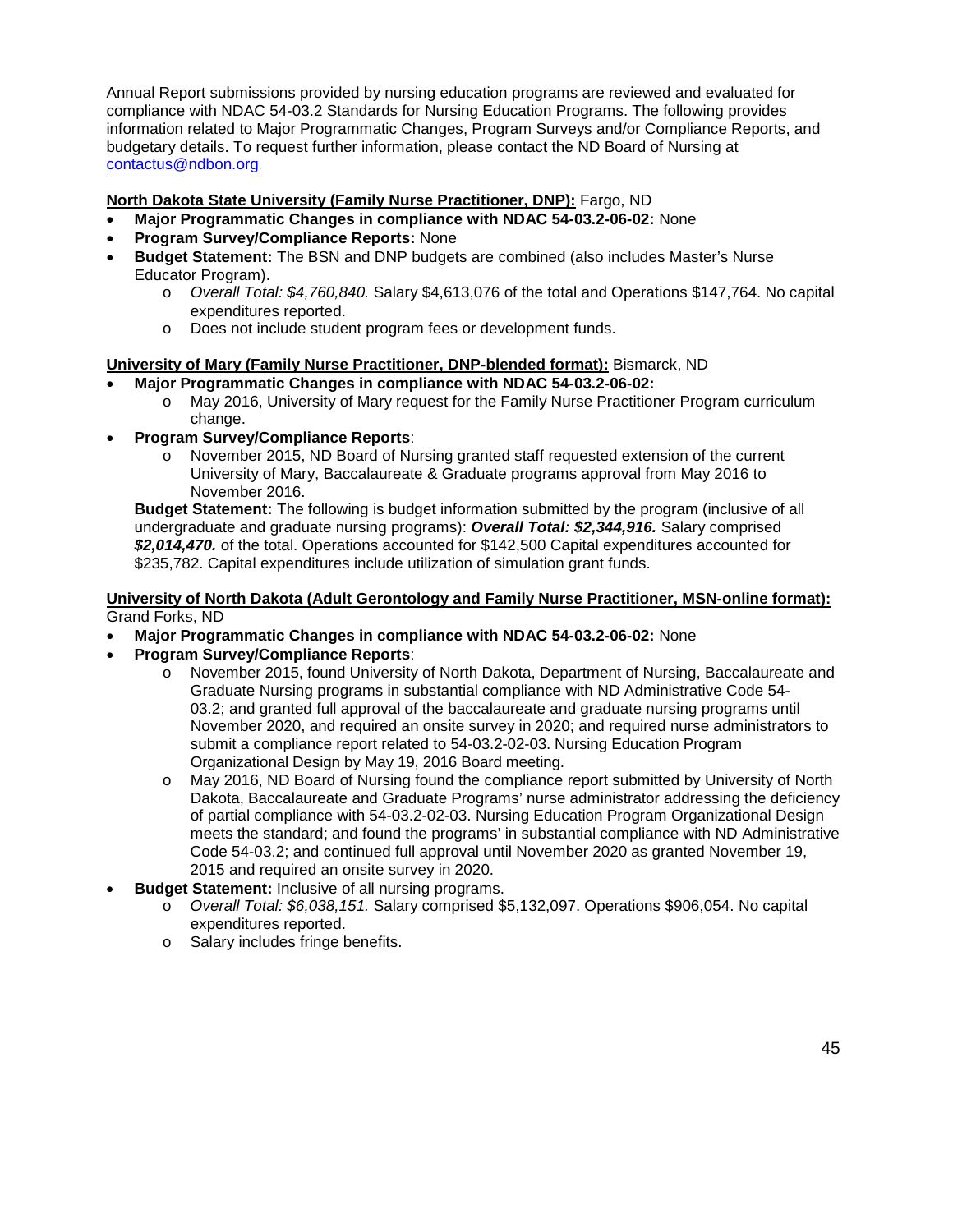# **SECTION FIVE**

回

린

已

囘

린

戸

戸

冋

囘

囘

囘

同

囘

 $\overline{\mathbf{r}}$ 

囘

冋

lr

冋

厄

冋

囘

己

互

 $\overline{\mathsf{F}}$ 

 $\overline{\mathbb{F}}$ 

 $\overline{\mathbb{F}}$ 

5

 $\overline{\mathsf{F}}$ 

5

 $\overline{\mathbb{F}}$ 

厅

 $\overline{\mathbb{F}}$ 

 $\overline{\mathbb{F}}$ 

 $\overline{\mathsf{F}}$ 

6

 $\overline{\mathsf{L}}$ 

 $\overline{\mathsf{F}}$ 

 $\overline{\mathfrak{h}}$ 

 $\overline{\mathbb{F}}$ 

回

回

回

囘

厄

戸

**FISCAL YEAR 2015-2016**

# **Distance Nursing Education Program Recognition**

46

 $\overline{\mathsf{L}}$ 

互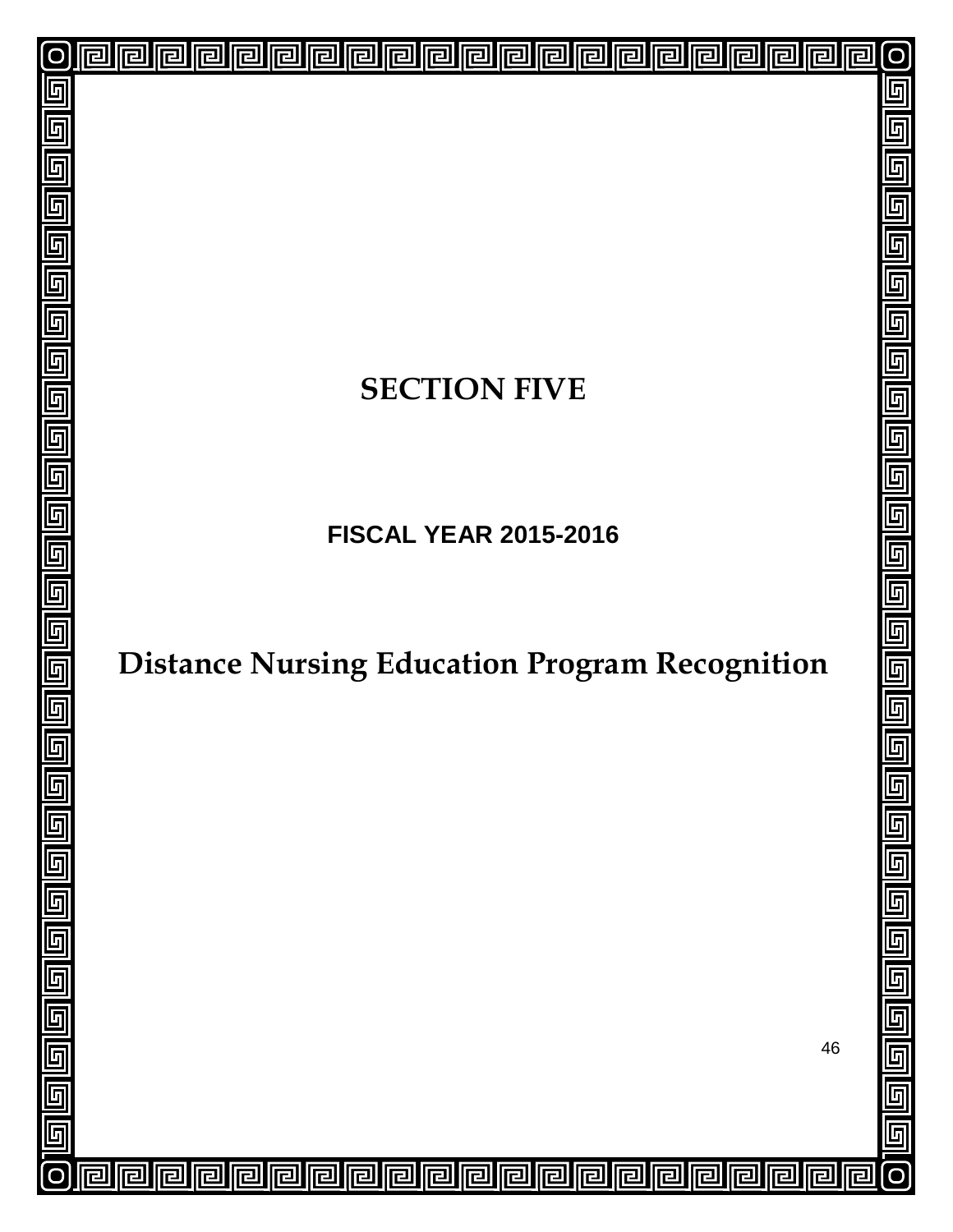# **DISTANCE NURSING EDUCATION PROGRAMS**

| <b>Distance Nursing Education Program Recognition 2015-16</b> |      |               |                           |          |         |          | Change from 2014-<br>15 |  |
|---------------------------------------------------------------|------|---------------|---------------------------|----------|---------|----------|-------------------------|--|
|                                                               | Fall | <b>Spring</b> | <b>Summer</b>             | Total    | Percent | Total    | Change                  |  |
|                                                               | 2015 | 2016          | 2016                      | $2015 -$ | for     | $2014 -$ | from                    |  |
|                                                               |      |               |                           | 2016     | program | 2015     | $2014 -$                |  |
|                                                               |      |               |                           |          | type    |          | 2015                    |  |
| Degree offered                                                |      |               | <b>Number of Students</b> |          |         |          |                         |  |
| Certificate PN                                                |      | 171           | 57                        | 229      | 21.8%   | $\Omega$ | +22900%                 |  |
| ASPN/AASPN                                                    | 206  | $\Omega$      | $\Omega$                  | 206      | 19.6%   | 323      | $-36.2%$                |  |
| ADN/ASN                                                       | 148  | 251           | 90                        | 489      | 46.5%   | 240      | $+103.8%$               |  |
| <b>BSN</b>                                                    | 26   | 18            | 18                        | 62       | 5.9%    | 73       | $-15.7%$                |  |
| <b>CRNA</b>                                                   | 11   | 6             | 0                         | 17       | 1.6%    | 24       | $-29.2%$                |  |
| FNP/ANP/NNP/WHNP/PMH                                          | 14   | 21            | 12                        | 47       | 4.5%    | 33       | $+42.4%$                |  |
| <b>CNM</b>                                                    |      | $\Omega$      | $\Omega$                  | $\bf{0}$ | $0.0\%$ |          | $-100%$                 |  |
|                                                               |      |               |                           |          |         |          |                         |  |
| TOTAL                                                         | 407  | 467           | 176                       | 1051     |         | 694      | $+51.3%$                |  |

#### **Out Of State Students Completing Clinical Practicum In North Dakota 2015-2016**

*\*Note that Concordia College, Moorhead, MN is approved by the ND Board of Nursing. Therefore, Concordia College nursing students are not included in the above figures.*

| <b>Distance Education Refresher Course Recognition</b>               |                           |  |  |  |  |  |  |  |
|----------------------------------------------------------------------|---------------------------|--|--|--|--|--|--|--|
| Spring 2016<br><b>Total</b><br>Fall<br><b>Summer</b><br>2015<br>2016 |                           |  |  |  |  |  |  |  |
|                                                                      | <b>Number of Students</b> |  |  |  |  |  |  |  |
| LPN                                                                  |                           |  |  |  |  |  |  |  |
| RN                                                                   |                           |  |  |  |  |  |  |  |
| ΤΟΤΑL                                                                |                           |  |  |  |  |  |  |  |